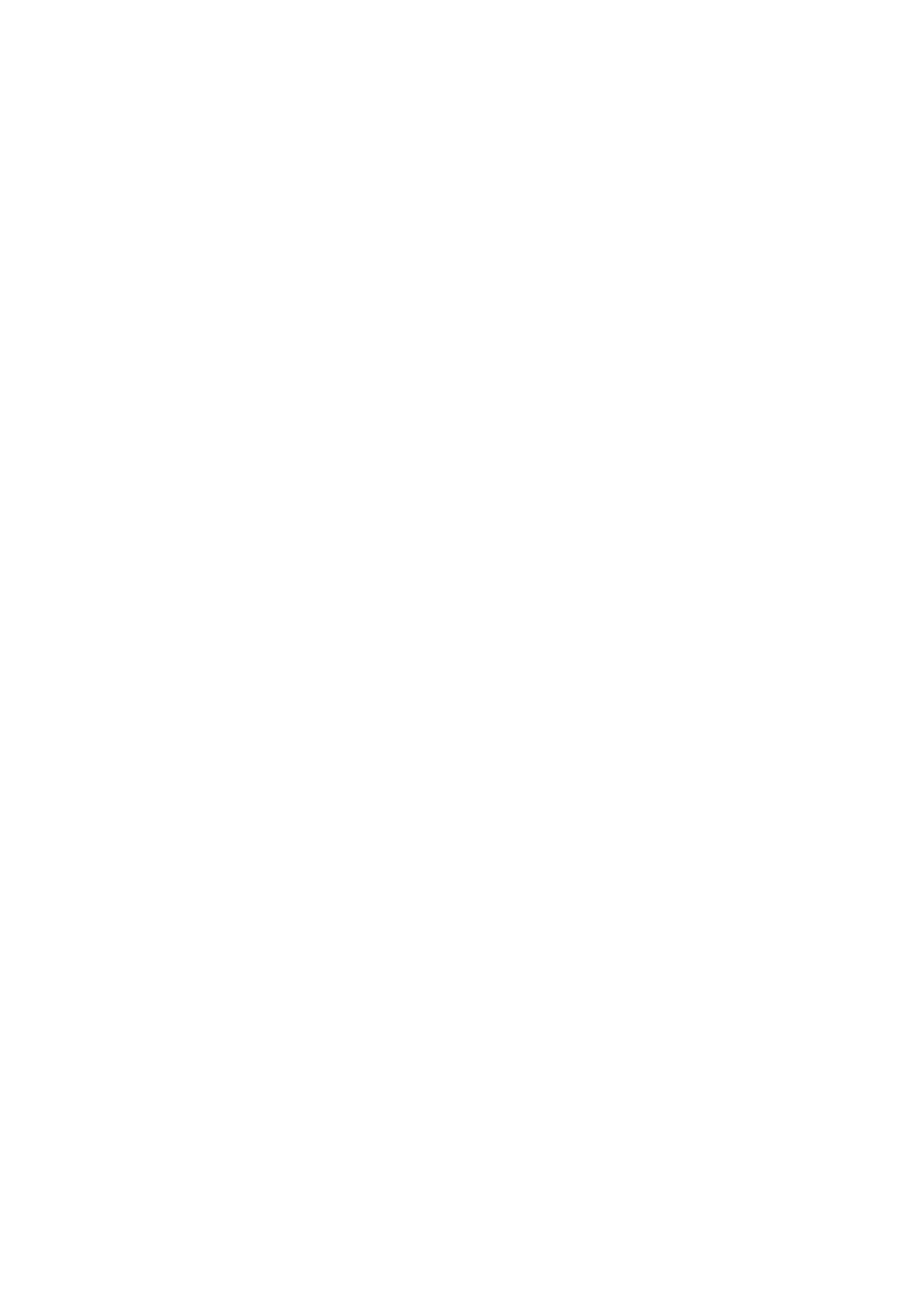Working Paper 159

# **REDD+ politics in the media**

### A case study from Peru

Javier Perla Álvarez Libélula Comunicación Ambiente y Desarrollo

Daniela Freundt Montero Libélula Comunicación Ambiente y Desarrollo

Eduardo Burga Barrantes Libélula Comunicación Ambiente y Desarrollo

Talía Postigo Takahashi Libélula Comunicación Ambiente y Desarrollo

Mary Menton Center for International Forestry Research

Center for International Forestry Research (CIFOR)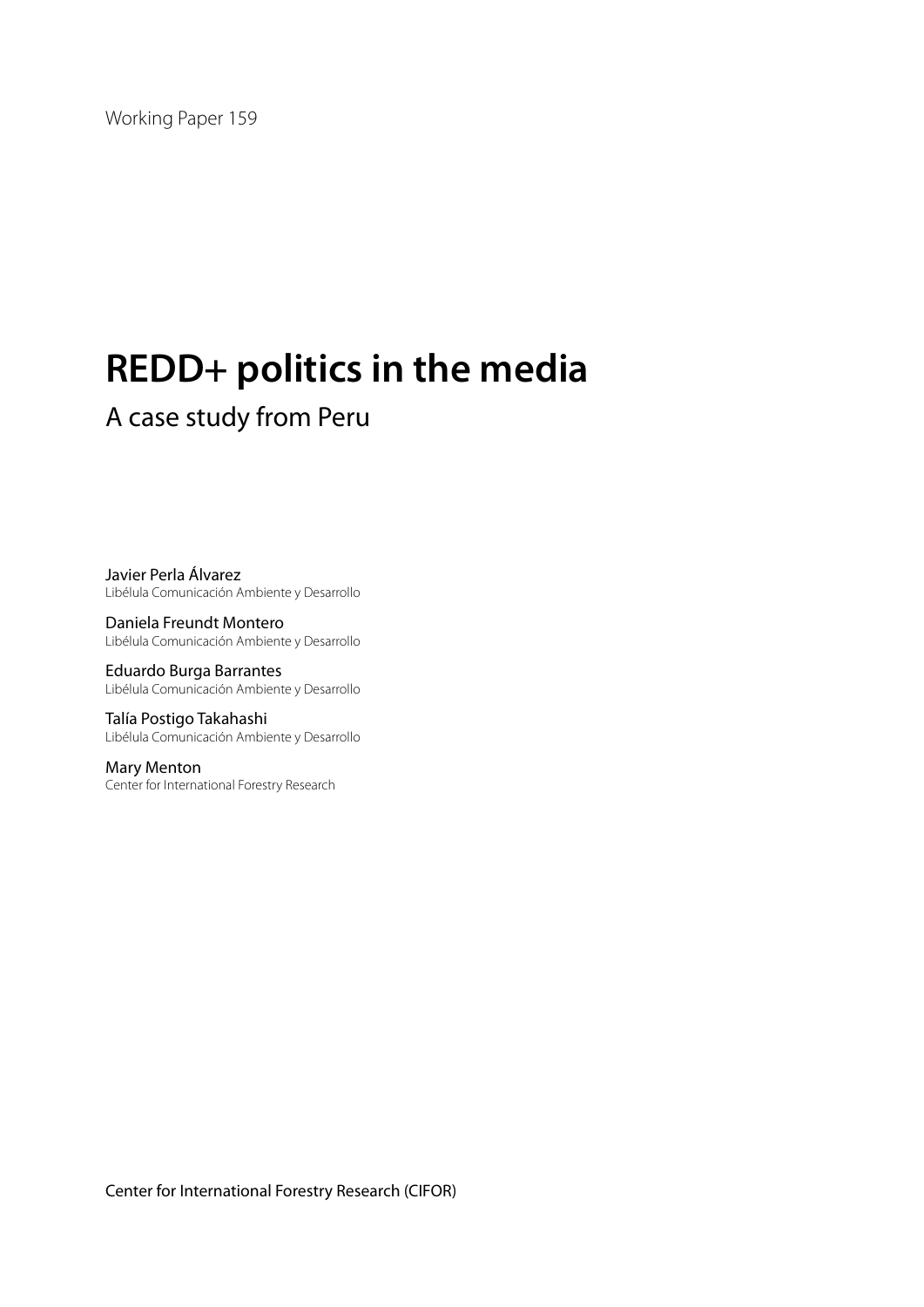Working Paper 159

© 2014 Center for International Forestry Research

Content in this publication is licensed under a Creative Commons Attribution-NonCommercial-NoDerivs 3.0 Unported License http://creativecommons.org/licenses/by-nc-nd/3.0/

ISBN 978-602-1504-53-6

Perla Álvarez J, Freundt Montero D, Burga Barrantes E, Postigo Takahashi T and Menton M. 2014 *REDD+ politics in the media: A case study from Peru*. Working Paper 159. Bogor, Indonesia: CIFOR.

Translation of: Perla Álvarez J, Freundt Montero D, Burga Barrantes E, Postigo Takahashi T and Menton M. 2012. *Políticas REDD+ y los medios de comunicación: Caso de estudio en el Perú*. Documento de Trabajo 101. Bogor, Indonesia: CIFOR.

Photos: Gerhard Buttner

CIFOR Jl. CIFOR, Situ Gede Bogor Barat 16115 Indonesia

T +62 (251) 8622-622 F +62 (251) 8622-100 E cifor@cgiar.org

#### **cifor.org**

We would like to thank all donors who supported this research through their contributions to the CGIAR Fund. For a list of Fund donors please see: https://www.cgiarfund.org/FundDonors

Any views expressed in this publication are those of the authors. They do not necessarily represent the views of CIFOR, the editors, the authors' institutions, the financial sponsors or the reviewers.

**Libélula Comunicación, Ambiente y Desarrollo:** The company focuses on technical, political, social, financial and legal issues, and international negotiations, particularly in the context of environmental issues and climate change. It develops, implements, monitors and evaluates projects for investment in the areas of education, communication, environment and development. It uses a range of tools such as advertising and press work, a participatory design for campaigns based on social research or communication planning, focusing on furthering institutional or project objectives. For more information, see: [www.libelula.com.pe](http://www.libelula.com.pe)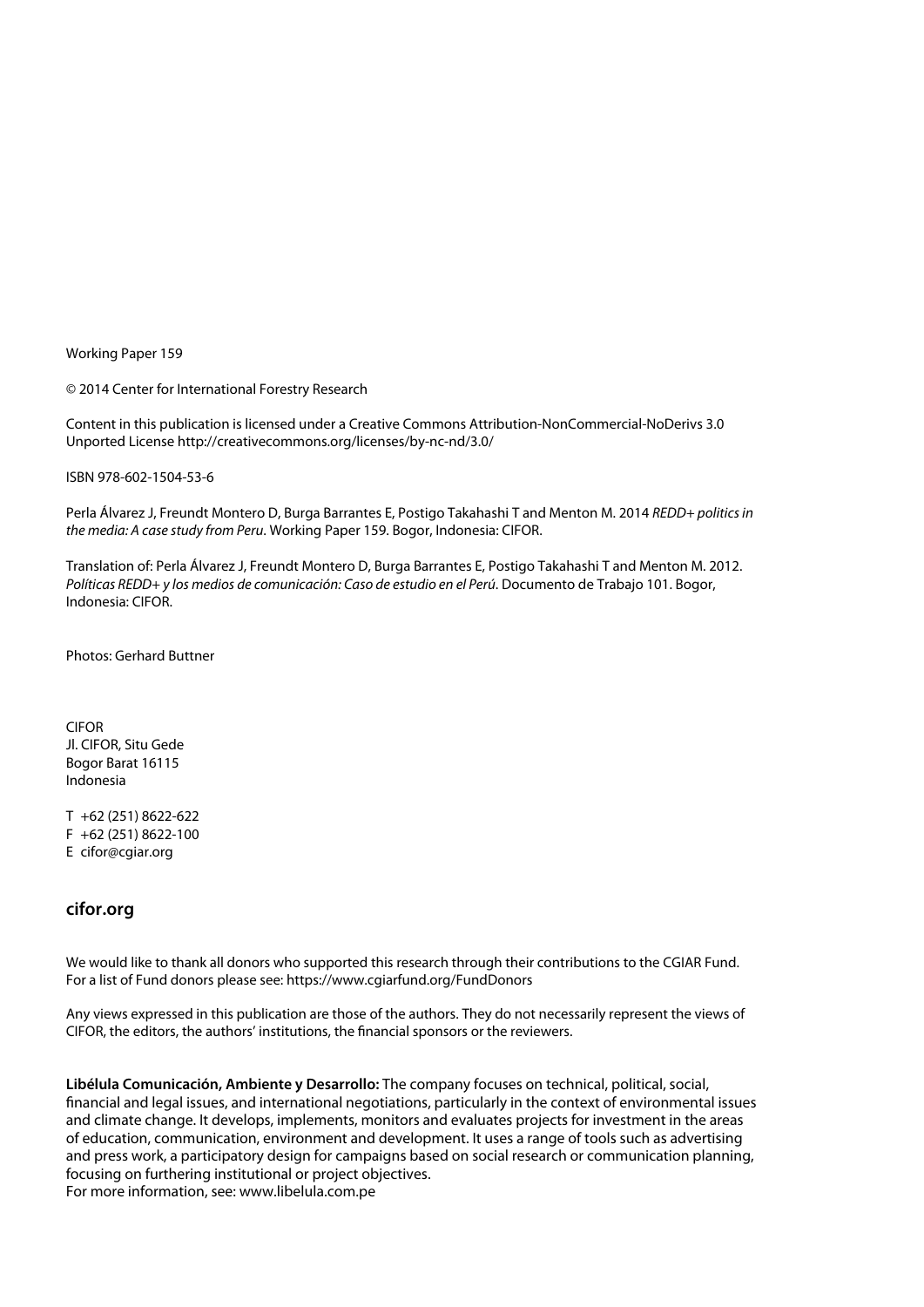# **Contents**

| Acknowledgments                                                                                                                                                                               | viii                           |
|-----------------------------------------------------------------------------------------------------------------------------------------------------------------------------------------------|--------------------------------|
| <b>Executive summary</b>                                                                                                                                                                      | ix                             |
| 1 Introduction: Untangling REDD+                                                                                                                                                              | 1                              |
| 2 REDD+ in Peru: Does forest country mean REDD+ country?                                                                                                                                      | 3                              |
| 3 The media in Peru<br>3.1 The impact of the media on decision makers<br>3.2 The most important media in Peru                                                                                 | 5<br>5<br>6                    |
| 4 Methodology<br>4.1 Selection of newspapers and articles<br>4.2 Media framing approach<br>4.3 Coding process<br>4.4 Interviews<br>4.5 Analysis of the 3Es: effectiveness, efficiency, equity | 9<br>9<br>11<br>12<br>13<br>14 |
| 5 Results and analysis of article coding<br>5.1 Frequency of articles in the selected newspapers: Level 1 assessment<br>5.2 Analysis of articles at level 2 and 3                             | 17<br>17<br>28                 |
| 6 Conclusions and recommendations                                                                                                                                                             | 36                             |
| 7 References                                                                                                                                                                                  | 38                             |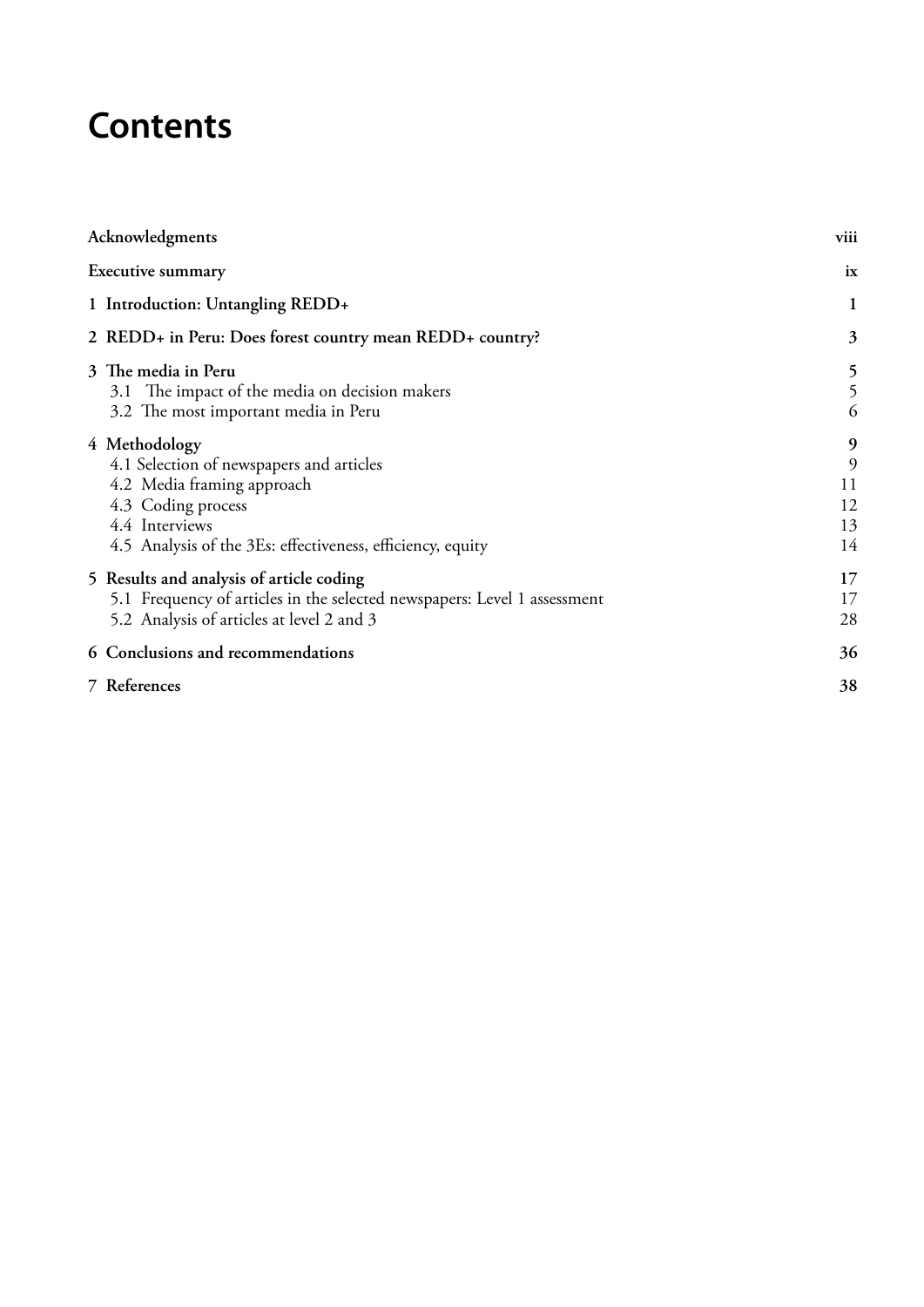# **List of tables and figures**

### **Tables**

| $\mathbf{1}$   | Level of confidence in non-state institutions                                                                                                                                                                                                                                                  | 5              |
|----------------|------------------------------------------------------------------------------------------------------------------------------------------------------------------------------------------------------------------------------------------------------------------------------------------------|----------------|
| $\overline{2}$ | Average daily print run of the main national newspapers                                                                                                                                                                                                                                        | 6              |
| 3              | Characteristics of the readers of three Lima newspapers                                                                                                                                                                                                                                        | $\overline{7}$ |
| 4              | Categories that describe the type of frame                                                                                                                                                                                                                                                     | 12             |
| 5              | Journalists interviewed for the study conducted at the national level                                                                                                                                                                                                                          | 13             |
| 6              | REDD+ experts and people related to environmental issues interviewed in the<br>study conducted at the national level                                                                                                                                                                           | 14             |
| 7              | Madre de Dios: interviewed media members                                                                                                                                                                                                                                                       | 15             |
| 8              | Madre de Dios: interviewed REDD+ experts and people related to<br>environmental issues                                                                                                                                                                                                         | 15             |
| 9              | San Martín: interviewed media members                                                                                                                                                                                                                                                          | 16             |
| 10             | San Martín: interviewed REDD+ experts and people related to environmental issues                                                                                                                                                                                                               | 16             |
| 11             | The 3Es (effectiveness, efficiency and equity)                                                                                                                                                                                                                                                 | 16             |
| 12             | Ranking of newspapers according to interviewees' perception, versus the<br>actual frequency of articles                                                                                                                                                                                        | 19             |
| 13             | Ranking of regional newspapers according to interviewees' perception                                                                                                                                                                                                                           | 25             |
|                | <b>Figures</b>                                                                                                                                                                                                                                                                                 |                |
| 1              | REDD+ outcome at national and international level                                                                                                                                                                                                                                              | $\overline{4}$ |
| $\overline{c}$ | News overlap with keywords analyzed at the national level                                                                                                                                                                                                                                      | 17             |
| 3              | Frequency of articles in national newspapers containing the following<br>keywords: 'cambio climático + bosques' (climate change + forests); and<br>'REDD', 'deforestación evitada' (avoided deforestation) and 'reducción<br>de emisiones + deforestación' (reduced emissions + deforestation) | 18             |
| 4              | Frequency of articles by national newspaper, according to the broader group                                                                                                                                                                                                                    |                |
|                | of keywords                                                                                                                                                                                                                                                                                    | 18             |
| 5              | Number of articles in national newspapers for 'REDD', 'deforestación<br>evitada' (avoided deforestation), 'reducción de emisiones + deforestación'<br>(reduced emissions + deforestation) and 'cambio climático + bosques'                                                                     | 19             |
| 6              | (climate change + forests)<br>Frequency of coverage by year and national newspaper for 'REDD',<br>'deforestación evitada' (avoided deforestation) and 'reducción de emisiones +                                                                                                                |                |
|                | deforestación' (reduced emissions + deforestation)                                                                                                                                                                                                                                             | 20             |

7 [Frequency of coverage by quarter and by national newspaper for 'REDD',](#page-32-0) '*deforestación evitada*[' \(avoided deforestation\) and '](#page-32-0)*reducción de emisiones* + *deforestación*[' \(reduced emissions + deforestation\)](#page-32-0) 21 8 [Frequency of coverage by year and national newspaper for](#page-33-0) 

| O. | requency of coverage by year and national newspaper for        |    |
|----|----------------------------------------------------------------|----|
|    | <i>'cambio climático + bosques'</i> (climate change + forests) | 22 |
|    | Frequency of coverage by quarter and national newspaper for    |    |
|    | 'cambio climático + bosques' (climate change + forests)        | 23 |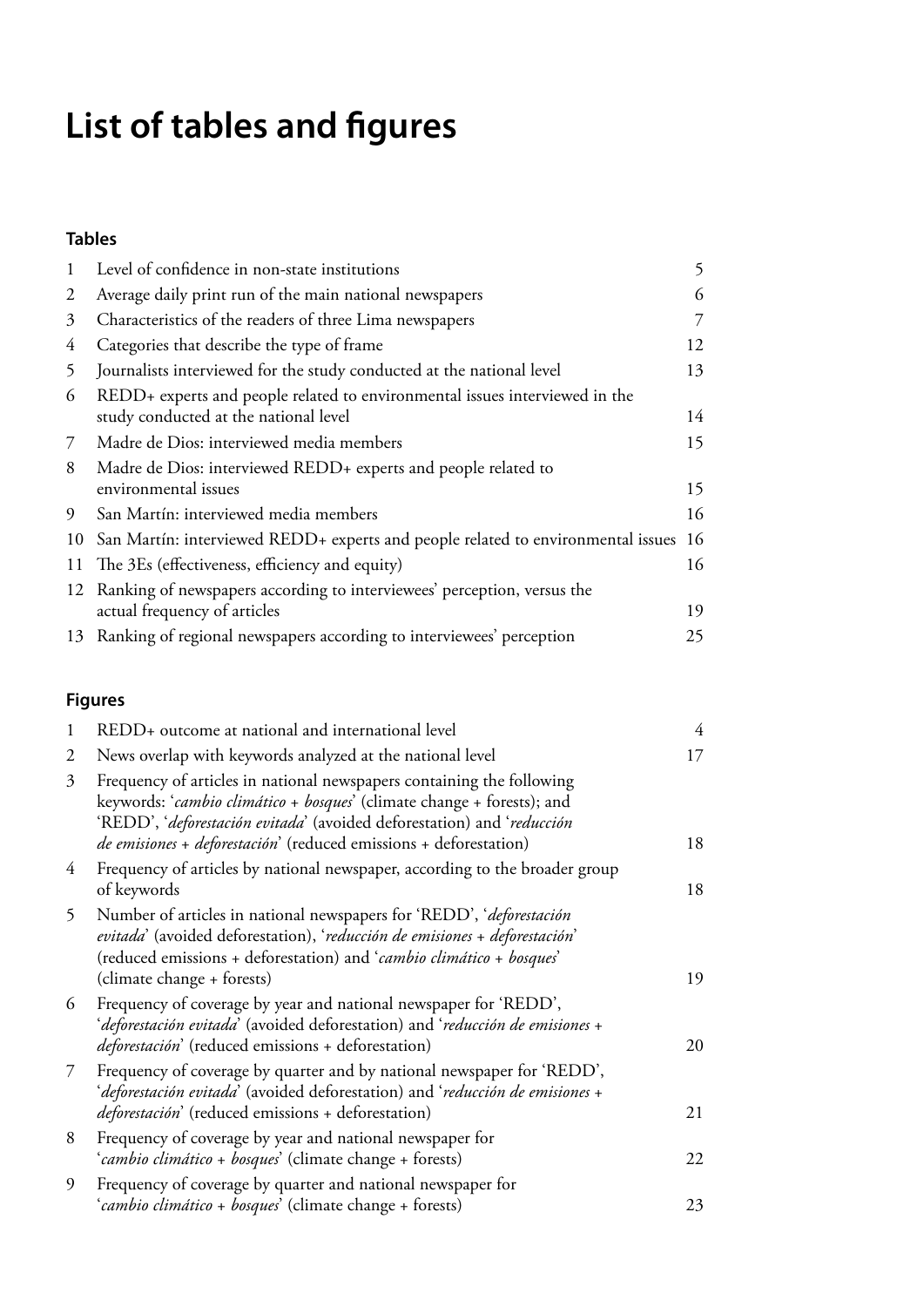|    | 10 Frequency of articles in regional newspaper articles for 'cambio climático +<br>bosques' (climate change + forests); and 'REDD', 'deforestación evitada'<br>(avoided deforestation) and 'reducción de emisiones + deforestación'<br>(reduced emissions + deforestation) | 23 |
|----|----------------------------------------------------------------------------------------------------------------------------------------------------------------------------------------------------------------------------------------------------------------------------|----|
|    | 11 Frequency of articles by regional newspaper, according to the broader<br>group of keywords                                                                                                                                                                              | 24 |
| 12 | Number of articles in regional newspapers for 'REDD',<br>'deforestación evitada' (avoided deforestation), 'reducción de emisiones +<br>deforestación' (reduced emissions + deforestation) and 'cambio climático +<br><i>bosques'</i> (climate change + forests)            | 25 |
| 13 | Frequency of coverage by year and regional newspaper for<br>'cambio climático + bosques' (climate change + forests)                                                                                                                                                        | 25 |
| 14 | Frequency of articles by national newspaper and author for 'REDD',<br>'deforestación evitada' (avoided deforestation) and 'reducción<br>de emisiones + deforestación' (reduced emissions + deforestation)                                                                  | 27 |
| 15 | Frequency of articles by national newspaper article and author for<br>'cambio climático + bosques' (climate change + forests)                                                                                                                                              | 27 |
|    | 16 Frequency of articles of regional newspapers by author for 'REDD',<br>'deforestación evitada' (avoided deforestation) and 'reducción de emisiones +<br><i>deforestación</i> ' (reduced emissions + deforestation)                                                       | 28 |
| 17 | Frequency of articles by regional newspaper and author for<br>'cambio climático + bosques' (climate change + forests)                                                                                                                                                      | 28 |
| 18 | Evolution of the category of primary frames by year for 'REDD',<br>'deforestación evitada' (avoided deforestation) and 'reducción de<br>emisiones + deforestación' (reduced emissions + deforestation)                                                                     | 29 |
| 19 | Number of articles by year and level for 'REDD',<br>'deforestación evitada' (avoided deforestation) and 'reducción de<br>emisiones + deforestación' (reduced emissions + deforestation)                                                                                    | 29 |
| 20 | Identified metatopics for 'REDD', 'deforestación evitada'<br>(avoided deforestation) and 'reducción de emisiones + deforestación'<br>(emission reduction + deforestation)                                                                                                  | 30 |
| 21 | Identified topics for 'REDD', 'deforestación evitada'<br>(avoided deforestation) and 'reducción de emisiones + deforestación'<br>(reduced emissions + deforestation)                                                                                                       | 31 |
| 22 | Organizational representation of advocates for 'REDD',<br><i>'deforestación evitada'</i> (avoided deforestation) and 'reducción de<br><i>emisiones + deforestación</i> ' (reduced emissions + deforestation)                                                               | 32 |
| 23 | Assessment of REDD future by advocate and year for 'REDD',<br>'deforestación evitada' (avoided deforestation) and 'reducción de<br>emisiones + deforestación' (reduced emissions + deforestation)                                                                          | 33 |
|    | 24 Assessment of REDD+ future by advocate and organization<br>for 'REDD', 'deforestación evitada' (avoided deforestation) and<br>'reducción de emisiones + deforestación' (reduced emissions + deforestation)                                                              | 34 |
| 25 | Priorities of supporters in relation to REDD+ results for the following<br>keywords 'REDD', 'deforestación evitada' (avoided deforestation) and<br>'reducción de emisiones + deforestación' (reduced emissions + deforestation)                                            | 34 |
| 26 | Priorities of advocates according to organizational representation for<br>'REDD', 'deforestación evitada' (avoided deforestation) and<br>'reducción de emisiones + deforestación' (reduced emissions + deforestation)                                                      | 35 |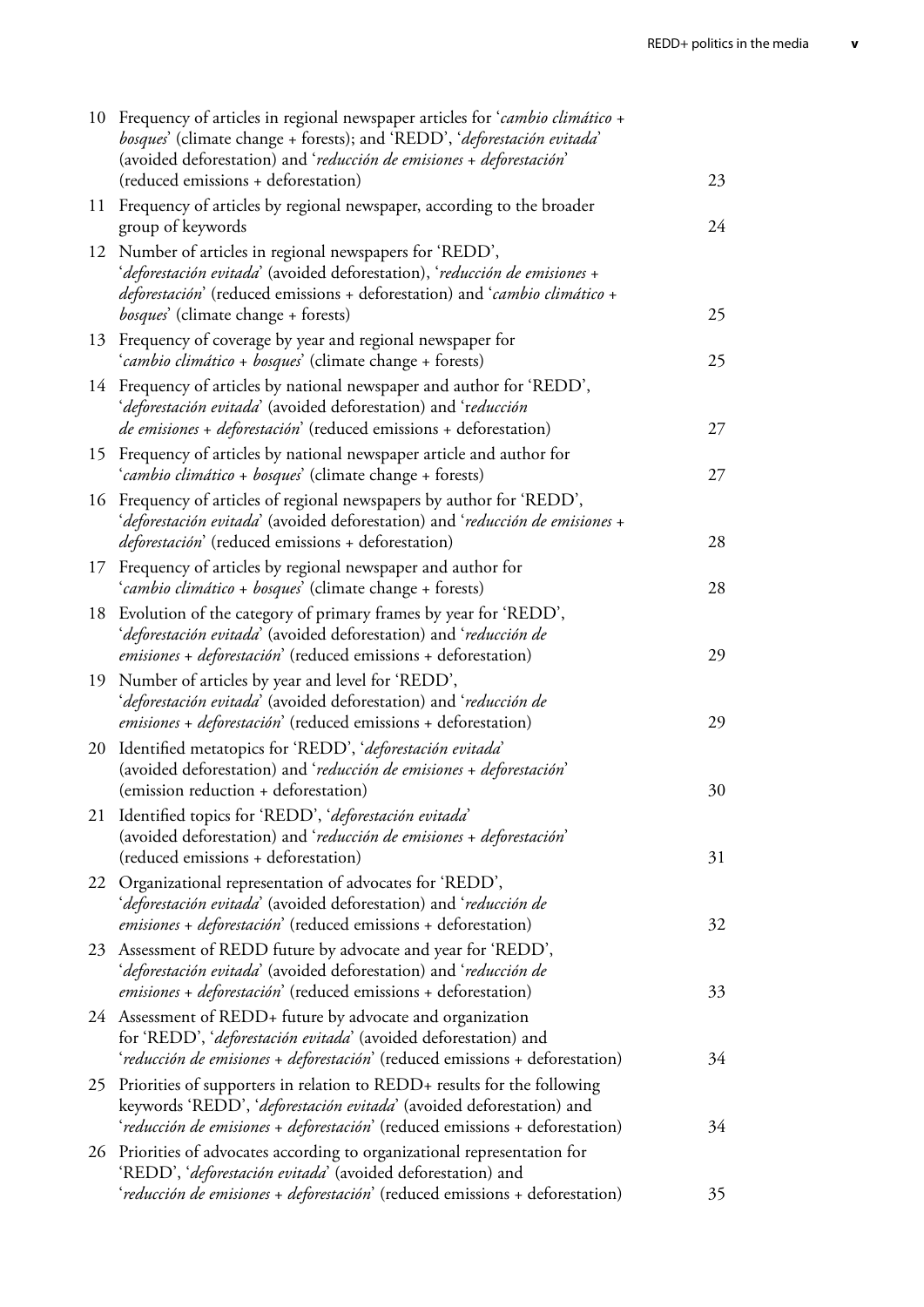# **Abbreviations**

| 3Es               | efficiency, effectiveness and equity                                                                                                                       |
|-------------------|------------------------------------------------------------------------------------------------------------------------------------------------------------|
| $3Es+$            | efficiency, effectiveness, equity and other benefits                                                                                                       |
| A&R               | Afforestation and reforestation activities                                                                                                                 |
| <b>ACCA</b>       | Asociación para la Conservación de la Cuenca Amazónica (Association for the<br>Conservation of the Amazon Basin)                                           |
| <b>AFP</b>        | Agence France-Presse (French press agency)                                                                                                                 |
| <b>AIDER</b>      | Asociación para la Investigación y el Desarrollo Integral (Association for Research and<br>Integral Development)                                           |
| <b>AIDESEP</b>    | Asociación Interétnica de Desarrollo de la Selva Peruana (Interethnic Association for<br>the Development of the Peruvian Amazon)                           |
| <b>AMPA</b>       | Amazónicos por la Amazonía (Amazonians for the Amazon)                                                                                                     |
| AP                | <b>Associated Press</b>                                                                                                                                    |
| <b>APECO</b>      | Asociación Peruana para la Conservación de la Naturaleza (Peruvian Association for<br>the Conservation of Nature)                                          |
| <b>ARA</b>        | Autoridad Regional Ambiental (Regional Environmental Authority)                                                                                            |
| <b>CAMDE PERÚ</b> | Conservación Ambiental y Desarrollo en el Perú (Environmental Conservation and<br>Development in Peru)                                                     |
| <b>CDM</b>        | Clean Development Mechanism                                                                                                                                |
| <b>CEDISA</b>     | Centro de Desarrollo e Investigación de la Selva Alta (Center for Development and<br>Research of Upper Amazonia)                                           |
| <b>CI</b>         | <b>Conservation International</b>                                                                                                                          |
| <b>CIFOR</b>      | Center for International Forestry Research                                                                                                                 |
| <b>CIMA</b>       | Centro de Conservación, Investigación y Manejo de Áreas Naturales (Center for<br>Conservation, Research and Management of Natural Areas)                   |
| <b>COP</b>        | Conference of the Parties to the United Nations Framework Convention on Climate<br>Change                                                                  |
| <b>CPN</b>        | Cadena Peruana de Noticias (Peruvian News Chain)                                                                                                           |
| <b>DAR</b>        | Derecho, Ambiente y Recursos Naturales (Law, Environment and Natural Resources)                                                                            |
| <b>DGCCDRH</b>    | Dirección General de Cambio Climático, Desertificación y Recursos Hídricos<br>(Directorate General of Climate Change, Desertification and Water Resources) |
| <b>DGFFS</b>      | Dirección General Forestal y de Fauna Silvestre (Directorate General of Forestry and<br>Wildlife)                                                          |
| DPA               | Deutsche Presse-Agentur (German Press Agency)                                                                                                              |
| <b>EFE</b>        | Agencia EFE (Spanish international news agency)                                                                                                            |
| FCPF              | Forest Carbon Partnership Facility                                                                                                                         |
| <b>FEPROCAM</b>   | Federación de Productores Castañeros y Madereros (Timber and Brazil Nut Producer<br>Association)                                                           |
| <b>FERIAM</b>     | Federación Regional e Indígena Awajún del Alto Mayo (Upper Mayo Regional and<br>Indigenous Federation)                                                     |
| <b>FIP</b>        | Forest Investment Program                                                                                                                                  |
| <b>FONAM</b>      | Fondo Nacional del Ambiente (National Environment Fund)                                                                                                    |
| G <sub>1</sub>    | article group 1 (related to REDD)                                                                                                                          |
|                   |                                                                                                                                                            |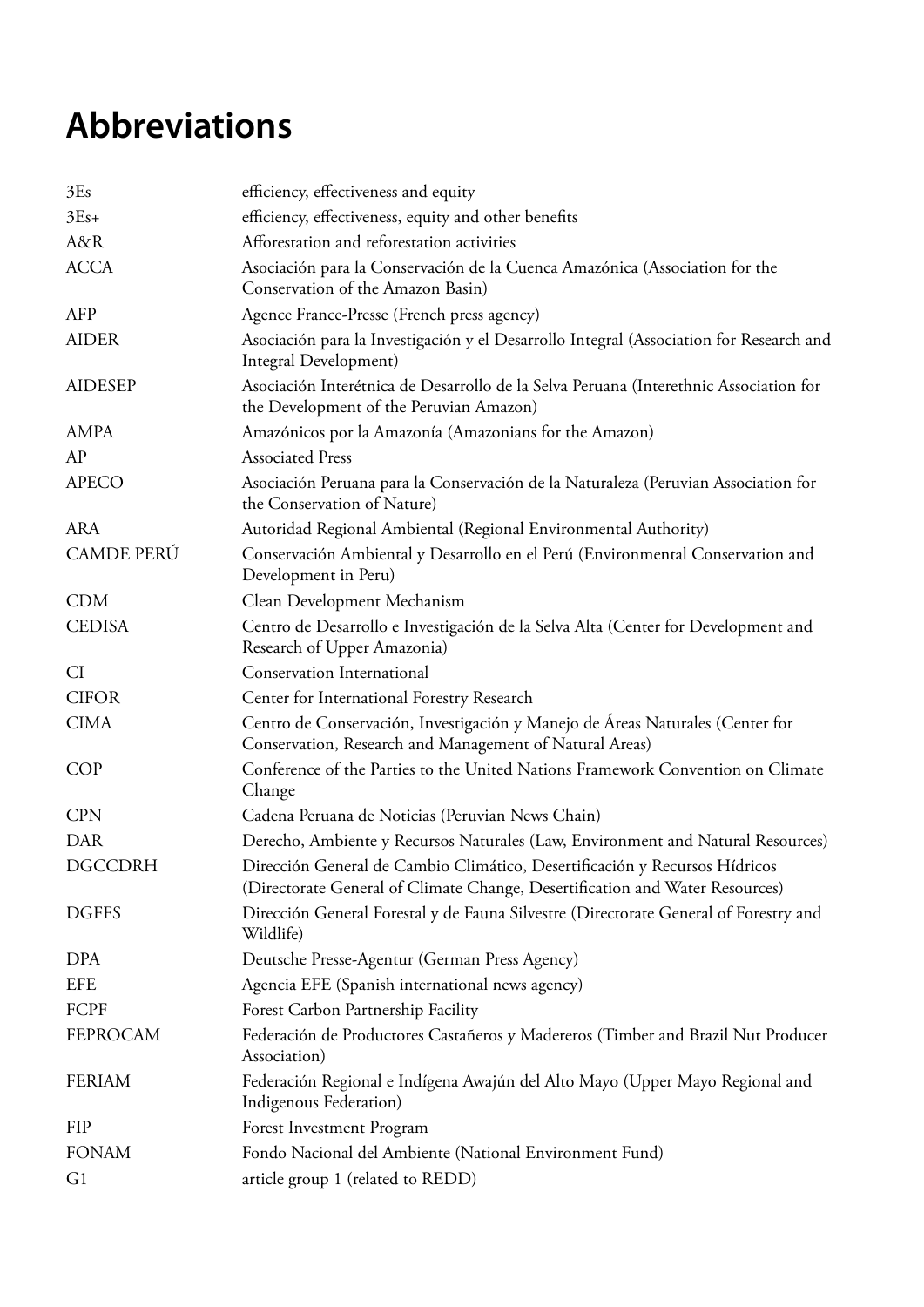| G2                | article group 2 (related to climate change and forests)                                                                                                |
|-------------------|--------------------------------------------------------------------------------------------------------------------------------------------------------|
| G8                | Group of Eight                                                                                                                                         |
| GCS-REDD+         | Global Comparative Study on REDD+ initiatives                                                                                                          |
| <b>GHG</b>        | greenhouse gas                                                                                                                                         |
| <b>IPCC</b>       | Intergovernmental Panel on Climate Change                                                                                                              |
| <b>ISUR</b>       | Interoceánica Sur (Interoceanic South Initiative)                                                                                                      |
| <b>KfW</b>        | German Development Bank                                                                                                                                |
| <b>LNM</b>        | Lineamientos Nacionales de Mitigación (National Guidelines for Climate Change<br>Mitigation)                                                           |
| <b>MADERACRE</b>  | Maderera Río Acre                                                                                                                                      |
| <b>MINAG</b>      | Ministerio de Agricultura (Ministry of Agriculture)                                                                                                    |
| <b>MINAM</b>      | Ministerio del Ambiente (Ministry of Environment)                                                                                                      |
| <b>MRV</b>        | measurement, reporting and verification                                                                                                                |
| <b>NAMA</b>       | Nationally Appropriate Mitigation Measure                                                                                                              |
| <b>NORAD</b>      | Norwegian Agency for Development Cooperation                                                                                                           |
| <b>OEI</b>        | Organización de Estados Iberoamericanos (Organization of Ibero-American States)                                                                        |
| <b>NGO</b>        | nongovernmental organization                                                                                                                           |
| <b>ORDEPISAN</b>  | Oficina Regional de Desarrollo de los Pueblos Indígenas de San Martín (Regional<br>Office for the Development of the Indigenous Peoples in San Martín) |
| <b>PCM</b>        | Presidencia del Consejo de Ministros (Presidency of the Council of Ministers)                                                                          |
| <b>PROFONANPE</b> | Fondo de Promoción de las Áreas Naturales Protegidas del Perú (National Fund for<br>Natural Protected Areas)                                           |
| <b>PRONAMI</b>    | Programa Nacional de Mitigación (National Mitigation Program)                                                                                          |
| <b>REDD</b>       | reducing emissions from deforestation and forest degradation                                                                                           |
| REDD+             | reducing emissions from deforestation and forest degradation, and enhancing forest<br>carbon stocks in developing countries                            |
| <b>RPP</b>        | Radio Programas del Perú (Peru Radio Program)                                                                                                          |
| <b>TNC</b>        | The Nature Conservancy                                                                                                                                 |
| <b>UNAMAD</b>     | Universidad Nacional Amazónica de Madre de Dios (Amazonian National University<br>of Madre de Dios)                                                    |
| <b>UNFCCC</b>     | United Nations Framework Convention on Climate Change                                                                                                  |
| <b>USAID</b>      | United States Agency for International Development                                                                                                     |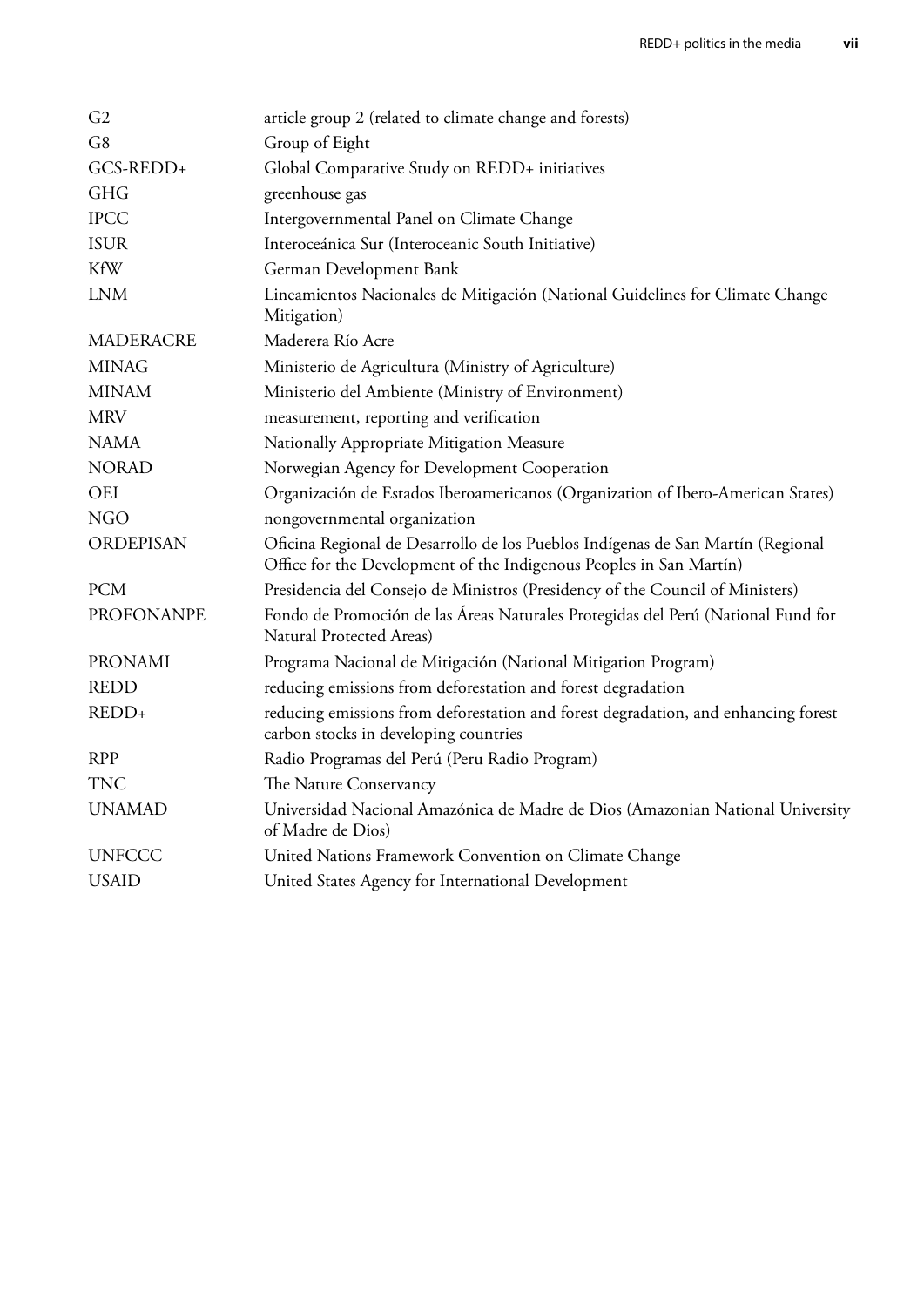# <span id="page-9-0"></span>**Acknowledgments**

The preparation of this document was supported by different practitioners who enriched the report with their knowledge and experience. We would like to thank them for their kind contribution. They include Bertha Alvarado (DGFFS, MINAG); Elvira Gómez (DGCCDRH, MINAM); Julia Justo (FONAM); Alberto Paniagua (PROFONANPE); Roberto Persivale (Asesorandes); José Luis Alzamora (Bioforest); Juan José Rodríguez (TNC); Eddy Mendoza (CI); Lucía Ruiz, Cinthia Mongylardi and Walter Aguirre (CIMA); Alonso Castro and Carlos Sánchez (AIDER); Hugo Che Piu and Tania García (DAR); Bruno Sanguinetti (Madre de Dios Consortium); Nelson Kroll (MADERACRE); Andrea Chávez (University of Florida, Madre de Dios Consortium); Mishari García and José Mamani (UNAMAD); Oscar Macedo and Claudio Delgado (Regional Government of Madre de Dios); Jaime Semizo (ISUR); Juan Flores (Bosques Amazónicos); Melina Panduro (Candela Perú); Pastor Vidal (Forest Product Association of Madre de Dios); Víctor Zambrano (Management Committee of the Tambopata National Reserve); Augusto Mulanovich (ACCA); Iván Cárdenas (FEPROCAM); Pedro Casanova (Agricultural Federation of Madre de Dios); William Moreno (CAMDE Perú); Alex Juárez (APECO), Elías Peas (FERIAM); Segundo Cahuas (ORDEPISAN); Karina Pinasco (AMPA); Karla Mendoza (Madre de Dios REDD Roundtable); Silvia Reátegui and Sebastián Inoñam (ARA); Jessica Untama, Mario Ríos and Miguel Alva (Regional Government of San Martín); Martha del Castillo (CEDISA); Jessica Quipas (Provincial Municipality of San Martín); José Armas (César Vallejo University); Gonzalo Pajares and Claudia

Izaguirre (*Perú 21*); Francisco Ínsua (*Expreso*), Nelly Luna, Mariella Balbi, Carlos Batalla and Iana Málaga (*El Comercio*); Roberto Ochoa (*La República*); José Cevallos (*Don Jaque*); Leonidas Tito (*El Observador*); Grimaldo Taboada (*Mi Frontera*); Lenin Quevedo (*Voces*); Marco Carrillo (*Ahora*); Julio García (*Hoy*); David Mejía (Inforegión and Ciudadano al Día radio show); José Huamaní (Telepuerto al Día TV show); Alonso Paz (Noticiero de la Una radio show and Intercambio TV show); Julio Blanco (Radio Popular); UNAMAD Library; and the Municipal Library of Madre de Dios.

This research is part of the policy component of the Center for International Forestry Research (CIFOR) global comparative study on REDD+ (http:// www.forestsclimatechange.org/global-comparativestudy-on-redd.html), led by Maria Brockhaus. The methods applied in this study build on research undertaken by the Comparing Climate Change Policy Network (COMPON; http://compon.org/) program funded by the National Science Foundation (NSF) and led by Jeffrey Broadbent at the University of Minnesota. We want to thank the Norwegian Agency for Development Cooperation (NORAD), the Australian Agency for International Development (AUSAID), the European Commission and the UK Department for International Development (DFID) for their support.

Lastly, we are especially grateful to the members of CIFOR staff who helped us develop this study and review drafts: María Brockhaus, Gabriela Ramírez, Monica di Gregorio, Christine Padoch, Peter Cronkleton and Kaisa Korhonen-Kurki.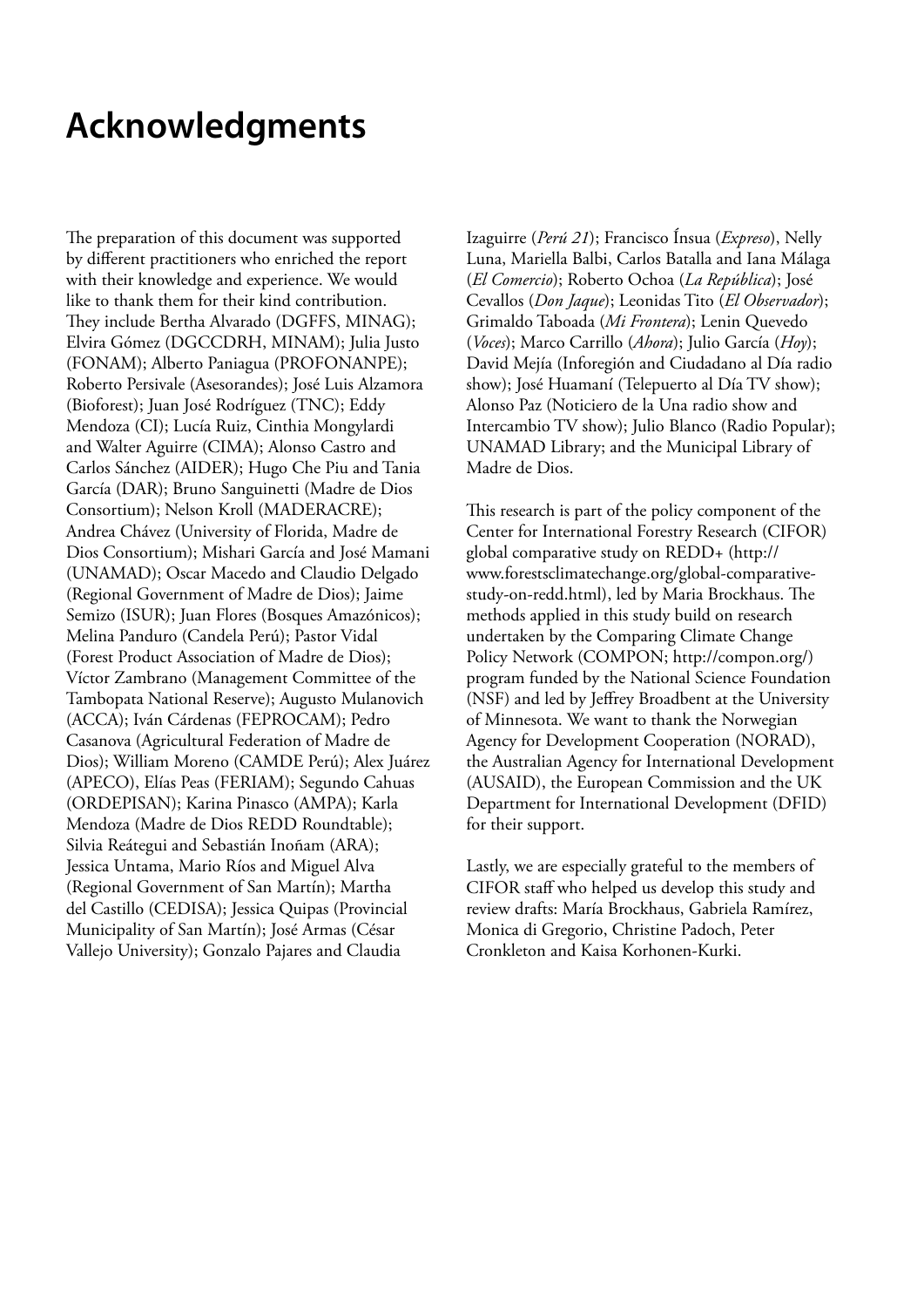### <span id="page-10-0"></span>**Executive summary**

In recent years, the role of forests in climate change has been a topic of great interest in the negotiations of the United Nations Framework Convention on Climate Change (UNFCCC). The discourse about the potential of avoided deforestation (and shortly thereafter forest degradation) as a mitigation tool started in 2005. Since then Peru has been one of the countries most actively involved in the early stages of REDD+ (reducing emissions from deforestation and forest degradation, and enhancing forest carbon stocks in developing countries). As a pilot country in several international readiness initiatives, Peru has supported a nested approach, and a variety of subnational REDD+ initiatives are underway in the country. Nevertheless, although the country has experts and actors with knowledge of the subject, it is not clear to what extent the discussions have reached a larger audience.

In this study, we assessed the media coverage of REDD+ in Peru's national and subnational newspapers to better understand the messages reaching Peruvian readers. At a national level, we found only 33 articles on REDD+ in eight national newspapers: *El Comercio, Perú 21, Gestión*, *Expreso, La República, La Razón, El Peruano* and *Trome*. Expanding the search to '*cambio climático* + *bosques*' (climate change + forests), we found 203 articles. Upon finding this low coverage in the national press, we selected two regions in the

country where the largest number of REDD+ projects are located and the most progress has been made in the readiness stage: San Martín (*Voces* and *Ahora*) and Madre de Dios (*Don Jaque* and *El Observador*). But again we found only 10 articles on REDD+, and 10 more when we expanded the search to include climate change and forests.

In regional newspapers, all the articles mentioned REDD+ but did not discuss the topic deeply enough for an assessment of the media frames and approaches. In national newspapers, 26 articles discussed REDD+ more deeply. Most of them were optimistic about REDD+ (58%). Although it is estimated that there are 41 REDD+ projects in the country, 74% of the articles were about international issues. The central themes of the articles were mostly related to politics or ecology and the main actors were environmental nongovernmental organizations. Approaches were almost equally distributed among co-benefits (26%), equity (26%), efficiency (21%) and effectiveness (16%) of REDD+. Although REDD+ was created with a view to climate change mitigation – where efficiency and effectiveness are the most relevant concerns – equity and co-benefits are the central themes in Peru. The rights of indigenous peoples, poverty reduction and biodiversity conservation appeared as the most relevant topics in REDD+ coverage and as national priorities.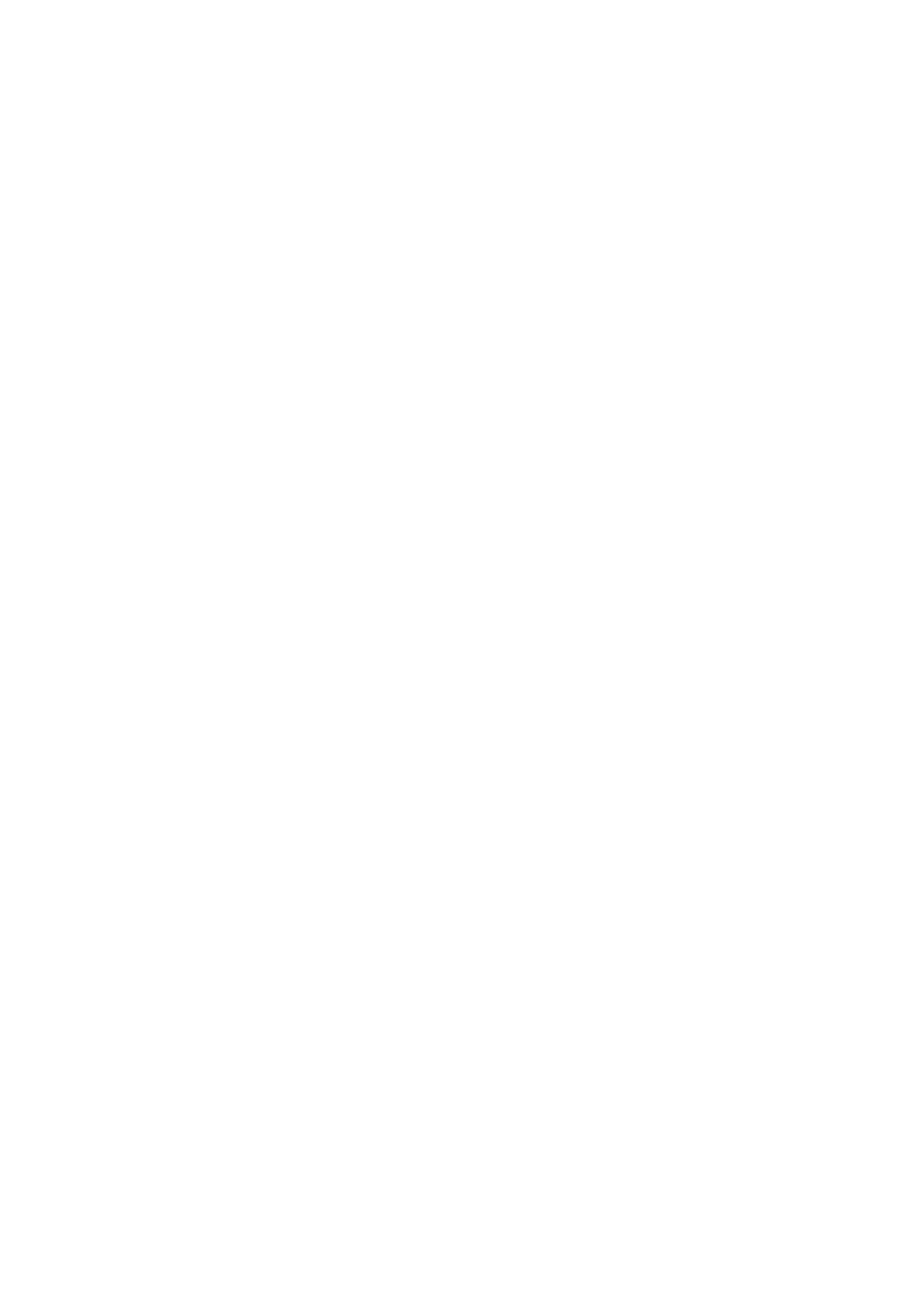# <span id="page-12-0"></span>**1 Introduction: Untangling REDD+**

Since the beginning of the negotiations at the United Nations Framework Convention on Climate Change (UNFCCC), forests have always been a controversial issue. In 1997, the Conference of the Parties (COP) agreed to establish the Kyoto Protocol, which excluded greenhouse gas (GHG) emissions and sequestration from forests. The arguments to support this were, among others, that the largest forest area in the world is located in the northern hemisphere, especially in developed countries with a high GHG removal potential, and that the inclusion of forest credits could flood the market with cheap and easy-to-trade carbon certificates. It was argued that this could hinder the development of other emission reduction projects (Inwent et al. 2009) and the development of a system for GHG measurement, reporting and verification (MRV) in forests. At COP 7 in 2001, (Marrakesh Agreement) the parties agreed to include afforestation and reforestation (A&R) activities in the Clean Development Mechanism (CDM), but did not elaborate on the regulations that should govern these projects. At COP 9 (Milan), the parties adopted the definitions and modalities set in the CDM for the A&R activities of the first commitment period. COP 11 (Montreal) agreed to include GHG emission reduction through avoided deforestation in developing countries, which was called REDD at that time. After this event, and in successive COP decisions, other issues were included, such as forest degradation, conservation, sustainable forest management and the maintenance of carbon stocks, all of which is currently referred to as REDD+ (Inwent et al. 2009). Countries are still negotiating the best mechanism to implement REDD+ ensuring that developed and developing countries, with early initiatives, and both weak and strong forest governance systems support it and can participate. Agreements and decisions are moving at a slow pace, due to the complexity of the issue.

In principle, the reduction of GHG emissions from deforestation and forest degradation (REDD+) is based on two main concepts. The first is that emissions from this sector in developing countries are responsible for roughly 20% of total global annual GHG emissions. The second is that if we generate a

system – with an approach based on credits or funds – to reward people, communities, projects and/or countries that reduce GHG emissions from forests, emissions could be significantly reduced, at a low cost and in a short period of time, while contributing to poverty reduction and sustainable development.

The process of clarifying the details of REDD+ will not necessarily be simple, requiring that countries agree on how REDD+ will be focused in terms of developing benchmark levels, MRV systems, nonpermanence, scale (national, subnational), benefit sharing, funding and other complex issues. While international negotiations have not yet reached a consensus on these details, countries are moving forward with the readiness process (or preparation for REDD+ implementation). This readiness process involves the design of public forest policies and the creation of discourses on these issues. While there is a group of qualified practitioners in REDD+ issues in Peru, it is not clear to what extent policy makers and the general public understand the issues.

The media, via their relationship with civil society and decision makers, are an important actor in the formation of public opinion on these policies. The media are a tool that serves two clear functions: first, they report and communicate different facts and news on a mass scale; second, they act as a source of information for different people, groups or organizations that use them to know what is happening (Sandoval and Al-Ghassani 1990). According to Muñoz (2011), the media act as 'transmitters of thought,' since they have led to 'a number of significant social changes in modern society, resulting in the subordination of political and social issues, such as social needs, to the elaboration of messages and the delivery of information through them.'

From the late 1960s until the early 1970s, a new phase emerged in the study of the mass media's impact on public opinion. The power of the media to highlight certain issues and to establish frameworks for the interpretation of different events became apparent. They were recognised as being able to influence people's thoughts and knowledge and guide political or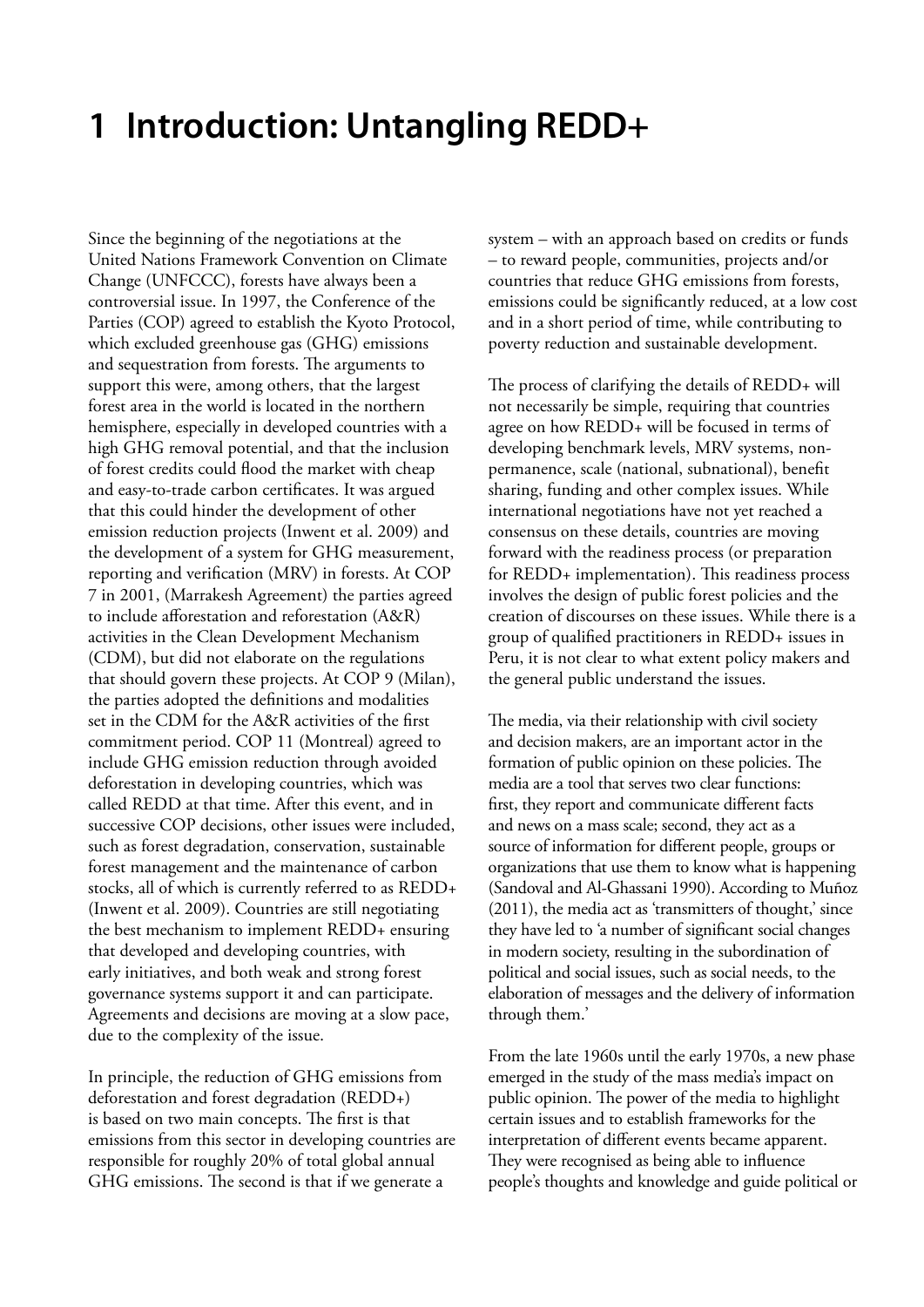non-political discourses. Milburn (1991) emphasizes the media's ability to 'define the issues society should think about and discuss all the time, to direct public attention to some issues and not others, while setting the standards and parameters for understanding, explaining and analyzing events.' Complementing this opinion, McCombs (2004) claims that the media play an important role in the global information system and that most popular knowledge on different issues is not derived from personal experiences, but from the media. A well-known Peruvian journalist also says that the media serve to put a variety of issues on the agenda, whether these are of public interest or of interest to those who manage information, since the media are often owned by different political, economic or other pressure groups (Vargas 2010).

This context shows the importance of this study, promoted by the Center for International Forestry Research (CIFOR) within the framework of the global comparative study of the first generation of REDD+ activities and REDD+ national efforts (GCS-REDD+). This study sheds light on media discourse on environmental issues (specifically REDD+ and forests) in Peru, and it may help to identify key opportunities and challenges that need to be addressed in the near future.

After a brief introduction to Peru's REDD+ context, this study examines the media in the country and presents an analysis of REDD+ discourse in national newspapers, as well as case studies of two subnational regions (San Martín and Madre de Dios).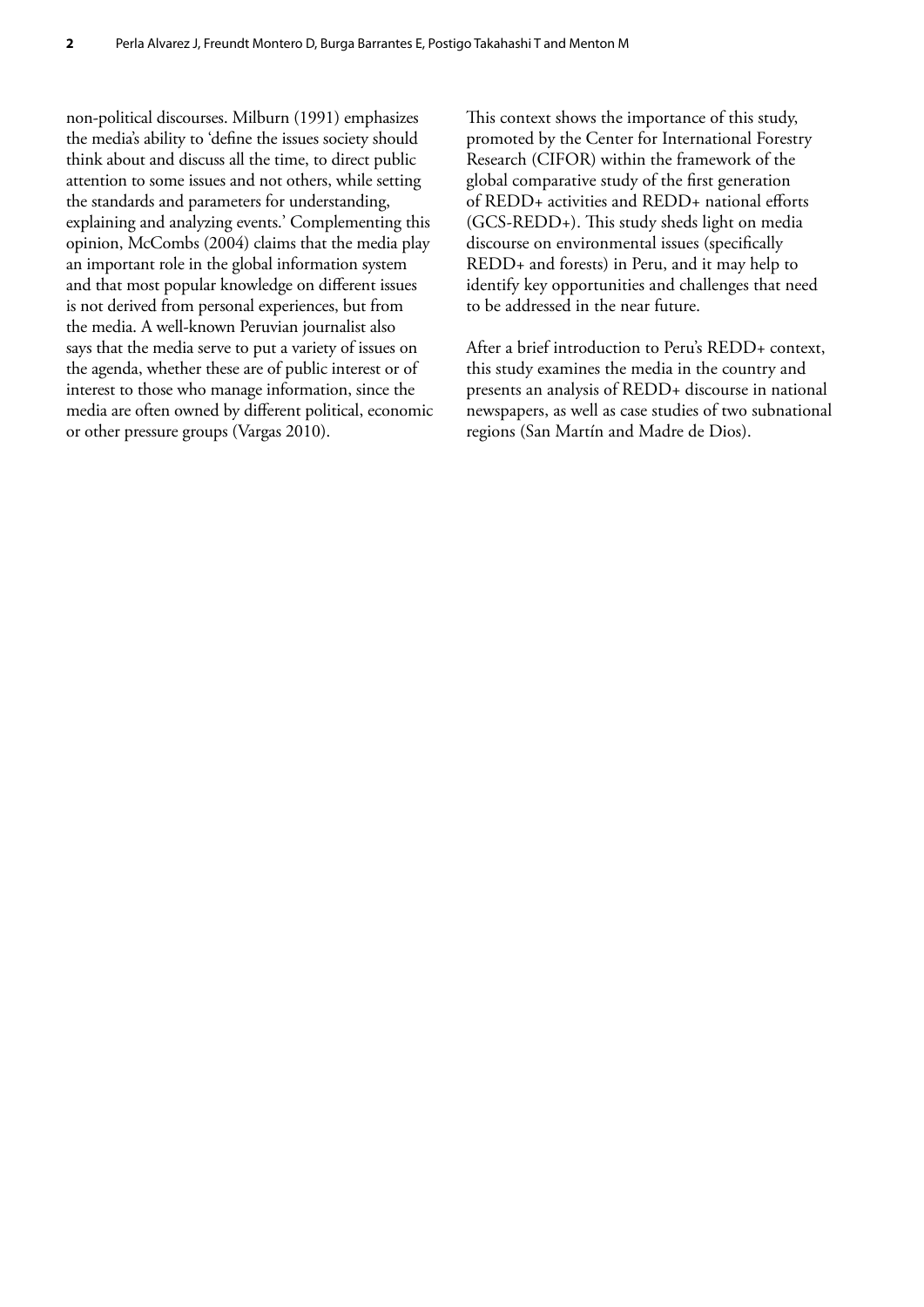## <span id="page-14-0"></span>**2 REDD+ in Peru: Does forest country mean REDD+ country?**

At the national level, the high potential for forests is evident. Peru has the second largest forest area of any country in Latin America. Forests cover 60% of the national territory. Moreover, Peru has 39 million ha of forests allocated to timber extraction. However, adequate forestry activities have not yet been developed, which means the forestry sector represents only 1%–4% of gross domestic product (GDP). Natural forest cover is mainly located in the Amazon, while coastal dry forests represent less than 1% of national forest cover (MINAM 2010).

In Peru, the main source of GHG emissions is the conversion of forests to agricultural fields and pastures due to deforestation in the Amazon, which accounts for 47.5% of total national emissions. National deforestation in 1990–2000 was about 150,000 ha per year (MINAM 2010). The factors that lead to deforestation include: slash and burn agriculture, firewood extraction and grazing in the mountains, large-scale agriculture and forest plantations, forest clearance to grow coca and to build illegal landing strips, cattle grazing, building of roads and infrastructure in the Amazon, as well as the increase in the demand for land and resources due to population growth (PCM 2008).

The road to evaluating the feasibility of REDD+ implementation in Peru began with some important initiatives, including: (1) specific studies to determine carbon stocks and emissions in the main land uses, and baseline studies on carbon sequestration and payment for environmental services; (2) a REDD+ group formed in Peru in 2008 with several participating organizations (government, nongovernmental organizations (NGOs), private companies, native communities, etc.); and (3) a Peruvian initiative, in conjunction with other Latin American countries such as Argentina, Chile, Honduras, Mexico, Panama and Paraguay to inform the UNFCCC of their interest in the '*nested approach*' (SBSTA 2008) (see Figure 1 for key events for REDD+ in Peru).

At the same time, since 2008, Peru has been promoting a series of actions focused on exploring

the opportunities of a low carbon economy and the mitigation of GHGs. In this regard, the National Guidelines for Climate Change Mitigation (Lineamientos Nacionales de Mitigación, LNM) have been validated by the Technical Working Group on Mitigation and the CDM of the National Commission on Climate Change, as well as at the regional level (Loreto, San Martín, La Libertad, Junín, Arequipa and Lima). The Technical Working Group has agreed to include National Mitigation Program (Programas Nacionales de Mitigación, PRONAMI) in the LNM, which are in line with Nationally Appropriate Mitigation Actions (NAMAs) and consist of a series of activities undertaken at the national, regional or sectoral level. These initiatives promote sustainable development, reduce emissions and increase GHG sequestration or removal through sinks. All this is implemented and supported by the technology, funding and capacity that the country can provide on its own and with the help of developed countries on a bilateral or multilateral basis. The LNM suggested six PRONAMI for the following sectors: forestry and land use, agriculture, solid waste, energy, transport and industry.

On 27 July 2011, the Peruvian Government submitted a communiqué to the Executive Secretary of the UNFCCC reiterating its commitment to strengthen collective action to mitigate climate change through the development of a low-carbon economy for sustainable growth, which would involve the following voluntary actions pursuant to the principles and provisions of the Convention (MINAM 2011):

- 1. Reduce total net emissions and reach zero net emissions for land use, land-use change and forestry.
- 2. Transition to a national energy matrix wherein non-conventional renewable energies and hydropower together represent at least 40% of the energy consumed in the country.
- 3. Capture and use of methane via appropriate urban waste disposal.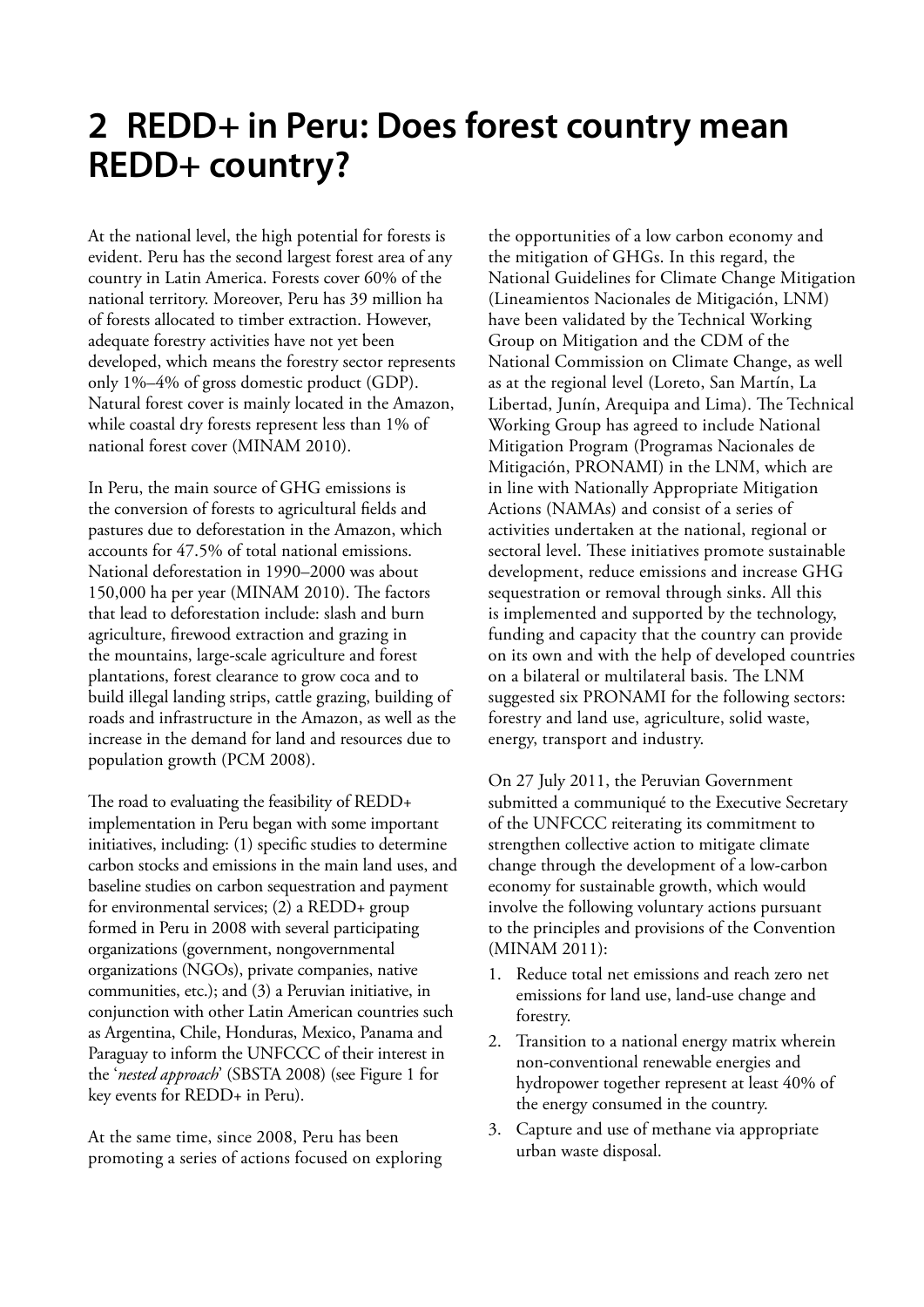<span id="page-15-0"></span>

**Figure 1. REDD outcomes at national and international levels** Source: DAR, 2011

These international commitments may promote schemes to reduce emissions from deforestation, which could in turn promote new public or private REDD+ initiatives.

While international discussions continue on legal, political, technical and financial issues relating to REDD+, at the national level there is an agenda for the design and implementation of the national REDD strategy. Currently, there are funds committed for the preparation and development of REDD+ initiatives, including the Forest Investment Program (FIP); the Forest Carbon Partnership Facility (FCPF); funds from private companies; bilateral cooperation (e.g. with the German Development Bank, KfW and the United States Agency for International Development,

USAID); private foundations (e.g. Gordon and Betty Moore Foundation); and others (Che Piu and García 2011).

Not all stakeholders in the national REDD+ process hold the same views. However, in the face of deforestation, many actors identify these initiatives as an opportunity for the country to not only mitigate emissions, but to also improve local economies, promote private investment and preserve environmental services. Some stakeholders, most notably the Interethnic Association for the Development of the Peruvian Rainforest (Asociación Interétnica de Desarrollo de la Selva Peruana, AIDESEP), have submitted statements and letters to the government to express their concern about REDD+ and the apparent risks related to its implementation.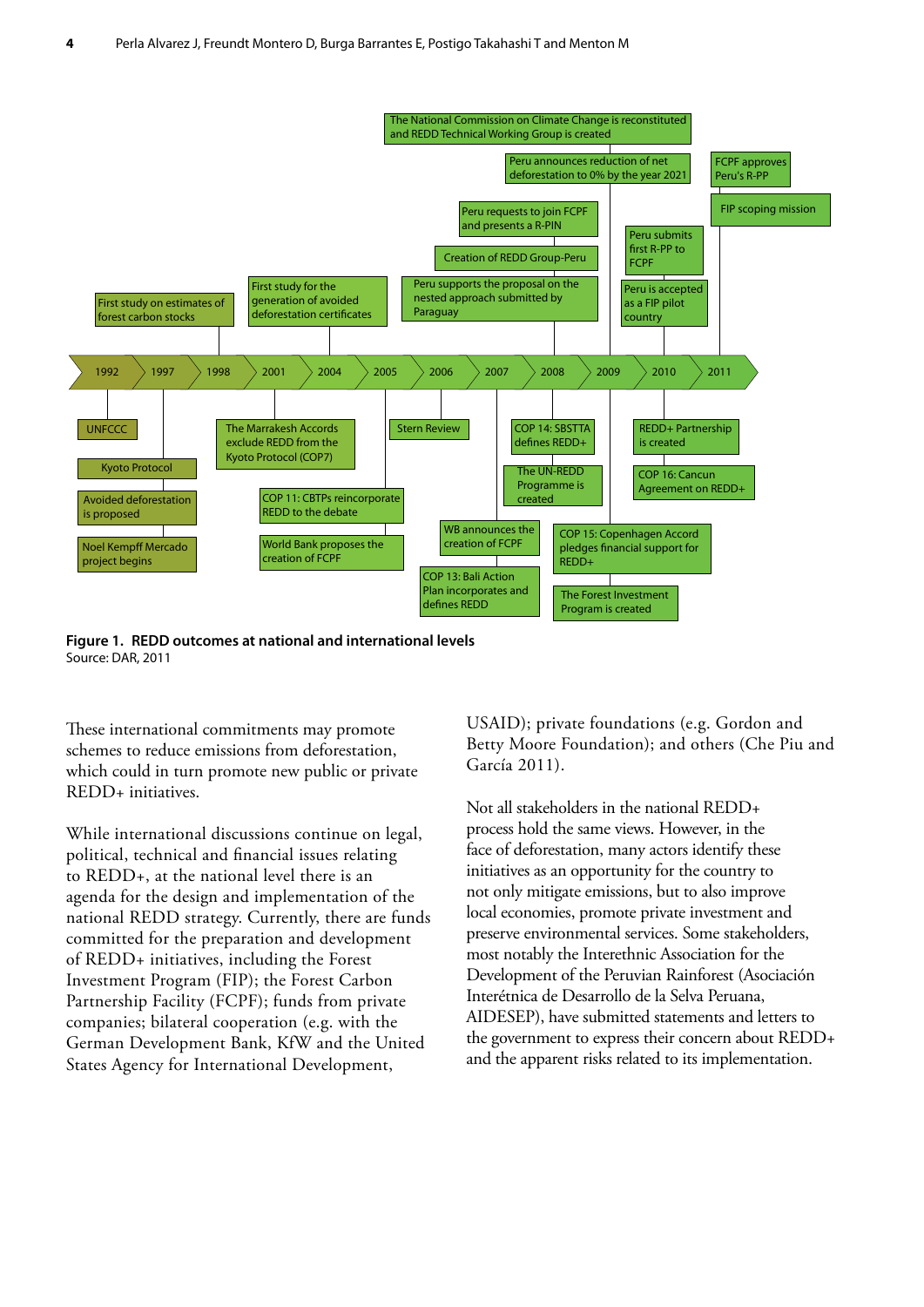# <span id="page-16-0"></span>**3 The media in Peru**

This chapter will provide a brief explanation of the importance of the media in Peru and in the two regions studied here. It will then provide a review of these media and their scope.

### **3.1 The impact of the media on decision makers**

As mentioned above, the media serve as a tool to disseminate information and as a source of knowledge. Moreover, it is through the media that people's thoughts and discourses can be influenced and guided.

According to a study on the level of public confidence in the institutions of Lima and Callao, which was published by the University of Lima in 2007, the media play an important role in the analysis of confidence in non-state institutions (Grupo de Opinión Pública 2007). As shown in Table 1, radio ranks second, while television ranks fifth and the printed press ranks sixth, all three rank above NGOs and political parties, which occupy the ninth and last position respectively. The number of people who stated that they did not have confidence

|  |  |  | Table 1. Level of confidence in non-state institutions |  |
|--|--|--|--------------------------------------------------------|--|
|--|--|--|--------------------------------------------------------|--|

in the press (47.8%) was higher than those who said they did (46.8%).

Interviews indicate that, in general, journalists regard the media as shaping decision makers' opinions and actions, since the media set the agenda of the main events to be addressed and taken into account in Peru. At the same time, through the dissemination of information, the media prioritise the seriousness of different issues and form decision makers' immediate reactions. 'The media are the vehicle used by decision makers to convey information. There is a tendency for people not to trust official sources, so they need the media in order to understand information and the truth,' says Gonzalo Pajares, a journalist from the newspaper *Perú 21*.

According to Alberto Paniagua, Director of the National Fund for Natural Protected Areas (Fondo de Promoción de las Áreas Naturales Protegidas del Perú, PROFONANPE), 'the media play a very important role in the dissemination and creation of debate, which leads decision makers to be careful when making their decisions. The media have put issues such as illegal mining, native rights, GMOs,

| Institution                  | Yes  | No   | Don't | No answer | <b>Confidence level</b> |
|------------------------------|------|------|-------|-----------|-------------------------|
|                              | %    | $\%$ | know  | $\%$      | %                       |
|                              |      |      | $\%$  |           |                         |
| Private universities         | 74.3 | 18.9 | 6.5   | 0.3       | $+59.4$                 |
| Radio                        | 71.1 | 24.6 | 3.8   | 0.5       | $+48.6$                 |
| Catholic Church              | 72.7 | 25.5 | 1.6   | 0.2       | $+48.0$                 |
| <b>Banks</b>                 | 63.5 | 32.8 | 3.6   | 0.2       | $+31.8$                 |
| <b>Television</b>            | 59.9 | 35.5 | 3.7   | 1.0       | $+25.6$                 |
| Press                        | 46.8 | 47.8 | 4.1   | 1.3       | $-1.1$                  |
| Telecommunications companies | 44.4 | 50.7 | 4.5   | 0.3       | $-6.6$                  |
| <b>Business associations</b> | 39.7 | 45.6 | 13.2  | 1.4       | $-6.8$                  |
| <b>NGOs</b>                  | 35.2 | 51.9 | 12.2  | 0.6       | $-19.2$                 |
| Football clubs               | 36.9 | 55.7 | 6.3   | 1.1       | $-20.2$                 |
| Workers' unions              | 34.7 | 56.9 | 7.9   | 0.6       | $-24.2$                 |
| Political parties            | 10.6 | 87.1 | 1.9   | 0.4       | $-78.2$                 |

Source: Public Opinion Group of the University of Lima, 2007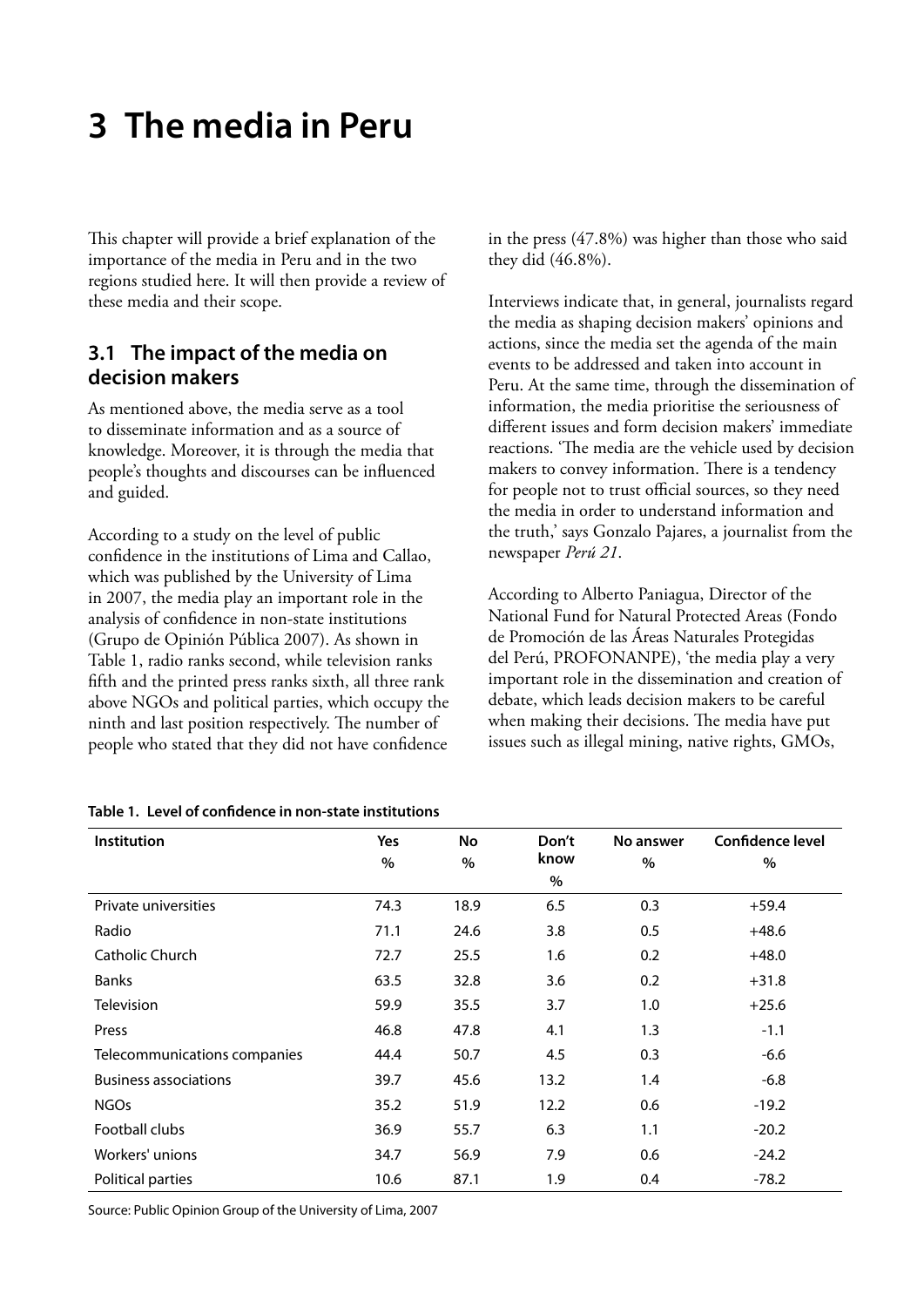<span id="page-17-0"></span>etc. on the public agenda before their discussion, with the aim of creating public policies.' They exercise a strong influence on society and public opinion, since they are, in many cases, the primary source of information for the general population.

This is how the media in the country (and the world) play an important and decisive role in information dissemination and decision making at various levels. Issues related to the environment (REDD+, for example) are also affected by this reality, and it is precisely the examination of current nationallevel newspaper discourses that will enable an understanding and evaluation of the information about REDD+ being disseminated. This will help identify key actors at national and international levels, the most evident views and the most widely discussed issues, among others.

### **3.2 The most important media in Peru**

As in other countries of the world, the media play a vital role in Peru, both in cultural and political life. At the national level, there are media that treat information seriously and accurately. However, in the last few decades, other media of low quality and credibility have emerged, which are cheaper and more accessible to lower income citizens. These newspapers are called *chicha* press and are characterized by a doubtful reputation and an extremely vulgar style (Cappellini 2004).

According to Bruno Sanguinetti, Manager of the Madre de Dios Consortium (Consorcio Madre de Dios), the differences between television, radio, the press and the Internet should be taken into account, since each of them has a defined code and an orientation toward a given public. As stated by Sanguinetti and many other interviewees, the radio reaches the majority of the population and is the most widely used media in the country, due to its functionality and accessibility.

Below we describe the main media outlets in Peru, Madre de Dios and San Martín.

#### **3.2.1 Press: Newspapers**

There are 73 newspapers in the main cities in Peru, mostly based in Lima. In the capital city a total of 25 newspapers are distributed. These newspapers address different issues such as the economy, sports, sensational

| No. | Newspaper    | Average print run |
|-----|--------------|-------------------|
| 1   | <b>Trome</b> | 1824676           |
| 2   | Ojo          | 526052            |
| 3   | El Comercio  | 467 619           |
| 4   | Perú 21      | 293 432           |
| 5   | El Popular   | 225 865           |
| 6   | Correo       | 197732            |
| 7   | Depor        | 190 903           |
| 8   | Ajá          | 182089            |
| 9   | El Bocón     | 153 386           |
| 10  | Libero       | 128 442           |
| 11  | La República | 94 363            |
| 12  | Todo Sport   | 56 963            |
| 13  | El Men       | 53 040            |
| 14  | El Chino     | 50 289            |
| 15  | Gestión      | 50086             |
| 16  | La Razón     | 49 804            |

|            | Table 2. Average daily print run of the main national |
|------------|-------------------------------------------------------|
| newspapers |                                                       |

news, etc. *El Comercio*, established in 1839, is regarded as the oldest and most serious newspaper circulated nationally. Other important newspapers at the national level (according to data obtained from national polling companies and readership measurement surveys) are as follows, classified according to the issues they address: (1) 'serious' informative newspapers: *Correo*, *Expreso*, *Gestión*, *La República*, *Perú 21* and *El Peruano* (the government's official newspaper); (2) sports newspapers: *El Bocón*, *Líbero* and *Depor*; (3) yellow press (moderate): *Ojo* and *El Men*; (4) *chicha*: *Ajá*, *El Chino*, *Extra*, *El Popular* and *Trome* (Cappellini 2004).

Most newspapers in the country are associated with groups or blocs; for example, Grupo El Comercio*,* a center-right group that owns *El Comercio*, *Perú 21*, *Trome*, *Gestión*, *Depor* and *Metro*; EPENSA, a liberal group that owns *Ojo*, *Ajá*, *Correo* and *El Bocón*; or Grupo República, a center-right and slightly socialist group that owns *La República*, *El Popular* and *Líbero*.

Table 2 provides details on the average daily circulation of the major newspapers in the country in 2010, in descending order.

According to a study conducted in Lima by the Peruvian Company for Marketing and Public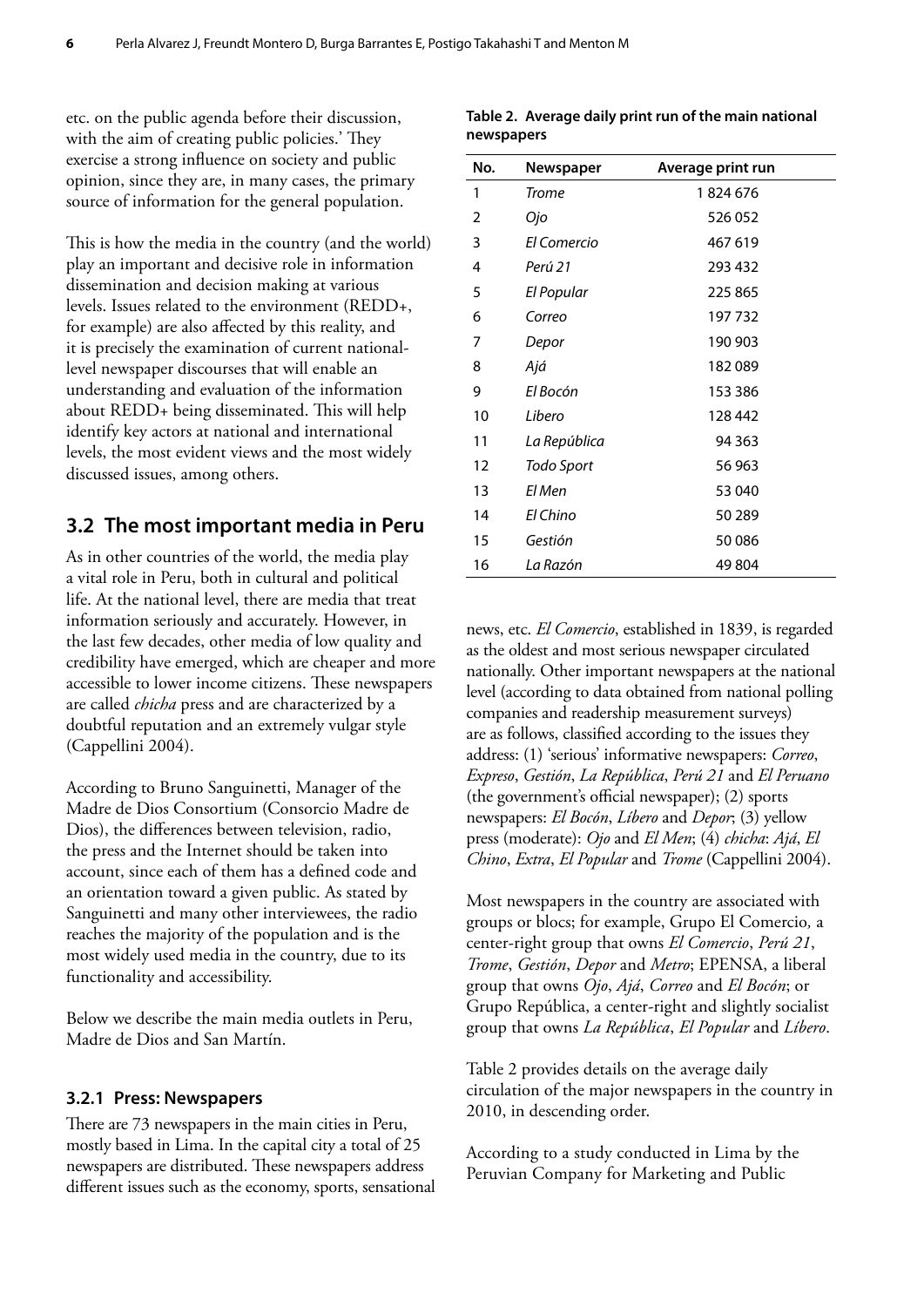<span id="page-18-0"></span>Opinion Studies (Compañía Peruana de Estudios de Mercado y Opinión Pública, CPI) (2010), there are important differences between the readers of the three newspapers included in their study (*Trome*, *El Comercio* and *Perú 21*). As shown in Table 3, the following has been found regarding the studied newspapers: *El Comercio* and *Perú 21* readers mainly belong to the A/B income bracket (wealthy), while *Trome* readers are mostly from the D/E income bracket (lower income). Most *Trome* and *Perú 21* readers are male, whereas *El Comercio* has the highest percentage of female readers. Most *Trome* readers are 15–25 years old, while *El Comercio* readers are 26–37, and *Perú 21* readers are above 51. While most *Trome* readers have completed secondary education, *El Comercio* and *Perú 21* readers have completed higher education. Most *Trome* and *Perú 21* readers work as freelancers, while *El Comercio* readers are employees.

Provincial newspapers, despite their very small circulation compared to the newspapers with national coverage, represent the voice of the towns and cities in the interior of the country. In this sense, it should be noted that these newspapers are of great importance for local areas (DePerú 2011).

In the case of Madre de Dios, there are three newspapers that have a relatively high circulation: *Don Jaque*, which is distributed Monday–Saturday and has a daily print run of 1500 copies; *El Observador*, which is distributed on the same days (although its circulation is stopped at certain times of the year) and has a daily print run of 1000 copies; and *Diario Internacional Mi Frontera*, which is issued once a month.

In San Martín, the three main newspapers are: *Voces* with a daily print run of 3500 copies, *Ahora* with 4000, and *Hoy* with 3000. It is important to note that *Hoy* is circulated Monday–Sunday, whereas the first two are circulated Monday–Saturday.

#### **3.2.2 Television**

In Peru, television is divided into free-to-air television, which is free throughout the national territory and depends on the frequency and signal range; and cable television, which is paid and includes international channels. Lima, with a total of 1.5 million customers of cable television (which

#### **Table 3. Characteristics of the readers of three Lima newspapers**

| Category                               | TROME | <b>EI COMERCIO</b> | PERÚ |
|----------------------------------------|-------|--------------------|------|
|                                        | %     | %                  | 21%  |
| Socioeconomic<br>status <sup>a</sup>   |       |                    |      |
| A/B                                    | 14.8  | 52.1               | 44.6 |
| C                                      | 37.5  | 29.4               | 34.6 |
| D/E                                    | 47.7  | 18.4               | 20.7 |
| Sex                                    |       |                    |      |
| Men                                    | 50.1  | 47.9               | 60.5 |
| Women                                  | 49.9  | 52.1               | 39.5 |
| Age groups                             |       |                    |      |
| $15 - 25$                              | 33.7  | 23.6               | 19.6 |
| $26 - 37$                              | 27.7  | 27.2               | 27.0 |
| 38-50                                  | 20.4  | 22.0               | 22.7 |
| $51+$                                  | 18.2  | 27.2               | 30.7 |
| Level of education                     |       |                    |      |
| None                                   | 0.4   | 0.2                | 0.4  |
| Primary                                | 7.8   | 3.4                | 3.5  |
| Secondary                              | 53.9  | 28.6               | 26.6 |
| <b>Technical</b>                       | 23.3  | 23.2               | 25.8 |
| Higher                                 | 13.7  | 39.4               | 38.3 |
| Postgraduate                           | 0.9   | 5.3                | 5.5  |
| <b>Family status</b>                   |       |                    |      |
| Housewife                              | 25.2  | 22.5               | 17.1 |
| Head of household                      | 28.1  | 28.5               | 39.7 |
| Children                               | 0.0   | 0.0                | 0.0  |
| Other                                  | 36.9  | 38.5               | 34.9 |
| Housewife/head of<br>household         | 9.9   | 10.5               | 8.2  |
| Occupation                             |       |                    |      |
| Executive/<br>businessman/<br>director | 0.2   | 1.3                | 0.8  |
| Self-employed<br>professional          | 1.5   | 8.2                | 10.5 |
| Employee                               | 14.9  | 26.0               | 16.7 |
| Worker                                 | 6.8   | 3.0                | 1.4  |
| Freelancer                             | 26.0  | 14.3               | 25.7 |
| Student                                | 19.4  | 16.9               | 19.4 |
| Housewife                              | 23.4  | 20.7               | 13.6 |
| Retired                                | 4.1   | 7.5                | 9.4  |
| Unemployed                             | 3.1   | 2.1                | 2.3  |
| Other occupations                      | 0.6   | 0.2                | 0.5  |

a The 2011 average monthly income by socioeconomic status (SES) in Lima was: SES-A = S/. 10 418; SES-B = S/. 3 017; SES-C = S/. 1 542; SES-D = S/. 1 092; SES-E = S/. 890 (*Perú 21*, 2012).

Source: CPI 2010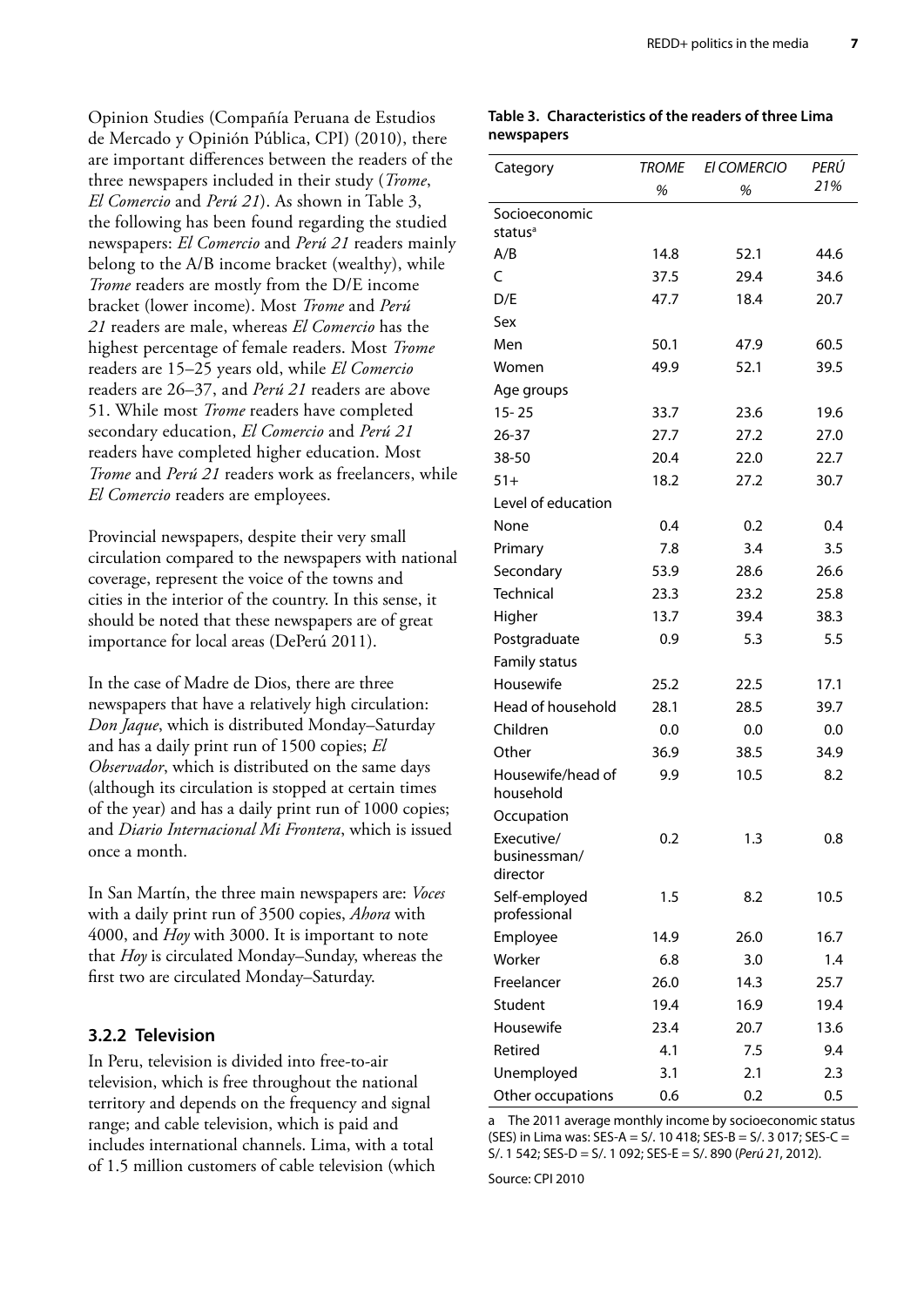represents 65% of national subscriptions), is the main city in Peru using this service (Comunicar 2011).

Out of 105 television broadcasters at the national level, 22 are located in Lima (OEI 2011). As regards television receivers, in 1997 there were 3060 in all the country; that is to say, there were 126 receivers per 1000 people. The state channel (Televisión *Nacional del Perú* (TNP) 7), which is broadcast nationwide, ranks seventh out of the 10 most watched channels in the country. Many cities in the interior of the country have their own channels, programming and broadcasting, being independent of the main channel networks in Lima, whereas others retransmit part of these channels' programming in the capital in combination with their own program.

#### **3.2.3 Radio**

The two most popular radio stations in Peru are *Radio Programas del Perú* (RPP) and *Cadena Peruana de Noticias* (CPN Radio). RPP is the most popular Lima radio station in the provinces, since it offers exclusive program for local audiences. However, there are a number of provincial radio stations that occupy the first place in regional rankings. According to Menéndez (2007), in Peru's 10 largest cities (excluding Lima), 3 or 4 out of 5 broadcasted stations are local, and only 1 or 2 are from Lima. In rural areas, where the press does not necessarily reach households or people have no access to electricity, battery powered radios play an essential role as they often represent the only source of 'external' information. According to Segundo Noé Cahuas Peas, an Awajún technician of the Regional Office for the Development of the Indigenous Peoples in San Martín (*Oficina Regional de Desarrollo de los Pueblos Indígenas de San Martín*, ORDEPISAN), 'in communities one can only work via radio since they have limited access to television.'

According to the Vice President of the Upper Mayo Regional and Indigenous Federation (*Federación*

*Regional e Indígena Awajún del Alto Mayo*, FERIAM), Elias Peas Cahuas, 'the radio is the most widely used medium in native communities, as it is the most accessible one. However, there are communities like the Cachiyacu community, in which there is no radio signal.' And he adds that 'another problem is that when there is a radio signal in the communities, the broadcast is in Spanish. However, some communities do not speak Spanish but rather their indigenous languages.'

The radio enables rural people to access local and national information, and provides them with an educational and development tool. A clear example of the potential of the radio as a tool is the case of 'school radios' (*radioescuelas*) or 'village radios' (*radios del pueblo*), which are intended to promote rural development through the improvement of agricultural production, health and education, among others. These initiatives involve the broadcasting of program specially designed for local groups (Gutiérrez 2005).

#### **3.2.4 Other media for the dissemination of environmental news**

Although environmental issues are included in traditional mass media, there are other specialised channels covering these issues. For example, InfoRegión is a virtual platform focusing on environmental issues and reaching different regions. This press agency has a web platform, newsletters and a radio station broadcasting information about Peru's upper Amazon. The Ministry of the Environment (*Ministerio del Ambiente*, MINAM) supports Ecozona Jóvenes, an environmental news platform with a web page, which focuses on student groups and presents a more youthful approach. In addition, different NGOs have blogs, as is the case for Actualidad Ambiental, an online newscast by the Peruvian Society for Environmental Law (*Sociedad Peruana de Derecho Ambiental*, SPDA), which features Peruvian environmental news.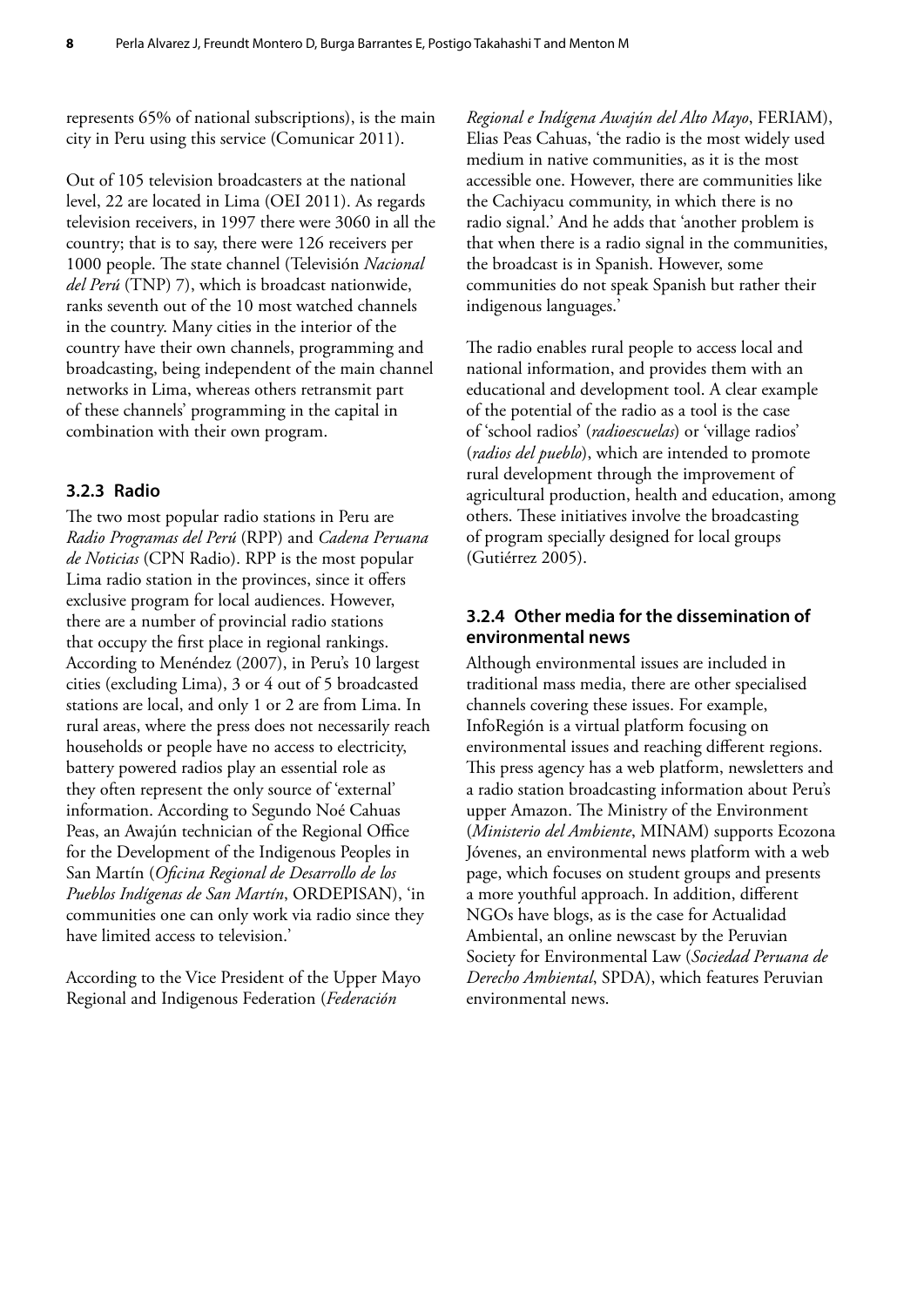# <span id="page-20-0"></span>**4 Methodology**

This study is part of the GCS-REDD+, which has been evaluating early REDD+ processes and projects at a global level. GCS component 1 is focused on analyzing REDD+ processes and policies at the national and subnational levels in 12 countries. As previously mentioned, the media are an important part of these processes, particularly in terms of information dissemination and creation of national and local discourses. For this reason, the GCS has developed a methodology to analyze the discourses in national and subnational print media (the press) (Di Gregorio et al. 2012). In studying the media in Peru, we used two different evaluation stages: (1) national newspapers; and (2) subnational newspapers in two Amazonian regions, San Martín and Madre de Dios. When only a small number of articles on REDD+ were found in the national newspapers, we decided to work in two regions so as to make subnational case studies available. We chose to work in San Martín and Madre de Dios because these regions had: (1) the largest number of REDD+ pilot projects (San Martín, 7; Madre de Dios, 16) (MINAM 2012); (2) greater progress in terms of consolidation of the Regional REDD+ Roundtable (working group composed of the regional government and civil society organizations); and (3) significant progress on research and definition of baseline scenarios. Although they are not the most populated areas, they account for the largest number of REDD+ activities and it was thus assumed that the regional newspapers would have adequate references to REDD+ issues.

The study was performed in two stages: the first, consisting of a Lima-based analysis of the most important newspapers at the national level; and the second, involving trips to Madre de Dios and San Martín to study the regional newspapers *in situ*. In addition to the analysis of newspapers, both stages included a series of interviews with people working on environmental issues and in the media in order to enrich the analysis.

The methodological steps followed in this study are described below.

### **4.1 Selection of newspapers and articles**

Although it would be interesting to study the coverage of REDD+ in different media – including radio, television and others – this study is focused solely on the press (newspapers).

#### **4.1.1 Stage 1: Search of national newspapers**

For this study, eight nationally distributed newspapers were selected: (1) *El Comercio*, (2) *Perú 21*, (3) *Gestión*, (4) *Expreso*, (5) *La República*, (6) *La Razón*, (7) *El Peruano* and (8) *Trome*. This selection was based on several criteria: they are some of the most widely read newspapers at the national level, they have a search box<sup>1</sup> on their web page (which enables online searches), they are well-known, and they are distributed throughout the country. The initial remit of the study was to review the news articles in only three national newspapers, but given the small number of articles found for REDD+, it was decided to broaden the search and include more newspapers. The identification of the articles was made through a keyword search, both in newspaper web page search engines and in the intranet of those newspapers, where accessible (*El Comercio* and *Gestión* newspapers; for all the keywords below, except for '*cambio climático* + *bosques*' (climate change + forests), '*reducción de emisiones* + *deforestación*' (reduced emissions + deforestation) and '*Protocolo de Kioto*' (Kyoto Protocol). Searches in newspaper intranets are not generally open to the public, and only journalists working for the newspapers can access them internally, which made it difficult to reach all of them with this level of search. In the first review stage, a search of the following keywords was made in the search boxes (exact phrases):

- 'REDD'
- '*deforestación evitada*' (avoided deforestation)

A search box is the search engine found in web pages where words or phrases can be entered.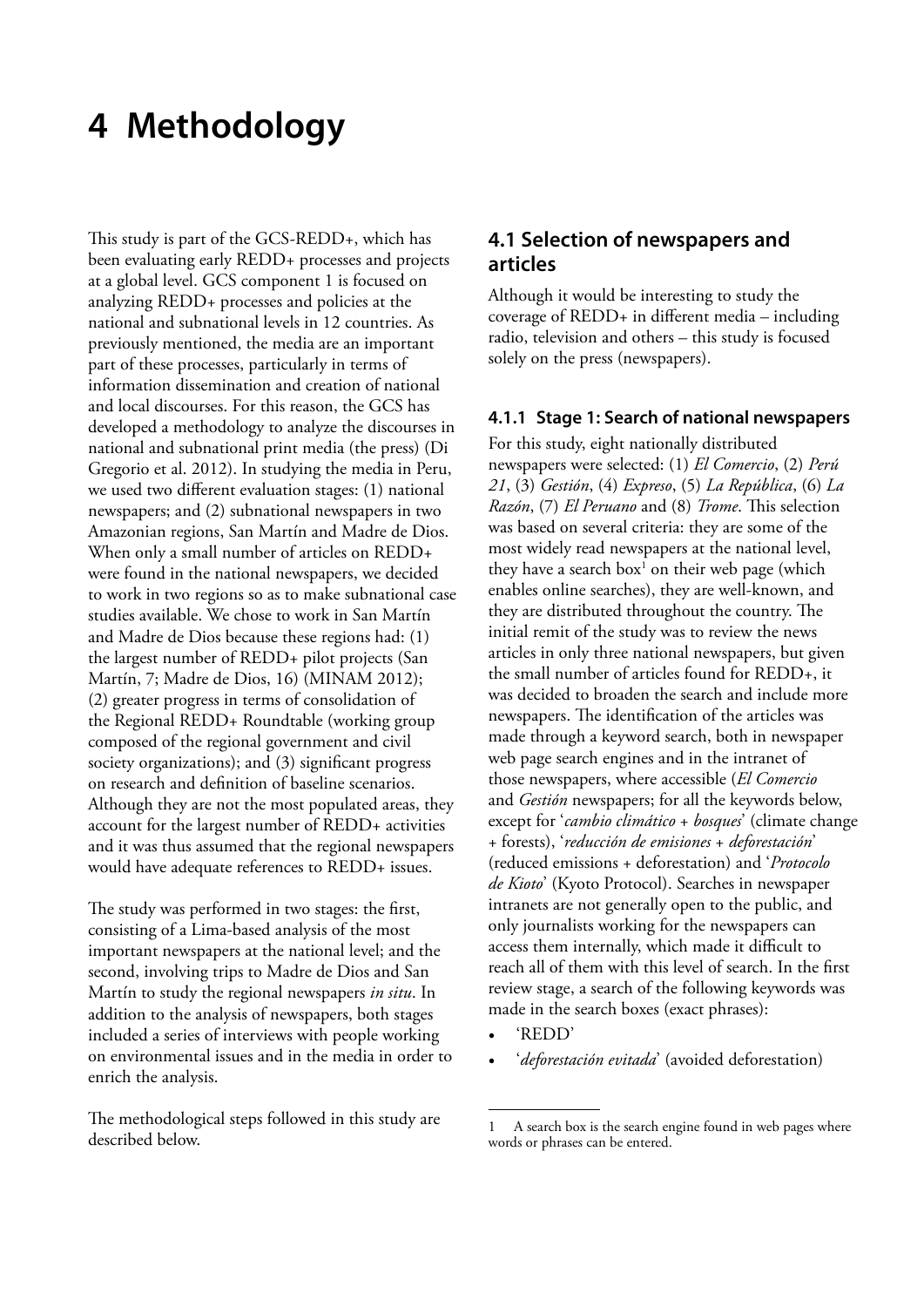Given that the number of articles found in this initial search, made with the above keywords, yielded a very small number of articles, a second search was made to determine the frequency of the following keywords (exact words):

- '*cambio climático* + *bosques*' (climate change + forests $)^2$
- '*reducción de emisiones* + *deforestación*' (reduced emissions + deforestation)<sup>3</sup>
- '*cambio climático*' (climate change)
- '*calentamiento global*' (global warming)
- '*Protocolo de Kioto*' (Kyoto Protocol)
- '*deforestación*' (deforestation)

Based on this second search, it was agreed that the study would include news articles containing the keywords '*cambio climático* + *bosques*' (climate change + forests) and '*reducción de emisiones* + *deforestación*' (reduced emissions + deforestation). Articles found with the other keywords are not part of this study, but they are mentioned since they help frame climate change issues in the national media. It is also worth mentioning that the number of articles is not available for each year, but in total.

The search for keywords was made without taking into account an exact start date and ran until the end of November 2011. The length of time covered by the search is determined by each newspaper's online system for the identification of news articles via keyword searches. This means that one newspaper may have a longer search period than another. since the engine allows for identification of news articles in a given period or as a result of the system's operational database. Furthermore, it is worth mentioning that since the term 'REDD' was created only in December 2005, it is assumed that there are no news articles related to REDD before that time.

Three issues that need be considered in relation to the accuracy of the number of articles found and the search engines of the newspapers are: (1) the news articles available on newspaper web pages and intranets are not necessarily all the existing news articles, since electronic databases are not necessarily updated and there are articles that have been published but are not

currently available; (2) search boxes in newspapers are not completely reliable since keyword searches often showed a certain number of results, but access to the news article was impossible (those articles were not considered in this study); and (3) it is likely that some news articles are present in newspaper databases but do not appear when the search is made. For instance, in the search for the keywords '*reducción de emisiones*  + *deforestación*' (reduced emissions + deforestation), the only article found also contained the keyword 'REDD', but this article did not show up under the search for 'REDD'.

#### **4.1.2 Stage 2: Search by region**

For the regional study, all the newspapers of relative importance in each region were included. For Madre de Dios, the newspapers studied were: (1) *Don Jaque* and (2) *El Observador*; while in San Martín, the selected newspapers were: (1) *Voces*, (2) *Ahora* and (3) *Hoy*.

#### **Madre de Dios**

To carry out the Madre de Dios study, a trip was made on 20–26 November 2011, in which only the regional capital, Puerto Maldonado, was visited. This is where the largest number of organizations related to environmental issues are based and where the printing presses of the main newspapers are located. Before the trip, an Internet search was made, and only *Don Jaque* was identified as having a website; however, the information shown had expired, and generally there were Internet-related problems. The keywords searched were the same as for Stage 1.

To collect environmental news articles and analyze them, we visited the Municipal Library of Puerto Maldonado. These facilities only housed archives of *Don Jaque* newspaper, since according to the library management's criteria, it is the only newspaper with continuous circulation. The newspapers were archived from 2004 onwards. Nevertheless, when the different publications were reviewed, from 2005 onwards (as determined by the methodology) we noted that the newspapers were in poor condition – some news articles could not be read as some of the pages had been cut off, the color of the paper had become blurred, and the newspaper quality was low.

<sup>2</sup> Both terms in the same news article.

<sup>3</sup> Both terms in the same news article.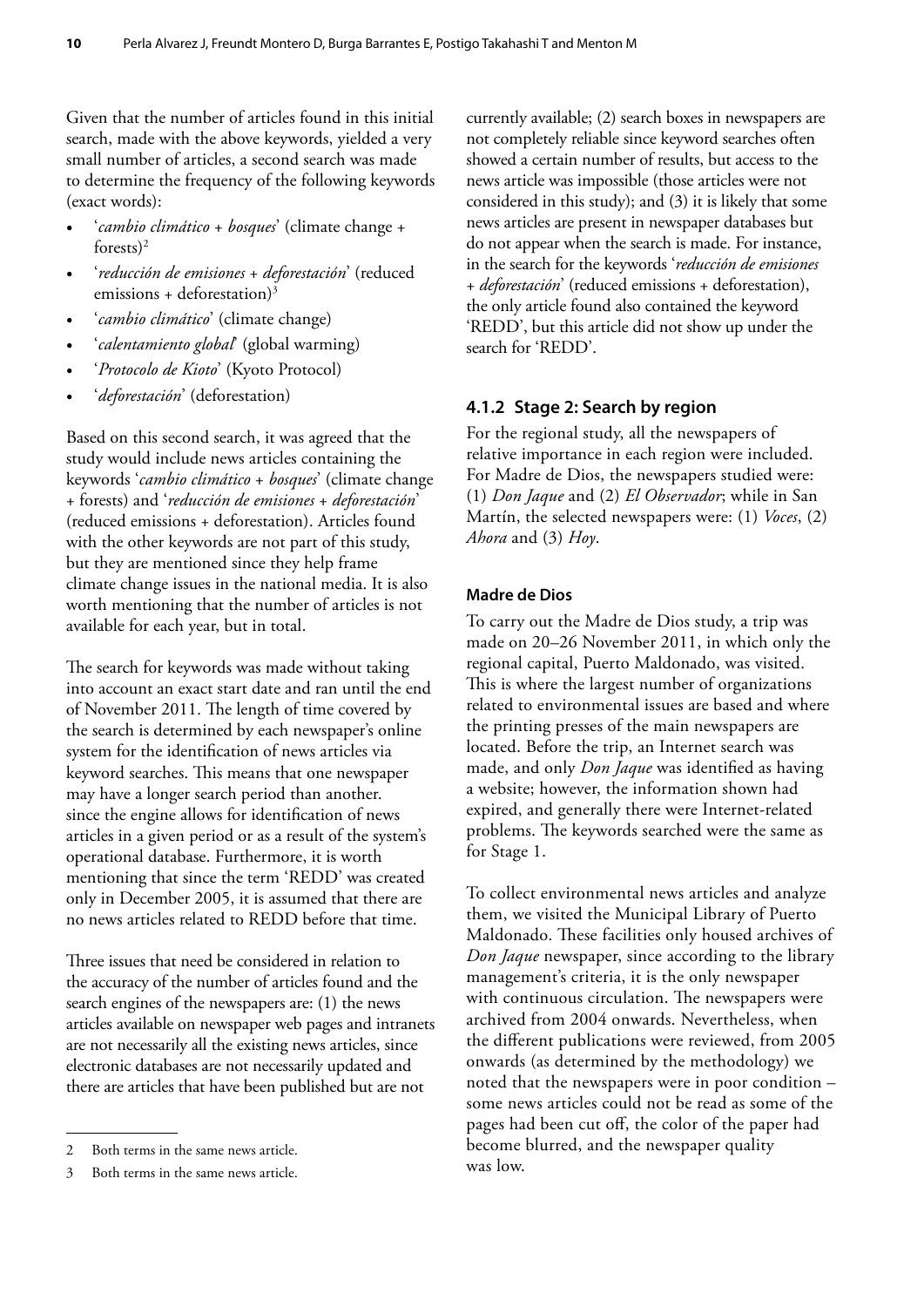<span id="page-22-0"></span>Since the Municipal Library did not have photocopying facilities and indeed the newspapers were in a bad state of disrepair, it was agreed to take photographs of the news articles identified as relevant for the study, so as to have them archived later on in accordance with the keywords already defined.

Likewise, information was searched at the Library of the Amazonian National University of Madre de Dios (*Universidad Nacional Amazónica de Madre de Dios*, UNAMAD); however, as in the previous case, only the *Don Jaque* newspaper was archived. The storage was made without any specific (year or date) order. As a third source of information, we visited the offices of the Association for Research and Integral Development (*Asociación para la Investigación y el Desarrollo Integral*, AIDER) in Puerto Maldonado. They had some newspaper archives in their small library, which complemented the search in the two libraries.

#### **San Martín**

The trip to San Martín was made on 4–10 December 2011 and involved visits to Moyobamba (the regional capital) and Tarapoto (where most of the organizations related to environmental issues are based). The news search dynamics were similar to those in Madre de Dios, through the newspapers' web pages and print editions. In this region, the newspapers *Hoy*, *Voces* and *Ahora* were reviewed. The last two have their own archive, which allowed for hard copy newspaper searches. It is worth mentioning that there were some gaps from year to year, the quality of the paper was not very good, some news articles were blurry, and some complete pages had even been torn out. As was done in Madre de Dios, we took photographs of the news articles and stored them under the same previously defined keywords.

We also visited the Municipal Library of Moyobamba, where we found the same problems of gaps in information. The newspapers were not appropriately archived, and in some cases complete months had been lost, got wet or had been eaten by insects.

### **4.2 Media framing approach**

The analysis of the media is a crucial factor to consider since the media are 'an influential and heterogeneous

group of non-state actors' (Boykoff 2008) who are characterized by their role as sources of information and discourse leaders given that they both reflect and affect the social perceptions of facts. Therefore, by analyzing the treatment given to REDD+ issues in the media, the study intends to identify the main discourses and points of view on the issue. The analysis of the media makes it possible to have a clear overview of how the debates relating to REDD+ policies are being framed in different countries, providing a context for a deeper analysis and enabling assessment of how the frames have varied over time. One of the big strengths of this study is that it is made in parallel in several countries and under the same criteria, which makes it possible to compare the results and draw interesting conclusions.

According to Bennet (cited in Boykoff, 2008), a media frame is 'a broad organizing theme for selecting, emphasizing, and linking the elements of a story such as the scenes, the characters, their actions, and supporting documentation'. In practice, a frame is a conceptual lens that brings certain aspects of reality into sharper focus (emphasizing a specific way of understanding an issue) while relegating others to the background.

Newspaper articles can be divided into several sections, and they can have more than one frame. The primary frame is very likely to be identified in the most important parts of the text – headline, subheading and first paragraph. Furthermore, articles are likely to quote sources in support of the frame; these sources are more likely to be named, and more likely to be prestigious, than in subsidiary frames. For the sake of balance, the frame is likely to include a rebuttal, or alternative view from that initially proposed. However, adversaries are often given less prominence, space and direct voice than 'primary definers' (the term given to the chief advocate of the primary frame).

For longer articles with a deeper level of discussion, the subsequent paragraphs can examine the history from a different angle, so we can identify a secondary frame. Having eliminated the elements of the text that support the primary frame, we can then group the remaining text according to themes and assess their position in the text, and the nature and extent of quoted sources, to identify a secondary frame.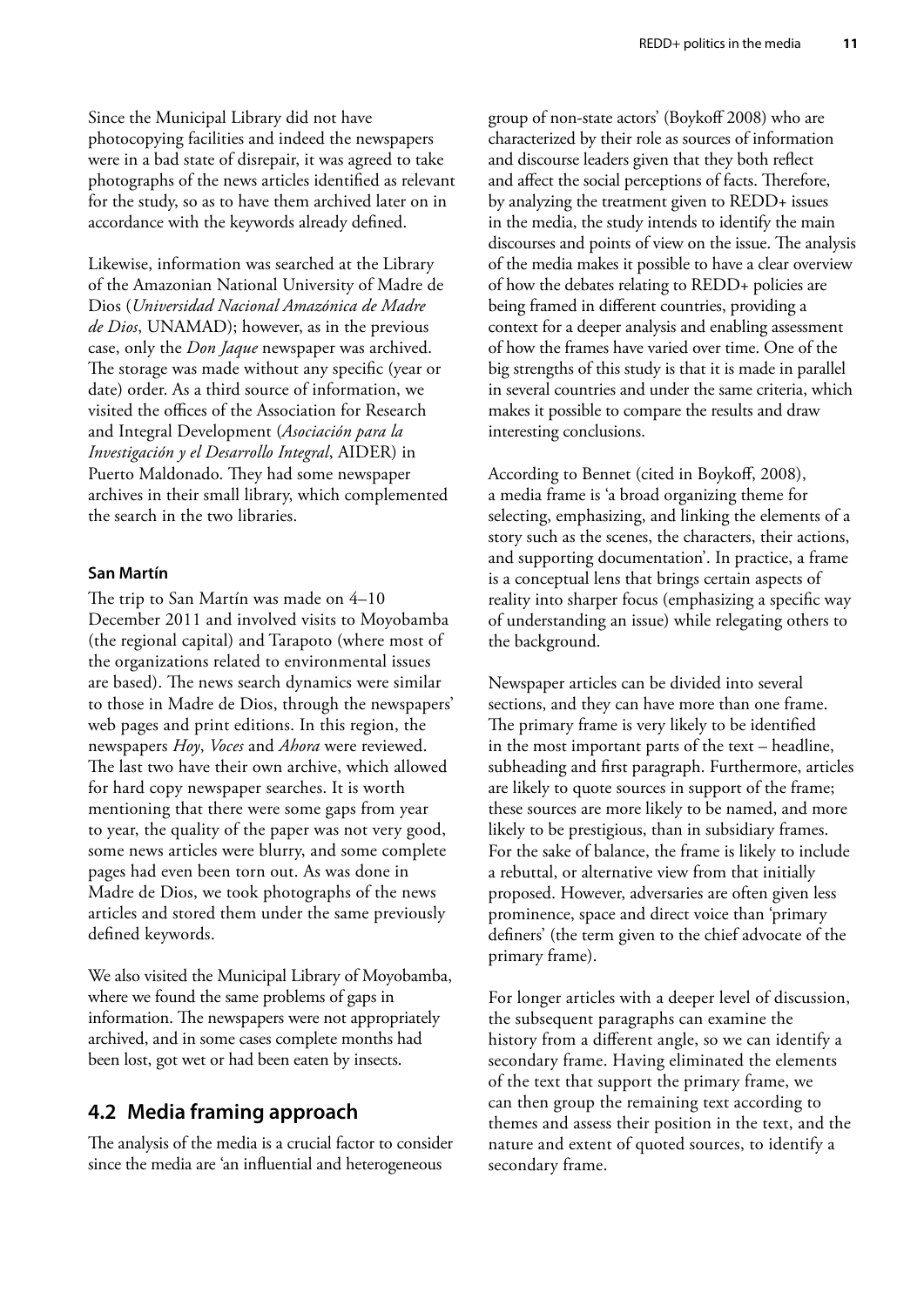### <span id="page-23-0"></span>**4.3 Coding process**

The coding exercise involved the collection of information at three different levels. Level 1 coding was aimed at identifying descriptive variables, which simply identify the article. This included the date, author, page number, section of the newspaper and type of article. Although they are used to identify the article, they can provide interesting insights on the changes in the coverage of REDD+ issues over time and across countries. Level 1 coding also made it possible to identify if the article makes a slight or deep reference to REDD+. Only in the second case would it move on to the next level. Level 1 coding was applied to all the articles in the database.

Level 2 coding made it possible to compile variables on the primary frame and, if applicable, the secondary frames. This included: (1) how the article frames the REDD+ discussion (diagnostic, prognostic, symptomatic or motivational), as outlined in Table 4; (2) the political scale of the debate (international, national, subnational and local); and (3) the specific issues surrounding the article (political, economic, ecological, cultural and social). Level 2 analysis provided enough information if the aim was to briefly identify general themes reported in newspaper articles.

Level 3 coding identified the primary and secondary frames in more detail, including identification of the main advocates and adversaries, their stances and ideological position, and types of actions. Level 3 coding was much more intensive and allows a more detailed identification of the main discourses that were used to represent ideological positions and beliefs. It identified advocates and adversaries within the frames, so it better qualified their positions. This level of analysis allowed for identification of different interests and later analysis of coalitions advocating various approaches to REDD+ issues.

Level 3 coding also included an inventory of protest events, policy events and core actors. Protest events are defined as 'a collective, public action regarding issues in which explicit concerns about the environment (in our case REDD+) are expressed as a central dimension, organized by non-state instigators with the explicit purpose of critique or dissent together with societal and/or political demands' (Fillieule and Jiménez 2006). Protest events were assessed based on what was written in the article, not on frames. Policy events included the type of event

| Term         | <b>Description</b>                                                                                                                                                                                                                                         |
|--------------|------------------------------------------------------------------------------------------------------------------------------------------------------------------------------------------------------------------------------------------------------------|
| Diagnostic   | It identifies who or what is to blame<br>for a problem (related to REDD+),<br>including dismissing the reality of the<br>problem altogether.                                                                                                               |
| Prognostic   | It involves the articulation of a<br>proposed solution to the problem, or at<br>least a plan of attack, and strategies to<br>carry out the plan.                                                                                                           |
| Symptomatic  | It identifies why an issue is a problem,<br>often by discussing its potential<br>consequences. For example, the effects<br>of a bad REDD+ policy for the reduction<br>of emissions, ecological systems, etc.                                               |
| Motivational | It goes beyond the basic existence<br>of the issue and its causes and<br>consequences, and puts forward<br>moral and motivational reasons why<br>the speaker and/or others should be<br>concerned about the problem and take<br>action on it or ignore it. |

and responses to it. They were defined as 'a critical, temporally located decision point in a collective decision-making sequence that must occur in order for a policy option to be finally selected' (Laumann and Knoke 1987). As with the protest event coding, policy event coding was based on what was written in the article, not on frames. Each article was scanned for relevant events.

A core actor is 'an organization and/or individual that defines it/him/herself and that is perceived by others as being part of the national REDD+ policy domain.' This list of main actors contributes to the identification of all the relevant actors (mainly organizations) that operate within REDD+ policies.

For the Peru study, the articles were coded in Spanish in both stages because the articles were in this language. Before the beginning of the coding process, CIFOR experts carried out a training workshop, where the methodology was explained in detail. After the workshop, several coding tests were made among the project team staff who had participated. These tests were compared in a group, assessing the differences in results, in order to harmonize criteria for variables and thus ensure accurate coding. Once the criteria were harmonized at the project team level, the coding proposals were sent to CIFOR experts for comments and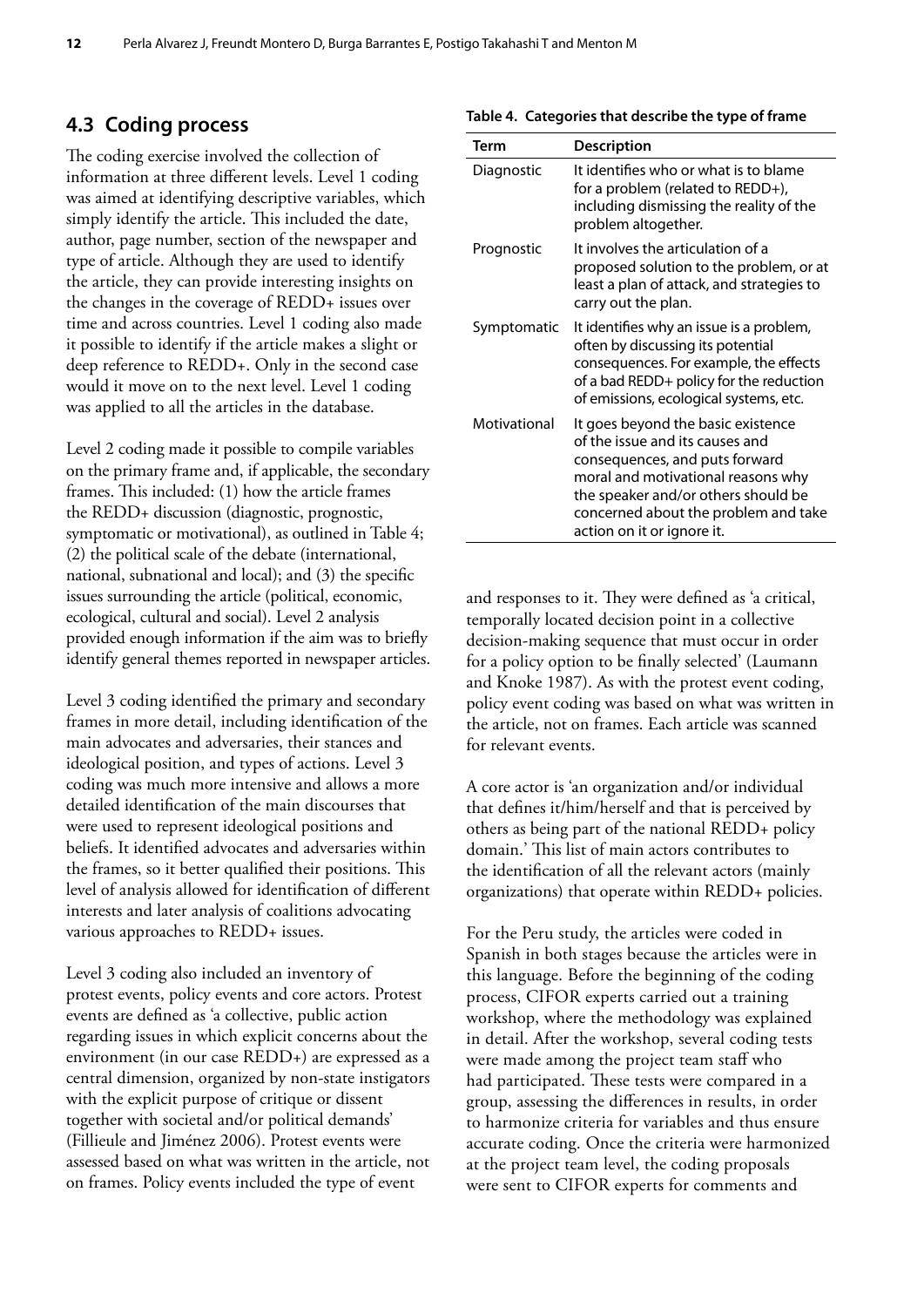<span id="page-24-0"></span>subsequent approval. Thus, we were able to strengthen the assessment guidelines and ensure that the articles were coded with criteria that were compatible with research in other countries.

#### **4.4 Interviews**

In order to supplement the information collected in the search for and coding of articles on REDD+ in different newspapers, a set of short interviews were carried out with journalists and national experts on REDD+ and environmental issues. All the interviews with journalists were face-to-face. All of these interviews were recorded and then transcribed. The scheme of the interviews was designed to add more depth to the analysis.

#### **4.4.1 Stage 1: Interviews at the national level**

At the national level, the study involved seven interviews with journalists from newspapers and media with national coverage, and 11 interviews with REDD+ experts and people related to environmental issues, mostly living in Lima.

In the case of REDD+ experts in the first stage of the study, some interviews were done by e-mail, since some experts were not in Lima.

#### **Interviews with journalists**

For the national study, a preliminary survey of the articles identified was made before the interviews. It was not possible to identify a group of journalists regularly writing about the assessed themes, so people related to the media (journalists and editors, among others) were selected.

Overall, seven interviews were conducted with people related to the media: two interviews with *Perú 21* staff (a journalist and an editor); an interview with the Chief of Information of the *Expreso* newspaper; and an interview with the editor of *La República* newspaper; two interviews with journalists of *El Comercio*; and an interview with the IT manager of the same newspaper, to understand the functioning of the Internet and intranet, and to learn about the news archive system. The questions were intended to obtain respondents' opinions regarding the impact of the media on society. The average duration was 30 minutes, and most of the questions were open, which encouraged interviewees to express their opinions

#### **Table 5. Journalists interviewed for the study conducted at the national level**

| No.           | Name              | <b>Position</b>                               | Workplace                       |
|---------------|-------------------|-----------------------------------------------|---------------------------------|
| 1             | Gonzalo Pajares   | Journalist                                    | Perú 21                         |
| $\mathcal{P}$ | Claudia Izaguirre | Editor                                        | Perú 21                         |
| 3             | Francisco Insua   | Head of<br>information                        | Expreso                         |
| 4             | Nelly Luna        | Journalist,<br>weekend<br>supplement          | Fl Comercio                     |
| 5             | Roberto Ochoa     | Fditor                                        | La República                    |
| 6             | Mariella Balbi    | Journalist                                    | Fl Comercio<br>and CPN<br>Radio |
| 7             | Carlos Batalla    | In charge of<br><b>Excalibur</b> <sup>a</sup> | El Comercio                     |

a A program to store news, used by *El Comercio* to facilitate news searches.

on different issues. The questions ranged from the importance of the media in providing information about environmental issues, to the quality of the information itself. In addition, in a closed question, interviewees were asked to rank the newspapers depending on the importance they gave to the treatment of environmental issues. All the interviews with journalists were face-to-face. The journalists interviewed, their positions and workplaces are shown in Table 5.

#### **Interviews with REDD+ experts and people related to environmental issues**

The interviews with REDD+ experts were carried out to complement the analysis, due to the low number of articles containing the keywords initially required for the study. The selection of interviewees was made taking into account people related to REDD+ in the public and private sectors and in NGOs as well. All the interviewees were selected from the list of National REDD+ Group members, taking into account the inclusion of people from the three sectors.

The initial idea was to carry out all the interviews face-to-face, but some interviewees were outside Lima or were busy, so they preferred to answer electronically. Overall, five face-to-face interviews and six virtual interviews were made. The invitation was made by e-mail, explaining the objective of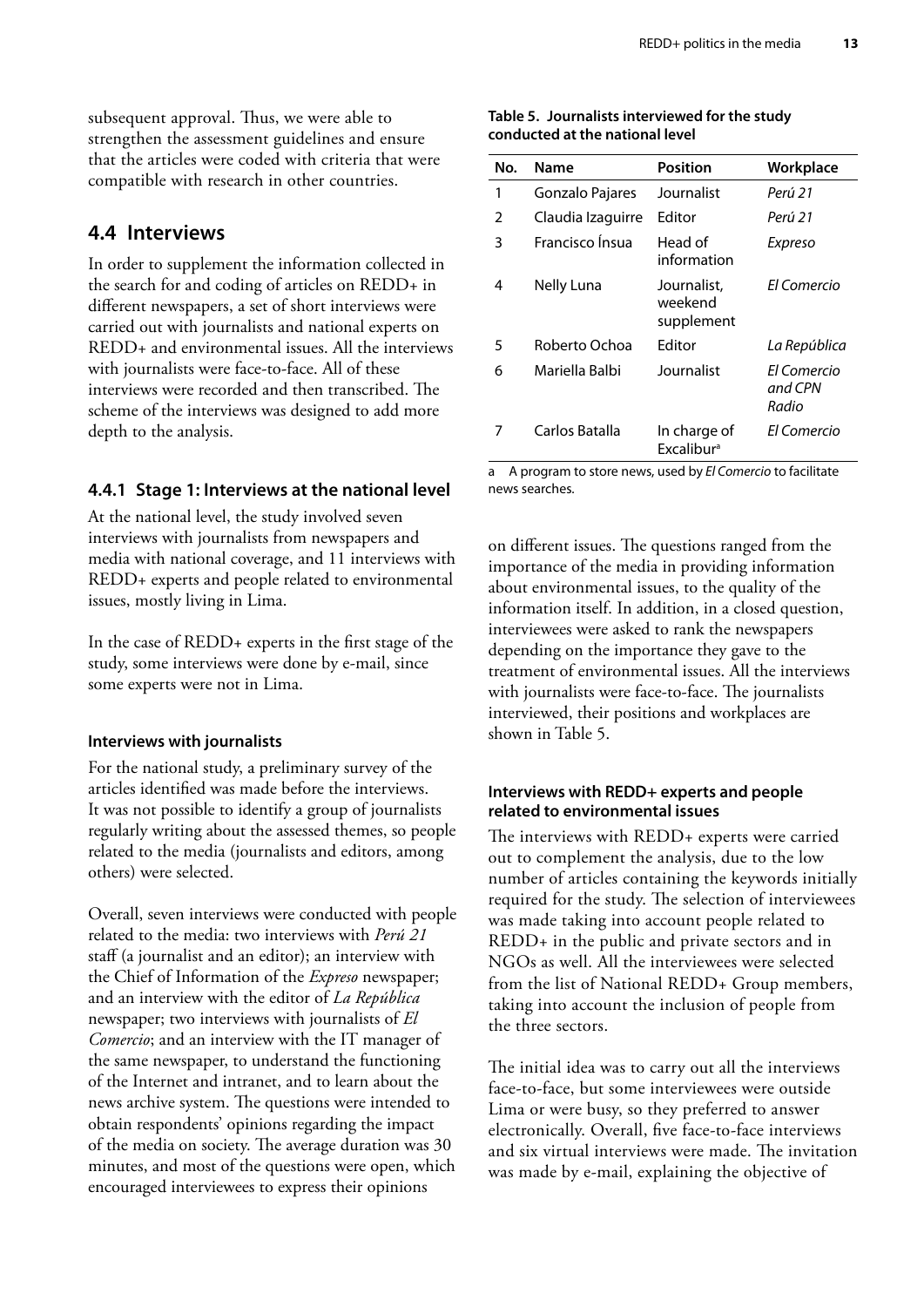<span id="page-25-0"></span>the GCS-REDD+ study and the media analysis. A total of 17 invitations were made, and only 11 interviewees replied. The interviews conducted with REDD+ experts involved a set of closed questions, in addition to several of the open questions put to journalists. These questions aimed at gathering more accurate information on respondents' perceptions of the impact of the media on decision makers, as well as the availability of information related to REDD+. The REDD+ experts interviewed, their positions, workplaces and sector are shown in Table 6.

#### **4.4.2 Stage 2: Regional interviews**

Prior to the regional visits, interview arrangements were made with the main members of the newspapers in each region and with practitioners from organizations related to REDD+ and other environmental issues. An invitation was initially sent by e-mail, principally through contacts in the area and based on the database of REDD+ roundtable members in both regions.

The interviews were prepared using a questionnaire similar to that used in the first stage interviews in Lima. The interviews lasted 25–40 minutes and were tape recorded. At the end of each interview, respondents were given a short questionnaire to fill in, in order to provide additional important information about the organizations and their perspectives. After the interviews were made, they were transcribed in full.

#### **Madre de Dios**

The interviews in Madre de Dios were carried out in November 2011. Approximately four people (journalists and members of organizations) were interviewed per day. The list of interviewees appears in Tables 7 and 8.

#### **San Martín**

In San Martín, the interviews started in December 2011, with interviews both in Moyobamba, the regional capital, and in Tarapoto. The list of interviewees can be found in Tables 9 and 10.

As in the case of Madre de Dios, the interviews were later transcribed and systematised to facilitate the analysis.

### **4.5 Analysis of the 3Es: effectiveness, efficiency, equity**

One aspect of GCS-REDD+ involves an analysis of the achievements of early REDD+ initiatives, in terms of effectiveness, efficiency and equity (3Es) and in generation of co-benefits such as poverty reduction and biodiversity conservation (3Es+). Table 11 shows more details of REDD+'s 3Es.

The frame analysis of 3E approaches is intended to assess the frequency of articles focusing on the different themes. Thus, the set of media articles can be understood as representing the importance of different REDD+ issues in the discourses.

| No.            | Name                         | <b>Position</b>                         | Workplace             | <b>Sector</b> |
|----------------|------------------------------|-----------------------------------------|-----------------------|---------------|
| 1              | Bertha Alvarado <sup>a</sup> | Specialist                              | DGFFS - MINAG         | Public        |
| 2              | Elvira Gomez                 | REDD+ Expert                            | <b>GCCDRH - MINAM</b> | Public        |
| 3              | Julia Justo                  | <b>Executive Director</b>               | <b>FONAM</b>          | Public        |
| 4              | Alberto Paniagua             | <b>Executive Director</b>               | <b>PROFONANPE</b>     | Public        |
| 5              | Roberto Persivalea           | <b>Director</b>                         | Asesorandes           | Private       |
| 6              | José Luis Alzamoraa          | Project Manager                         | <b>BioForest</b>      | Private       |
| $\overline{7}$ | Juan José Rodríguez          | <b>Project Coordinator</b>              | <b>TNC</b>            | <b>NGO</b>    |
| 8.             | <b>Eddy Mendoza</b>          | <b>Territorial Planning Coordinator</b> | CI                    | NGO           |
| 9              | Lucía Ruiz                   | Executive Director                      | <b>CIMA</b>           | <b>NGO</b>    |
| 10             | Alonso Castroa               | REDD+ Expert                            | <b>AIDER</b>          | NGO           |
| 11             | Tania Garcíaa                | REDD+ Expert                            | <b>DAR</b>            | <b>NGO</b>    |

**Table 6. REDD+ experts and people related to environmental issues interviewed in the study conducted at the national level**

a Interviews conducted via e-mail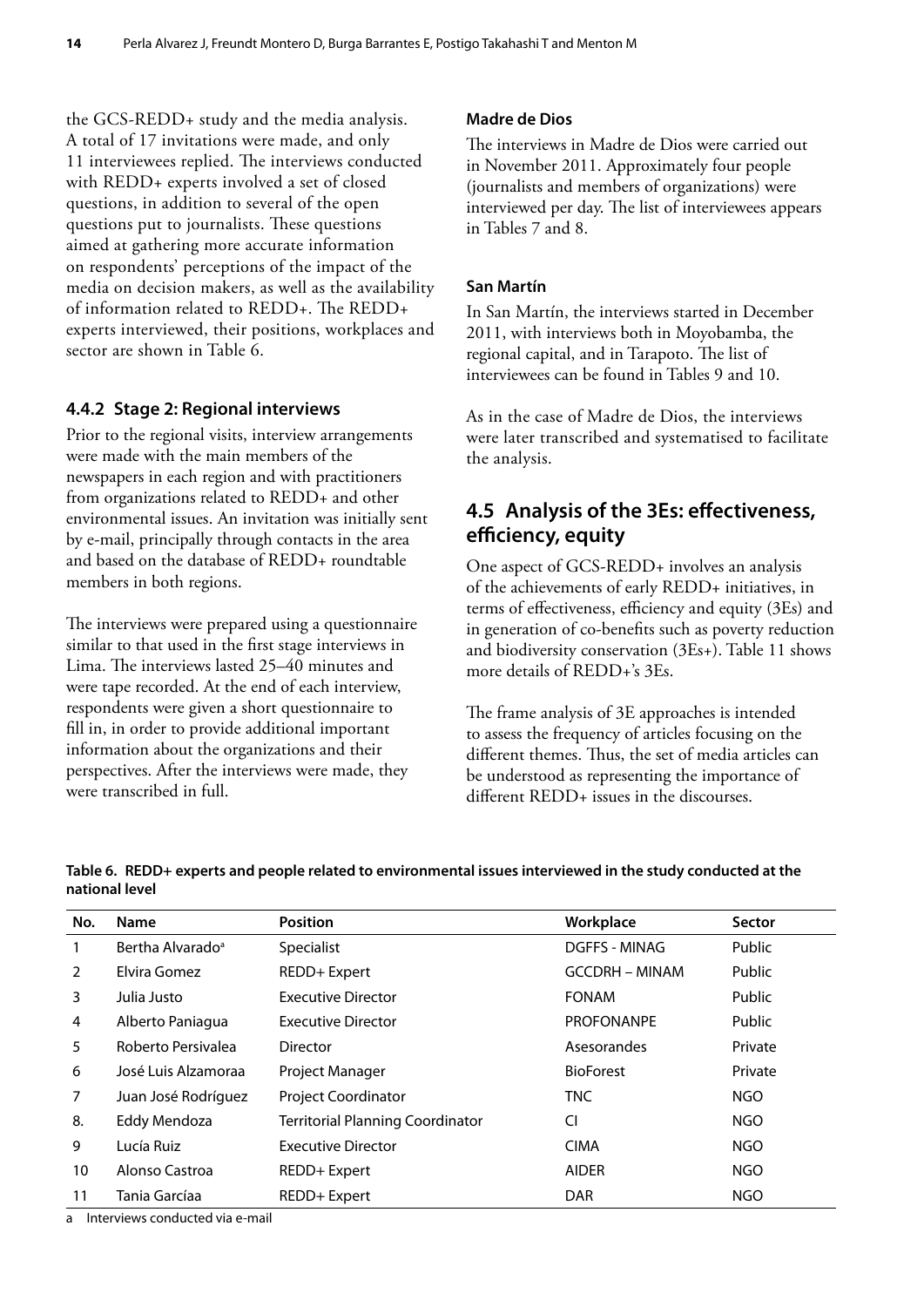| No. | <b>Name</b>           | <b>Position</b>                | Workplace                                                                     |
|-----|-----------------------|--------------------------------|-------------------------------------------------------------------------------|
|     | Jose Antonio Cevallos | Manager                        | Diario Don Jaque                                                              |
| 2   | Leónidas Tito Laura   | Manager                        | Diario El Obserador                                                           |
| 3   | Grimaldo Taboada      | Owner/Director                 | Diario Internacional Mi Frontera                                              |
| 4   | David Mejía           | Journalist and radio host      | InfoRegión and radio program Diálogo Ciudadano                                |
| 5.  | José Antonio Huamaní  | TV presenter                   | Telepuerto al Día                                                             |
| 6   | Alonso Paz            | Radio Host and TV<br>Presenter | Radio newscast Noticiero de la 1 and television program<br><i>Intercambio</i> |
|     | Julio Blanco          | Journalist                     | Radio Popular                                                                 |

#### <span id="page-26-0"></span>**Table 7. Madre de Dios: interviewed media members**

#### **Table 8. Madre de Dios: interviewed REDD+ experts and people related to environmental issues**

| No | Name                        | <b>Position</b>                                                                                             | Workplace                                                              | Sector     |
|----|-----------------------------|-------------------------------------------------------------------------------------------------------------|------------------------------------------------------------------------|------------|
| 1  | <b>Bruno Sanguinetti</b>    | Manager                                                                                                     | Madre de Dios Consortium                                               | Public     |
| 2  | Nelson Kroll                | Project Coordinator<br><b>MADERACRE</b>                                                                     |                                                                        | Private    |
| 3  | Andrea Chávez               | Representative from the<br>University of Florida in the Madre<br>de Dios Consortium                         | Madre de Dios Consortium                                               | Public     |
| 4  | Mishari García Roca         | <b>Director</b>                                                                                             | UNAMAD Office for International Public<br><b>Technical Cooperation</b> |            |
| 5  | Oscar Macedo                | <b>Head of Public Relations</b>                                                                             | Regional Government of Madre<br>de Dios                                | Public     |
| 6  | Carlos Sánchez              | Regional coordinator                                                                                        | <b>AIDER</b>                                                           | <b>NGO</b> |
| 7  | Jaime Semizo                | Coordinator                                                                                                 | Tambopata ISUR Project                                                 | Private    |
| 8  | <b>Juan Carlos Flores</b>   | Regional Manager<br>Amazon Forests in Madre de<br><b>Dios</b>                                               |                                                                        | Private    |
| 9  | Melina Panduro              | <b>Project and Community</b><br>Candela Perú<br><b>Relations Assistant Manager</b>                          |                                                                        | Private    |
| 10 | Pastor Vidal La Madrid      | President<br><b>Forest Product Association of</b><br>Madre de Dios                                          |                                                                        | Private    |
| 11 | Victor Zambrano             | President                                                                                                   | Management Committee of the<br>Tambopata National Reserve              | Private    |
| 12 | Augusto Mulanovich          | <b>National Director</b>                                                                                    | <b>ACCA</b>                                                            | <b>NGO</b> |
| 13 | Iván Cárdenas               | Coordinator                                                                                                 | <b>Brazil Nut Federation FEPROCAM</b><br>- Organic Agriculture         | Private    |
| 14 | Pedro Casanova              | Technical Secretary of<br><b>Agricultural Federation of Madre</b><br><b>Agricultural Affairs</b><br>de Dios |                                                                        | Private    |
| 15 | <b>William Moreno</b>       | <b>Regional Coordinator</b>                                                                                 | <b>CAMDE PERU</b>                                                      | <b>NGO</b> |
| 16 | Claudio Delgado Vega        | <b>Natural Resources Assistant</b><br>Manager                                                               | <b>Regional Government</b>                                             | Public     |
| 17 | José Luis Mamani<br>Condori | Graduate from the Faculty of<br>Forestry of the UNAMAD                                                      |                                                                        | Public     |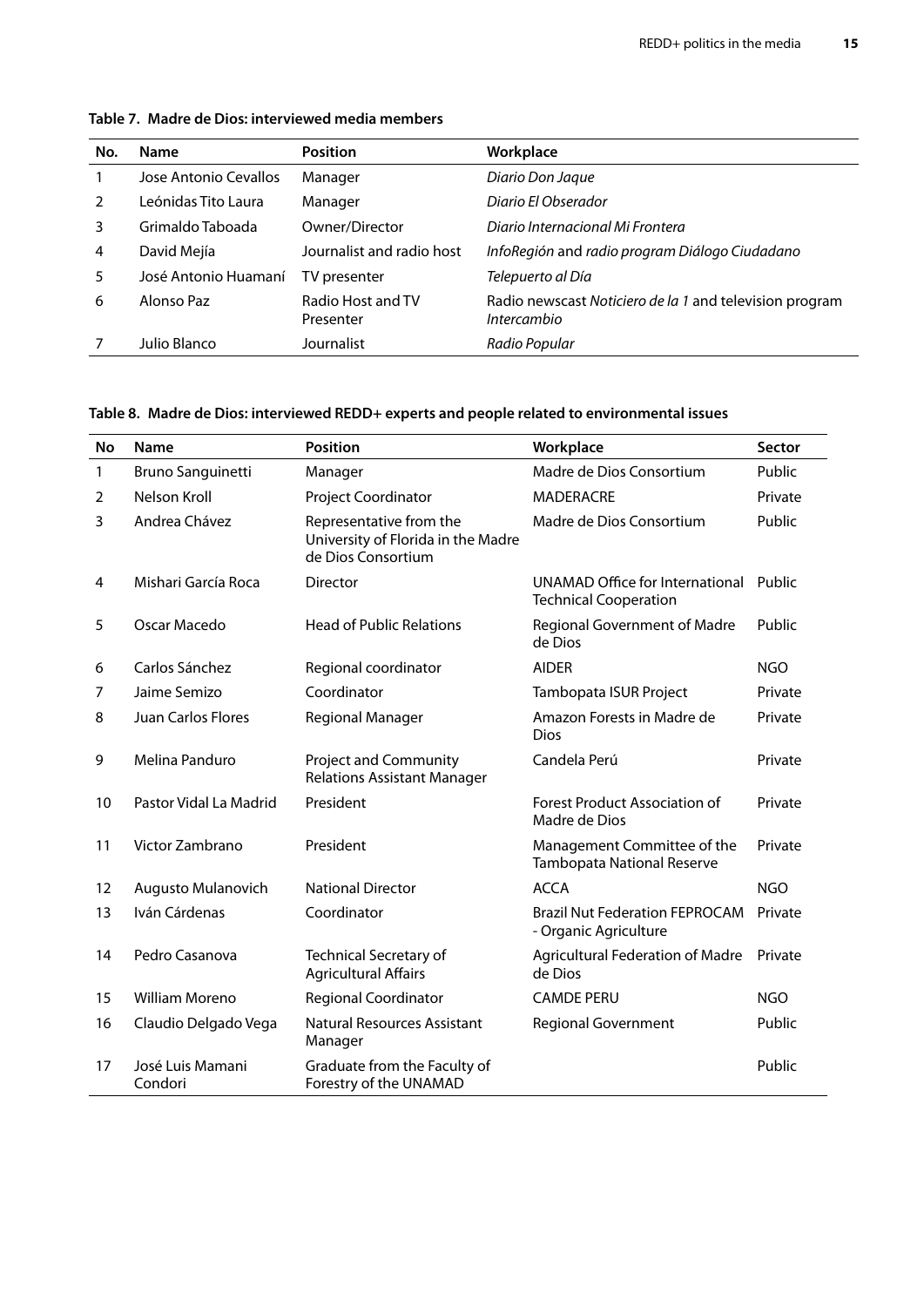| No. | Name                    | <b>Position</b>          | Workplace    |  |
|-----|-------------------------|--------------------------|--------------|--|
|     | Lenin Quevedo Bardales  | Chief Editor             | Diario Voces |  |
|     | Marco Carrillo          | <b>Editor and Writer</b> | Diario Ahora |  |
|     | Julio García Montenegro | Director                 | Diario Hoy   |  |

#### <span id="page-27-0"></span>**Table 9. San Martín: interviewed media members**

#### **Table 10. San Martín: interviewed REDD+ experts and people related to environmental issues**

| No. | Name                              | <b>Position</b>                                                                               | Workplace                                                                                  | <b>Sector</b> |
|-----|-----------------------------------|-----------------------------------------------------------------------------------------------|--------------------------------------------------------------------------------------------|---------------|
| 1   | Alex Juárez                       | Coordinator                                                                                   | Peruvian Association for the Nature<br>Conservation (APECO)                                | <b>NGO</b>    |
| 2   | Elías Peas Cahuas                 | <b>Vice President</b>                                                                         | Awajún Indigenous and Regional Federation of<br>the Alto Mayo (FERIAM)                     | Private       |
| 3   | Segundo Noé<br><b>Cahuas Peas</b> | Awajún Technician                                                                             | Regional Office for the Development of the<br>Indigenous Peoples in San Martín (ORDEPISAN) | Public        |
| 4   | Karina Pinasco                    | Policies and Projects Director                                                                | Amazonians for the Amazon (AMPA)                                                           | <b>NGO</b>    |
| 5   | Karla Mendoza                     | <b>Technical Secretary</b>                                                                    | San Martín REDD+ Roundtable                                                                | Public        |
| 6   | Sebastián Inoñam                  | Director of Territorial<br>Management                                                         | Regional Environmental Authority (ARA)                                                     | Public        |
| 7   | Silvia Reátegui                   | Manager                                                                                       | Regional Environmental Authority (ARA)                                                     | Public        |
| 8   | Cinthia<br>Mongylardi             | <b>Director</b>                                                                               | CIMA Cordillera Azul Program                                                               | <b>NGO</b>    |
| 9   | <b>Walter Aguirre</b>             | Communicator                                                                                  | CIMA Cordillera Azul Program                                                               | NGO           |
| 10  | Mario Ríos                        | Director of Environment and<br>Head of Conservation and<br>Reforestation                      | <b>Regional Government</b>                                                                 | Public        |
| 11  | Martha del<br>Castillo            | <b>Executive Coordinator</b>                                                                  | Center for the Development and Research of<br>the High Forest (CEDISA)                     | <b>NGO</b>    |
| 12  | Miguel Alva                       | <b>Executive Director</b><br>of Management and<br><b>Conservation of Natural</b><br>Resources | <b>Regional Government</b>                                                                 | Public        |
| 13  | Jessica Quipas                    | <b>Assistant Director of</b><br><b>Environmental Management</b><br>and Territorial Planning   | Provincial Municipality of San Martín                                                      | Public        |
| 14  | Jessica Untama                    | Conservation consultant                                                                       | Regional Government and Chamber of<br>Commerce                                             | Public        |

#### **Table 11. The 3Es (effectiveness, efficiency and equity)**

| Term                 | <b>Description</b>                                                         | Questions that it seeks to resolve                                        |
|----------------------|----------------------------------------------------------------------------|---------------------------------------------------------------------------|
| <b>Effectiveness</b> | It refers to increased emission reduction/<br>removal due to REDD+ actions | Is the mechanism reaching GHG emission<br>reduction targets?              |
| Efficiency           | It refers to the cost of the reduced emissions or<br>increased removals    | Has it achieved this objective at a minimal cost?                         |
| Equity               | It refers to REDD+ cost and benefit-sharing                                | What are the consequences in terms of benefit<br>sharing and co-benefits? |

Source: Angelsen and Wertz-Kanounnikoff, 2008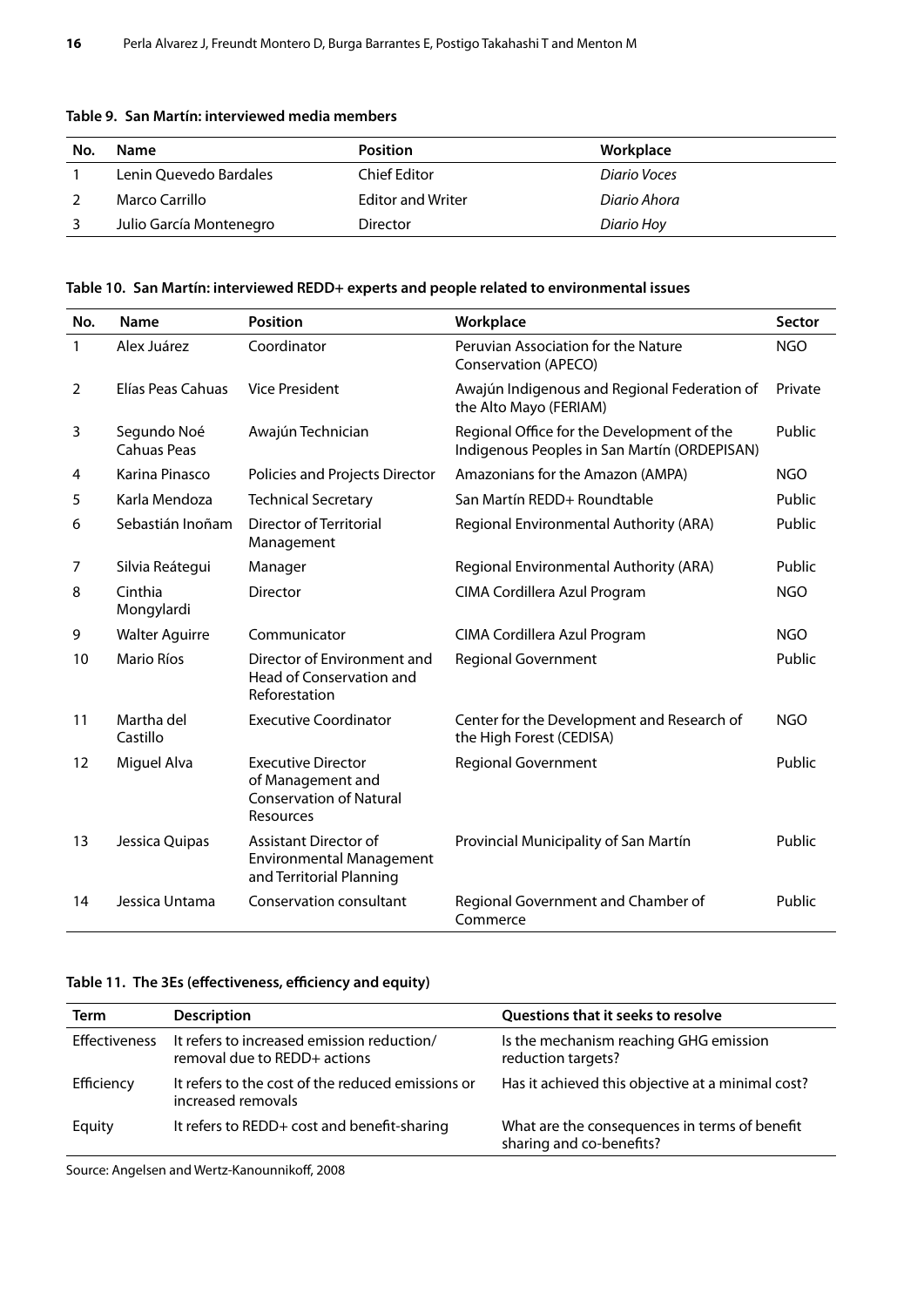# <span id="page-28-0"></span>**5 Results and analysis of article coding**

The results of the assessments in both stages of the study are discussed below.

### **5.1 Frequency of articles in the selected newspapers: Level 1 assessment**

#### **5.1.2 Stage 1: Number of articles at the national level**

For the national analysis, 33 articles were assessed for G1 (keywords 'REDD', '*deforestación evitada*' (avoided deforestation) and 'r*educción de emisiones* + *deforestación*' (reduced emissions + deforestation); and 203 articles for G2 (keywords '*cambio climático* + *bosques*' (climate change + forests). It should be noted that there is some overlap in the number of articles, which means that the total number of reviewed articles does not equal the sum of articles identified for each of the groups, as can be observed in Figure 2.

Thus, there is a small group or articles that refer both to REDD+ and to '*cambio climático* + *bosques*' (climate change + forests) (nine altogether). This is surprising, not because the articles are repeated in both searches, but because of the small number of articles that mention both topics, since REDD+, forests and climate change are closely linked.



**national level** 

The distribution of these articles by keyword and year is shown in Figure 3. As can be seen, the largest number of articles with the G2 keywords, ('*cambio climático* + *bosques*' (climate change + forests), appears in 2010, with 77 articles, followed by 2009, with 42 articles. In the case of G1 ('REDD', '*deforestación evitada*' (avoided deforestation) and '*reducción de emisiones* + *deforestación*' (reduced emissions + deforestation) the number of appearances in 2010 is 14, only two more articles than in 2009. Four articles of G1 were found in 2011. It should be taken into account that the search was made up until the end of November 2011, so 2011 data are not comparable with the other years.

Figure 4 shows the frequency of articles with the broader search for keywords. As can be seen in the figure, the broadest terms, such as '*cambio climático*' (climate change) with 4494 appearances, '*calentamiento global*' (global warming) with 2612 appearances, and '*deforestación*' (deforestation) with 1220 appearances, have a much higher frequency than more specific terms – including 'REDD' with 30 appearances, '*deforestación evitada*' (avoided deforestation) with 2 appearances and '*reducción de emisiones* + *deforestación*' (reduced emissions + deforestation) with only 1 appearance. The total number of articles found per newspaper, in descending order, was as follows: (1) *El Comercio* with 5181 articles; (2) *La República* with 2368 articles; (3) *El Peruano* with 489 articles; (4) *Gestión* with 221 articles; (5) *Perú 21* with 210 articles; (6) *Trome* with 184 articles; (7) *La Razón* with 61 articles; and (8) *Expreso* with 13 articles.

It is worth mentioning that for this study the coding was based only on articles containing the keywords 'REDD', '*deforestación evitada*' (avoided deforestation) and '*reducción de emisiones* + *deforestación*' (reduced emissions + deforestation) (G1) and '*cambio climático* + *bosques*' (climate change + forests) (G2). Unfortunately, there is no information available on the exact date of the appearance of articles containing the keywords '*cambio climático*' (climate change), '*calentamiento global*' (global warming), '*deforestación*' **Figure 2. News overlap with keywords analyzed at the**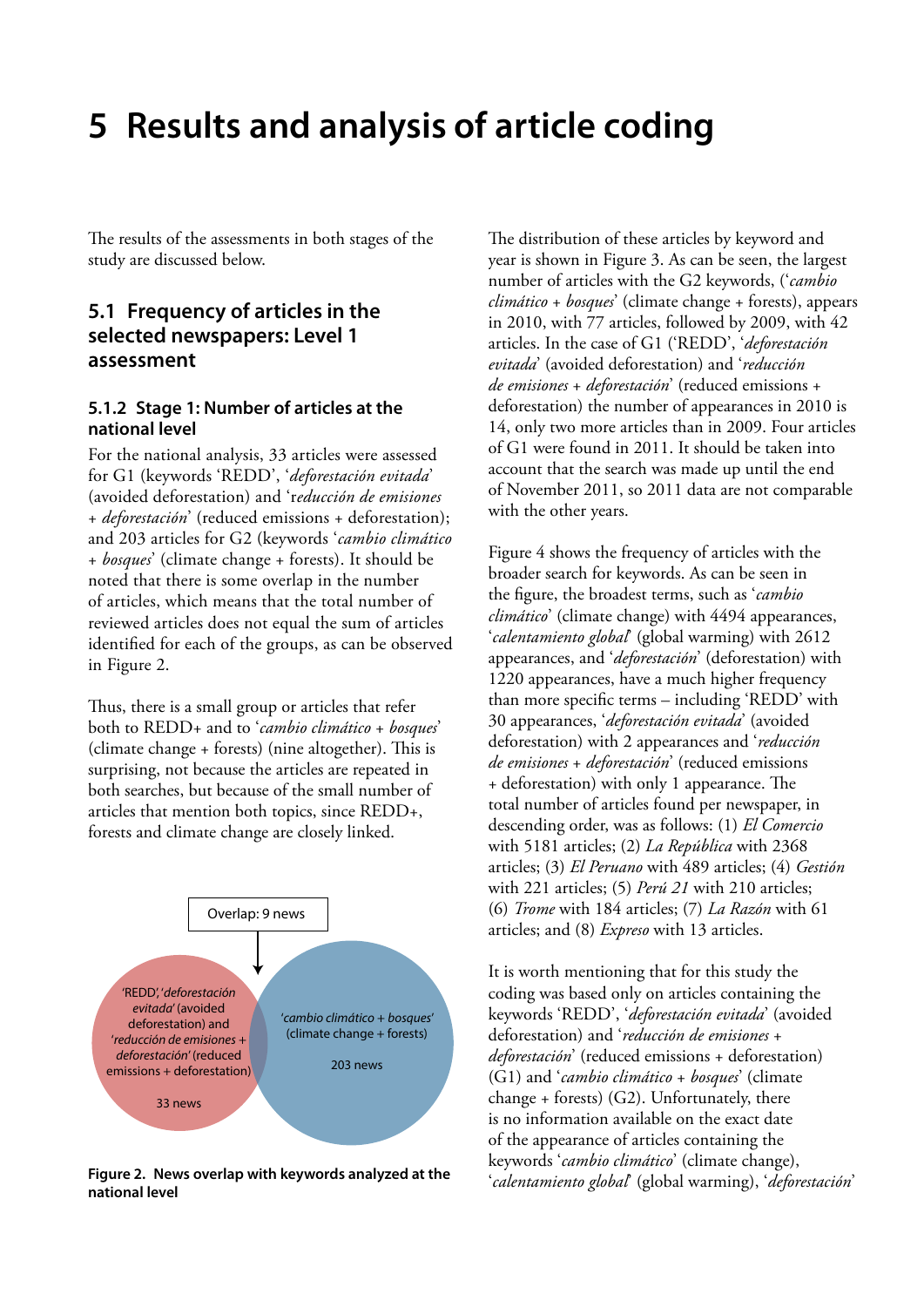<span id="page-29-0"></span>

**Figure 3. Frequency of articles in national newspapers containing the following keywords: '***cambio climático* **+**  *bosques***' (climate change + forests); and 'REDD', '***deforestación evitada***' (avoided deforestation) and '***reducción de emisiones* **+** *deforestación***' (reduced emissions + deforestation)**

Note: In all the graphs, blank cells mean that there were no results for that search.



**Figure 4. Frequency of articles by national newspaper, according to the broader group of keywords**

(deforestation), and '*Protocolo de Kioto*' (Kyoto Protocol) since the search box of the newspapers does not allow for filtering by year. The analysis of broader issues is outside the scope of this study.

If the frequency of articles by newspaper is assessed for G1 and G2 keywords (see Figure 5), it is clear that *El Comercio* ranks first for G1, but *La República* has the highest number of articles for G2. *Perú 21*

is in third place for G2, with no news specifically related to REDD+ (G1) issues.

In the interviews, both experts and journalists were asked to rank the list of newspapers, in order of priority (from 1 to 9), based on their perception of how much they address environmental issues. Table 12 shows the ranking for the journalist group, for the REDD+ expert group and for the sum of all those interviewed, as well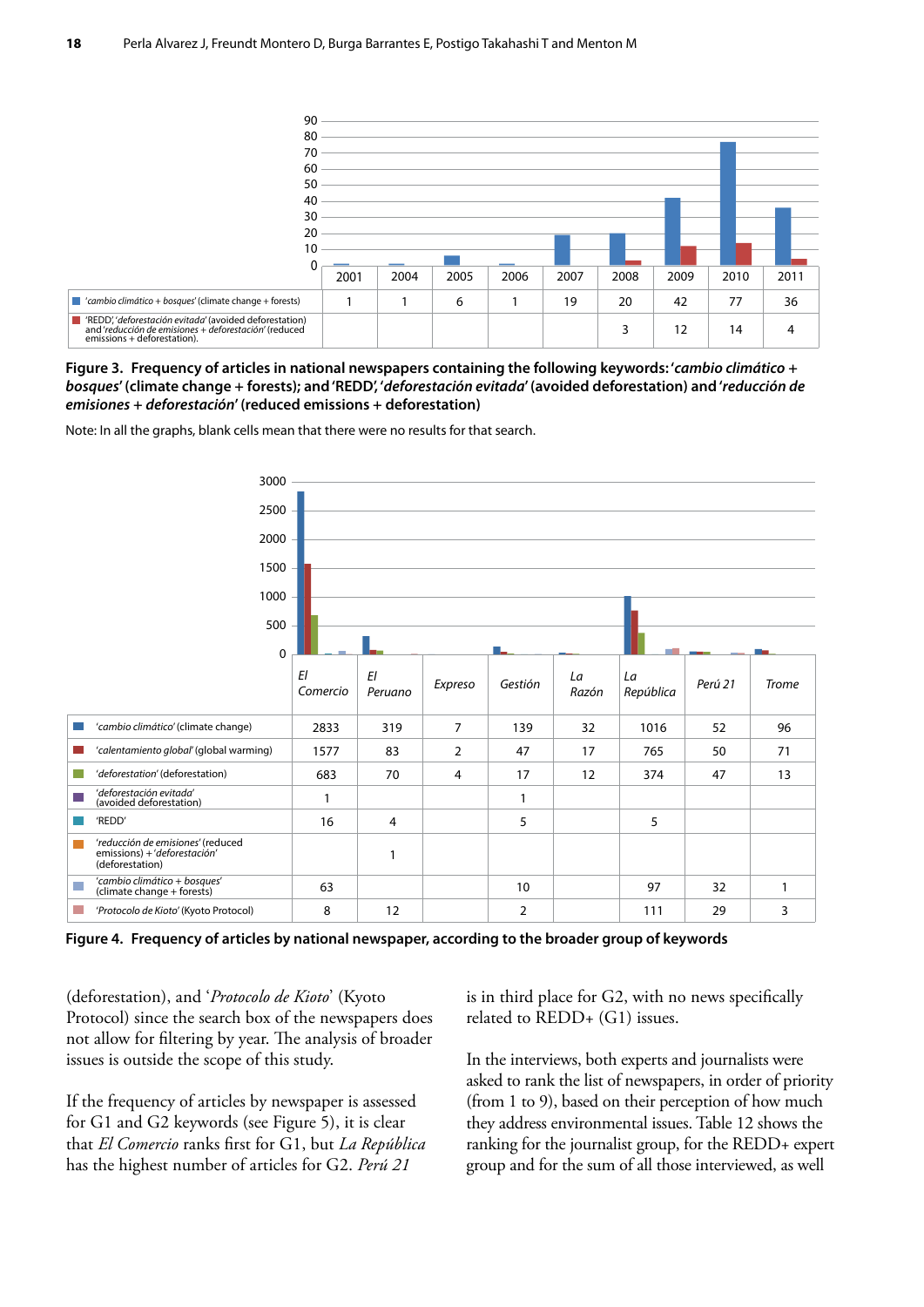<span id="page-30-0"></span>

**Figure 5. Number of articles in national newspapers for 'REDD', '***deforestación evitada***' (avoided deforestation), '***reducción de emisiones* **+** *deforestación***' (reduced emissions + deforestation) and '***cambio climático* **+** *bosques***' (climate change + forests)**

**Table 12. Ranking of newspapers according to interviewees' perception, versus the actual frequency of articles**

| Newspaper    | Ranking according to interviewees' perception Ranking according to real incidence of articles |                |                     |                 |                 |                            |
|--------------|-----------------------------------------------------------------------------------------------|----------------|---------------------|-----------------|-----------------|----------------------------|
|              | <b>Journalists</b>                                                                            | <b>Experts</b> | Global <sup>a</sup> | G1 <sup>b</sup> | G2 <sup>c</sup> | Broader group <sup>d</sup> |
| El Comercio  |                                                                                               |                |                     |                 |                 |                            |
| Perú 21      |                                                                                               |                |                     | n/n             |                 |                            |
| La República |                                                                                               |                |                     |                 |                 |                            |
| El Peruano   |                                                                                               |                |                     |                 | n/n             |                            |
| Gestión      |                                                                                               |                |                     |                 | 4               | 4                          |
| Expreso      |                                                                                               | 6              | 6                   | n/n             | n/n             | 8                          |
| Correo       | 6                                                                                             |                |                     | n/a             | n/a             | n/a                        |
| La Razón     | 8                                                                                             | 8              | 8                   | n/n             | n/n             |                            |
| <b>Trome</b> |                                                                                               |                | 9                   | n/n             |                 | 6                          |

a Total value is based on the sum of the answers of both groups.

b G1: 'REDD', '*deforestación evitada*'('avoided deforestation) and '*reducción de emisiones + deforestación*' ('reduced emissions + deforestation).

c G2: '*cambio climático*' (climate change).

d Broader group: G1, G2, '*cambio climático*' (climate change), '*calentamiento global*' (global warming), '*Protocolo de Kioto*' (Kyoto Protocol).

n/n: no news were found in that search; n/a: not available; *Correo* was not part of the study.

as the ranking according to the results of this study (i.e. the number of articles for different search groups).

There is a substantial difference in the number of articles found for different newspapers, *El Comercio* having the greatest frequency of articles for most searched keywords. This is in line with the insights provided by Nelly Luna (interviewed journalist from *El Comercio*): '*El Comercio's* guiding principles include environmental issues as one of the pillars of research because it considers that a healthy environment is the basis for people's quality of life'; and with the comments by Alberto Paniagua, from PROFONANPE: '*El Comercio* disseminates this kind of information every weekend through *Somos*

and supplements…There is always something about environmental issues… *El Comercio* is the newspaper that provides most information, news and reports on this issue.'

As shown in Table 12, the newspaper ranked highest by all interviewees, both the group of journalists and the group of experts, was *El Comercio*. This coincides with the frequency of articles found for all keywords (including keywords that are not part of the study) and for G1, but not G2, where the newspaper with the highest number of articles is *La República*. *La República* was ranked second by journalists, which is consistent with the actual situation, but it was ranked third by REDD+ experts, who ranked *Perú 21* in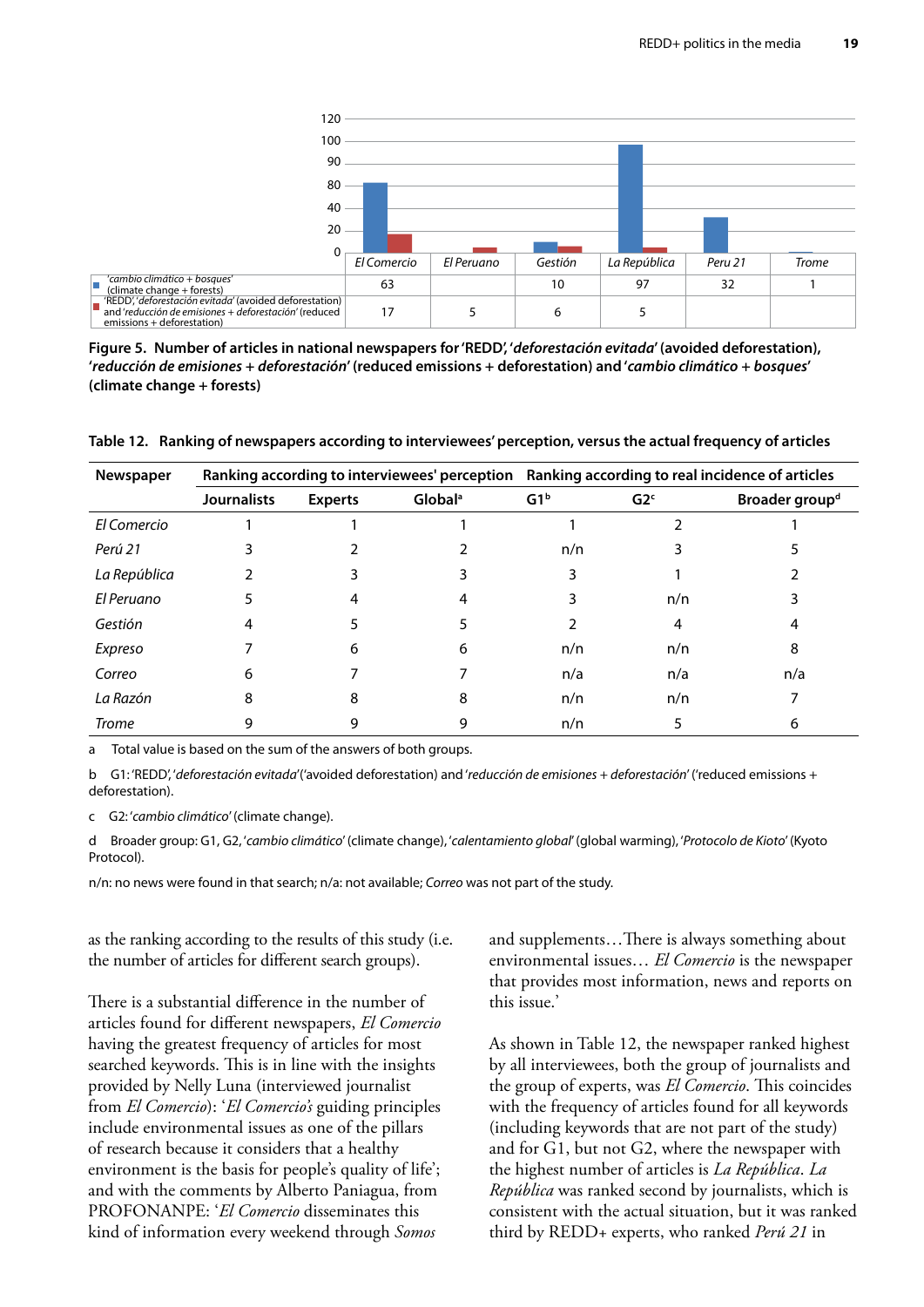<span id="page-31-0"></span>second place. Both groups agree that *La Razón* ranks eighth, and *Trome*, ninth.

#### **REDD in the national media: Level 1 assessment**

Comparing these results with findings from Brazil (a country with which the Amazon and some causes of deforestation and forest degradation are shared), where a total of 409 articles were found in four newspapers (in the context of GCS-REDD+) (May et al. 2011), the number of articles found in Peru is extremely low, not even reaching 8% of the articles found in Brazil. In other countries, similar numbers to Peru were found, such as in Cameroon with 14 articles (Kengoum 2011) and Vietnam with 18 articles (Pham 2011), while in Indonesia 190 articles were found until 2010 (Cronin and Santoso 2010). Although the number of articles is very low in Peru, there is a growing tendency to cover these issues, as shown in Figure 6 and confirmed by Eddy Mendoza from Conservation International: 'In the last 10 years there has been a positive change. In important newspapers such as *El Comercio*, *La República* and RPP, environmental issues are addressed.'

Out of the 2008 articles, the first one, dated 5 March and titled '*Financiarán primer proyecto para evitar deforestación de bosques*' (First project on avoided deforestation to be financed) (2008), discusses the first initiatives launched in the country and their financing. The second one, '*Bonos de carbono financiarían proyectos forestales en Perú*' (Carbon credits to finance forest projects in Peru), dated 1 October (2008), discusses the potential in Peru for the issuance of carbon credits and describes

the REDD+ mechanism. The third article, dated 5 October, entitled '*Ecuador*: *¿Medio ambiente o petróleo*?' (Ecuador: Environment or oil?) (2008) makes only a superficial reference to avoided deforestation and mentions the potential sale of credits of non-environmental pollution by the Ecuadorian government.

In the national level assessment, 12 articles mentioning REDD+ were found for 2009, 14 for 2010 and 4 for 2011.

Figure 6 shows the number of articles found for each reviewed newspaper with national distribution containing articles on REDD+. Out of eight newspapers, *El Comercio* contains the largest number of articles (17), followed by *Gestión* (6), and *La República* and *El Peruano* (5 each). In the newspapers *Perú 21*, *Expreso*, *La Razón* and *Trome* there were no articles with the G1 keywords on their web pages.

If the frequency of news by quarter is analyzed, as can be seen in Figure 7, the highest peak of G1 articles is in October–December 2009, with a total of 10 articles, which coincides with COP 15 in Copenhagen (7–19 December). All of these articles are related to COP, and seven of them were published in December. Both October articles were written in Bangkok, as a result of the preparatory summit for COP 15. Both of them discuss the lack of commitments achieved and the lack of clarity in several issues to be addressed in Copenhagen, REDD+ being one of them. In the November article, there is a paragraph on REDD+'s direction



**Figure 6. Frequency of coverage by year and national newspaper for 'REDD', '***deforestación evitada***' (avoided deforestation) and '***reducción de emisiones* **+** *deforestación***' (reduced emissions + deforestation)**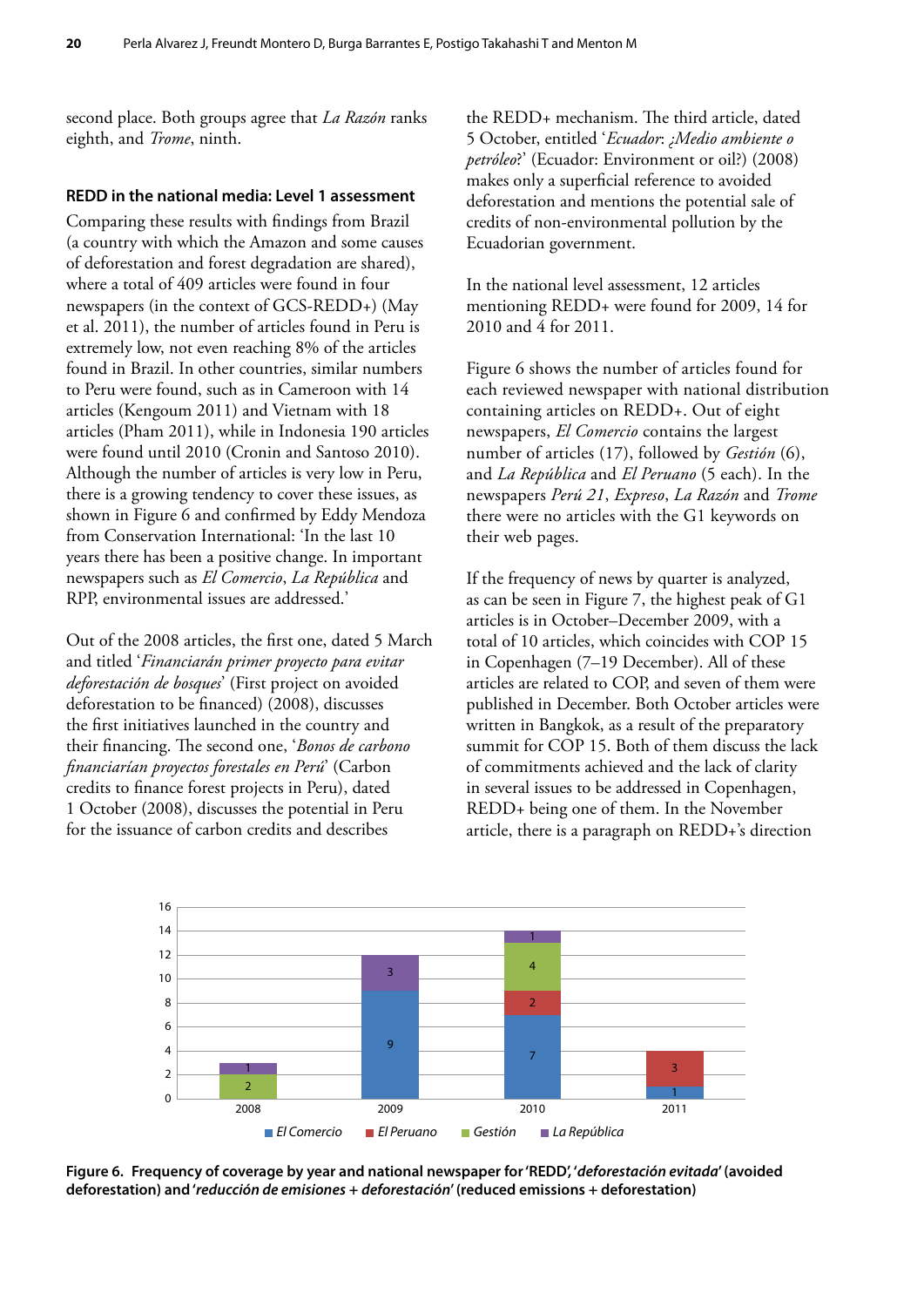<span id="page-32-0"></span>

**Figure 7. Frequency of coverage by quarter and by national newspaper for 'REDD', '***deforestación evitada***' (avoided deforestation) and '***reducción de emisiones* **+** *deforestación***' (reduced emissions + deforestation)**

in Copenhagen. One December article describes the events leading up to Copenhagen and also explains the progress and likely outcomes. Two articles present anecdotes and positions of different countries (Colombia and the African Coalition). One presents the position of Amazonian indigenous organizations. Another refers to Jane Goodall (an opinion leader in environmental and conservation issues) and a talk she gave in Copenhagen. And the other two deal with the REDD+ mechanism and Peruvian forests.

COP 15 issues continued to be addressed in 2010, with two articles being published in January 2010. One of them, entitled '*Decepción y esperanza*' (Disappointment and hope), summarises the post-Copenhagen feeling since 'expectations for an ambitious and binding climate change agreement collapsed with the indolence of the negotiators appointed by each country.'

Although there is a second peak in July–September 2010, articles are not related to any specific event and discuss different REDD+ issues, including national and international events. The third peak in Figure 7 corresponds to the months of October– December 2010 and coincides with COP 16 in Cancun, Mexico. Out of the 4 articles, 3 are directly related to COP.

In 2011 there are 4 articles in total, 2 of which were published in June, 1 in July, and 1 in September. Due to the small number of articles, no pattern of article frequency can be attributed to external events.

This coincidence of news peaks with international events, like the COP, reveals that newspapers discuss REDD+ topics mostly when there is an important international event that addresses the issue. At the same time, it becomes evident that there is a lack of coverage of issues at the national and local levels, either because there is no news to be reported or because the press does not consider them relevant. This is also reflected in the comments of several interviewees, who claim that the information provided in news articles is usually associated with reporting on international events.

#### **Climate change and forests in the national media: Level 1 assessment**

The first article with the keywords '*cambio climático* + *bosques*' (climate change + forests) appeared in 2001, as an editorial in *La República* newspaper, entitled '*Efecto Invernadero*' (Greenhouse Effect) (2001). As shown in Figure 8, in 2002 and 2003 no articles appeared with these keywords, and it is only in 2004 that an article appears again in the same newspaper, entitled '*El hombre: La especie más peligrosa*' (Humans: The most dangerous species) (2004). In 2005, there is a slight peak, with six articles, falling in 2006 to one. A steady growth can be seen since 2007, reaching 77 articles in 2010. In 2011 (until the end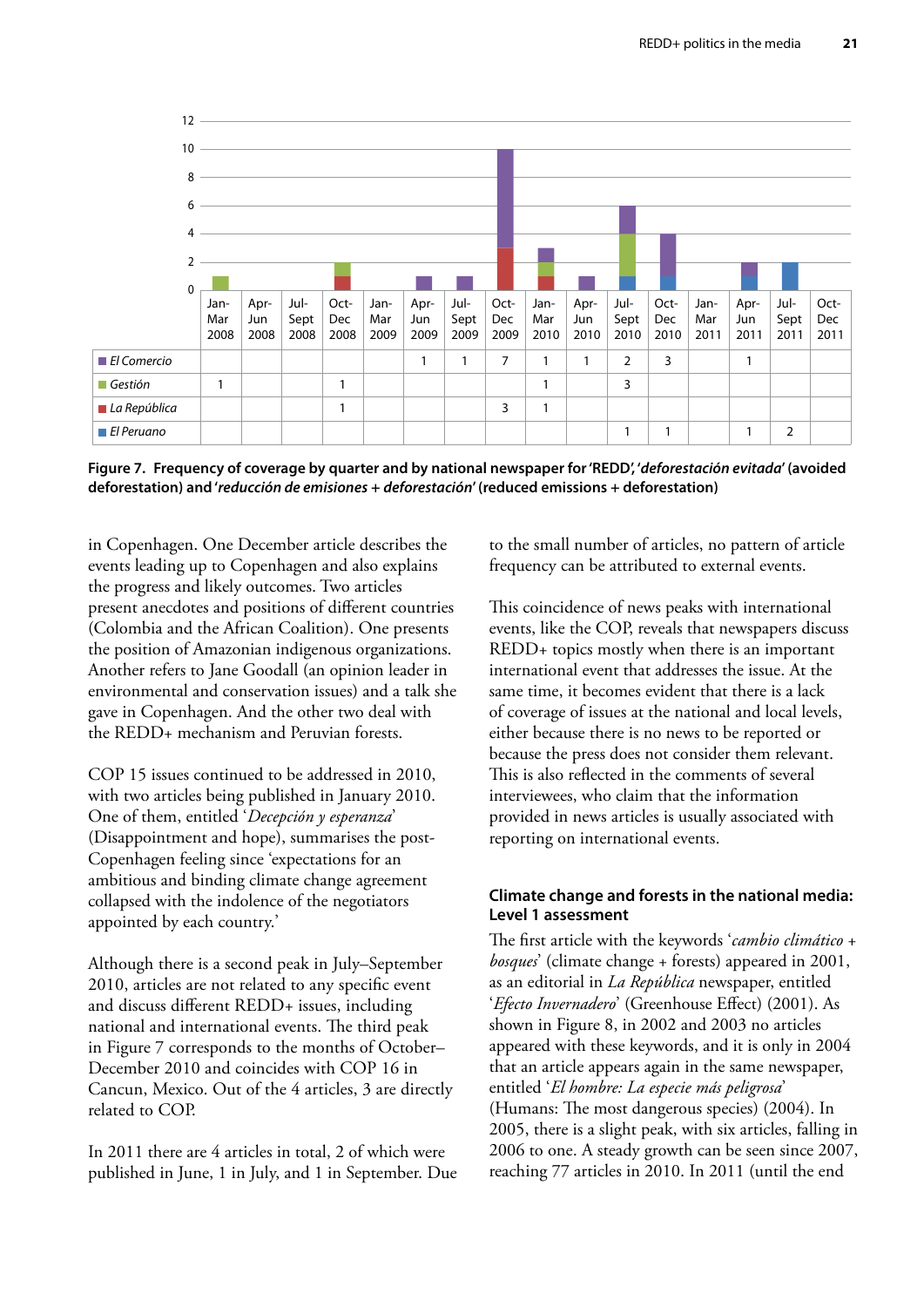<span id="page-33-0"></span>

**Figure 8. Frequency of coverage by year and national newspaper for '***cambio climático* **+** *bosques***' (climate change + forests)**

of November), there were 36 articles, 30 fewer than for the same period in 2010.

If the articles are divided into quarters, as shown in Figure 9, a series of peaks can be observed, most of which are not necessarily related to any particular subject. The peak of April–June 2007 coincides with the Eighth Session of the Intergovernmental Panel on Climate Change (IPCC) Working Team II that took place in Brussels, Belgium (2–5 April) and the G8 meeting in Heiligendamm, Germany (6–8 June), which are mentioned in several articles in that quarter.

The peak of articles written in October–December 2009 coincides with COP 15 in Copenhagen. In this period, 18 articles were found, many of which are related to the COP and events leading up to it. A similar situation occurs in October–December 2010, which coincides with COP 16 in Cancun, where there is a peak of 25 articles, largely about COPrelated events and issues.

As for G1 news, it is important to note that the peaks are related to international rather than national or local events. This again shows the media's lack of interest in covering national events related to environmental issues. This may be due to a number of factors, such as considering them irrelevant or that they will not increase newspaper sales. Some important events happened in the country that were not reflected in the articles found, such as:

- The launch of the Pioneering Alliance for Sustainable Management of Forests for Climate Change Mitigation (*Alianza Pionera en el Manejo Sostenible de Bosques para la Mitigación del Cambio Climático*), which was established between Scotiabank Peru and the forest company Maderacre in order for the bank to offset its GHG emissions, with support from the Ministry of Environment.
- The submission of Peru's Second National Communication to UNFCCC.
- Receipt of funding to finance projects related to forest management and conservation, such as the funds from the Moore Foundation, KfW or FCPF.

#### **5.1.2 Stage 2: Number of articles at a regional level**

Overall, 10 articles were assessed for G1 ('REDD', '*deforestación evitada*' (avoided deforestation) and '*reducción de emisiones* + *deforestación*' (reduced emissions + deforestation), and 10 articles for G2 ('*cambio climático* + *bosques*' (climate change + forests)). The distribution of these articles by newspaper, keyword and year is provided in

Figure 10. It is worth mentioning that all the reviewed articles, both for G1 and G2, were found through the newspaper web pages; none was found in the print edition search. Figure 10 indicates that the only regional newspapers in which articles were found are from San Martín.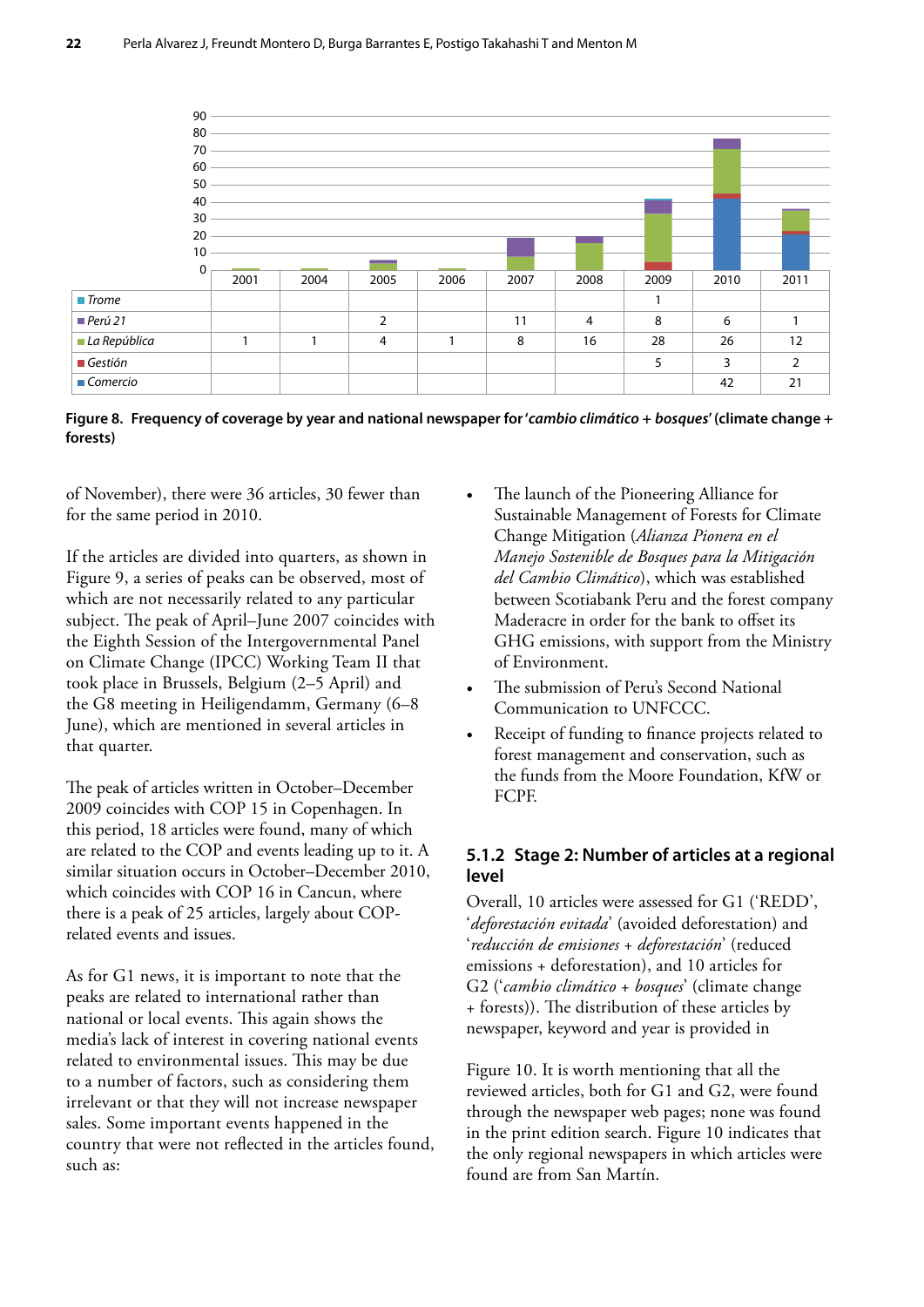<span id="page-34-0"></span>

**Figure 9. Frequency of coverage by quarter and national newspaper for '***cambio climático* **+** *bosques***' (climate change + forests)**



**Figure 10. Frequency of articles in regional newspaper articles for '***cambio climático* **+** *bosques***' (climate change + forests); and 'REDD', '***deforestación evitada***' (avoided deforestation) and '***reducción de emisiones* **+**  *deforestación***' (reduced emissions + deforestation)**

As can be seen, no articles containing any of the two groups of keywords were found before 2008, with relatively few articles until 2011, when the highest frequency is found, with seven articles for G2 and nine for G1. It is worth mentioning that the article searches were difficult because the newspaper web pages were not up to date, and in many cases print editions could not be found.

As with the first stage, the article search covered the period up to the end of November 2011.

Regarding the extended search of keywords (Figure 11), as with the study of newspapers with national coverage, it is evident that the most frequent terms are '*cambio climático*' (climate change) with 157 appearances, '*calentamiento global*' (global warming) with 101 articles and '*deforestación*' (deforestation) with 185 articles. Unlike the national assessment, in the regions the most frequent keyword is '*deforestación*' (deforestation), because it is a very common issue in both regions.

In relation to newspapers, it is evident that *Ahora* has the highest frequency of articles (251), followed by *Voces* (178). Both newspapers are from San Martín. In *El Observador* from Madre de Dios, no articles containing the assessed keywords were found.

As with the national-level assessment, interviews were also held with journalists and regional experts, where they were asked to rank a list of newspapers in order of priority (from 1 to 3), based on their perception of how well they covered environmental issues. Table 13 shows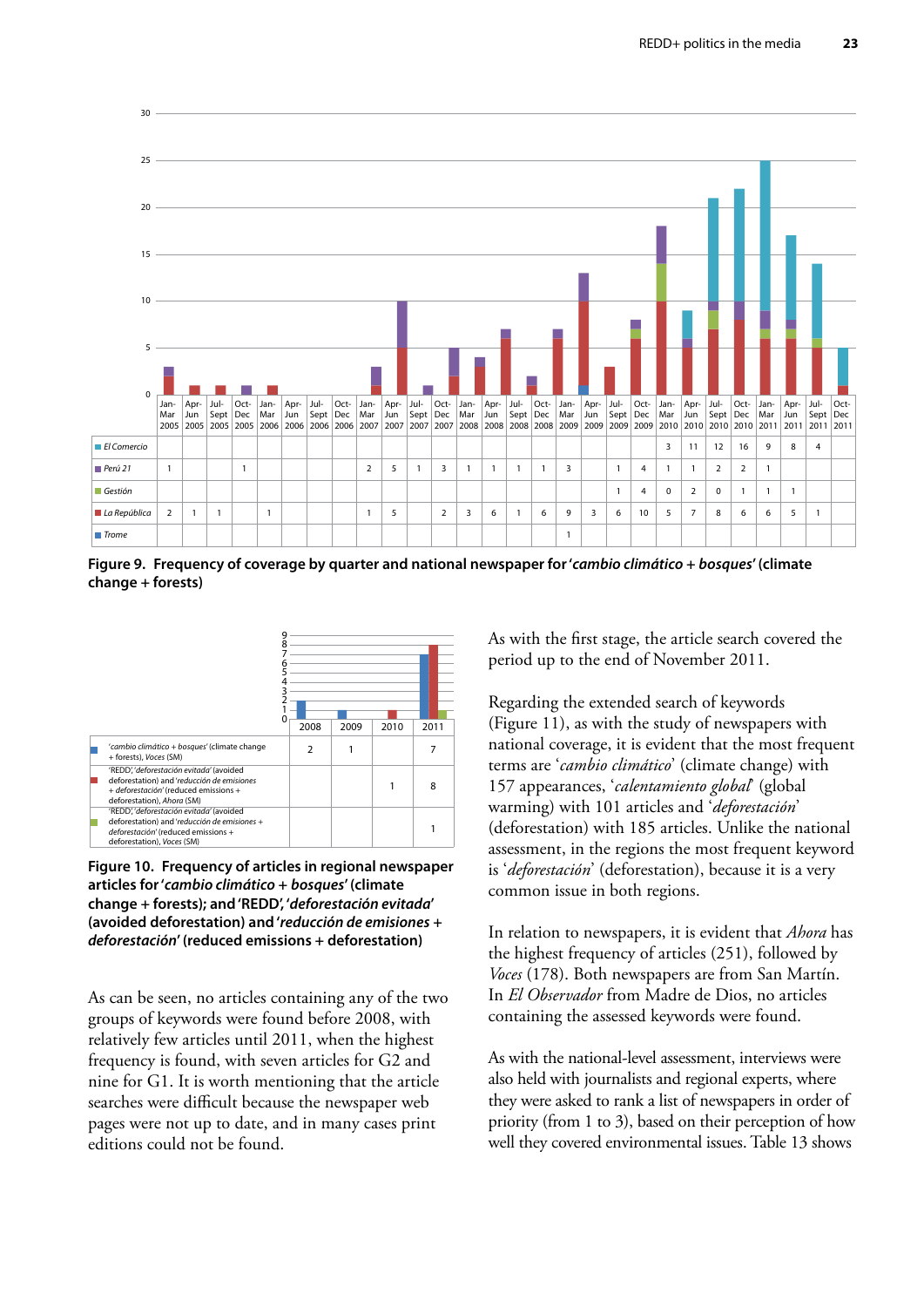<span id="page-35-0"></span>

**Figure 11. Frequency of articles by regional newspaper, according to the broader group of keywords**

the ranking for the journalist group, for the REDD+ expert group, and for all the interviewees.

For Madre de Dios, *Don Jaque* was the newspaper ranked highest by interviewees, which is consistent with the number of articles found for the largest group of keywords. It is worth highlighting that no articles from *El Observador* were found in any of the searches.

For San Martín, the newspaper ranked overall highest by interviewees was *Voces*, which had the greatest frequency of articles for the G2 search, but not for G1 or for the broader group of keywords. *Ahora*, which was ranked second overall by interviewees, but first by the group of journalists, showed the highest number of articles found, both for the G1 search and for the broader keywords search.

As shown in Figure 12, an analysis of only the two groups of keywords assessed in the study reveals that *Ahora* contains the highest number of articles mentioning G1 keywords, with 9 appearances;

while *Voces* newspaper is ahead for G2 keywords, with 10 appearances. No articles with G1 or G2 keywords were found in the reviewed newspapers from Madre de Dios.

#### **REDD+ in the regional media: Level 1 assessment**

As shown in Figure 13, no articles on REDD were found in the regional newspapers until 2010, when a single article was found in *Ahora* newspaper from San Martín. In 2011, there was a slight peak of 9 articles overall; 8 from *Ahora* and 1 from *Voces*, both in San Martín. As discussed above, there were no articles for G1 in Madre de Dios. The first article found, dated 18 October, is entitled '*29 científicos internacionales evaluaron bosques de Ucayali*' (Twenty-nine international scientists evaluated Ucayali forests) (2010) and is about a delegation of REDD-Alert scientists from around the world evaluating the possibilities of the Aguaytía basin being considered within an avoided deforestation program.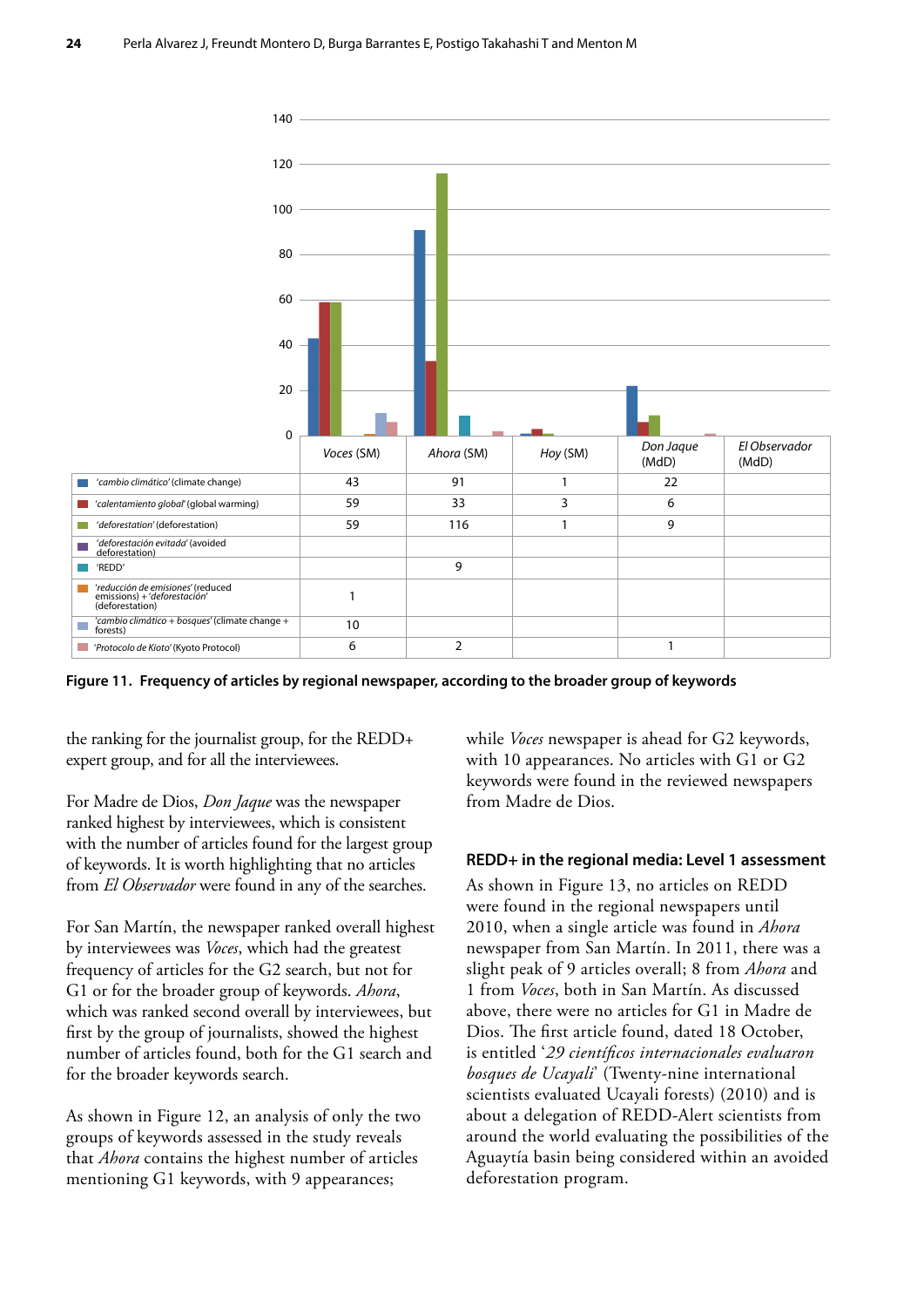|               | Ranking according to interviewees'<br><b>Newspapers</b><br>perception |                    | Ranking according to actual frequency<br>of articles |         |     |                |                      |
|---------------|-----------------------------------------------------------------------|--------------------|------------------------------------------------------|---------|-----|----------------|----------------------|
|               |                                                                       | <b>Journalists</b> | <b>Experts</b>                                       | Overall | G1  | G <sub>2</sub> | <b>Broader group</b> |
| Madre de Dios | Don Jaque                                                             |                    |                                                      |         | s/d | s/d            |                      |
|               | El Observador                                                         |                    |                                                      |         | s/d | s/d            | s/d                  |
| San Martín    | Voces                                                                 |                    |                                                      |         | 2   |                |                      |
|               | Ahora                                                                 |                    | 2                                                    | 2       |     | s/d            |                      |
|               | Hoy                                                                   |                    |                                                      |         | s/d | s/d            |                      |

<span id="page-36-0"></span>**Table 13. Ranking of regional newspapers according to interviewees' perception**



**Figure 12. Number of articles in regional newspapers for 'REDD', '***deforestación evitada***' (avoided deforestation), '***reducción de emisiones* **+** *deforestación***' (reduced emissions + deforestation) and '***cambio climático* **+** *bosques***' (climate change + forests)**

*Ahora* and *Voces* were the only newspapers in which articles on REDD+ were identified. *Ahora*, from San Martín, had the highest frequency (eight in 2011 and one in 2010), while in *Voces* only one was found in 2011. In *Hoy*, *Don Jaque*, and *El Observador*, no articles with G1 keywords were found on the web pages or in the print edition searches.

According to the perceptions of interviewees at a regional level, media coverage about REDD+ is limited, and the articles related to this issue are basically about carbon credits or environmental



**Figure 13. Frequency of coverage by year and regional newspaper for '***cambio climático* **+** *bosques***' (climate change + forests)**

services. News reporting on environmental issues is focused on social conflicts and complaints regarding illegal logging, mining, contamination, etc. Bruno Sanguinetti, Manager of Madre de Dios Consortium, who has lived many years in the region, says that 'communication regarding REDD+ is limited to institutions providing articles to the media. There are no articles about this, not even on environmental management. In general, I think that environmental issues are not considered important, and although nowadays some news is spread because it is related to the current situation of the mining sector, REDD+ is not part of information management in Madre de Dios.'

For Andrea Chávez, representative of the University of Florida, REDD+ coverage 'is mostly found by electronic searches, but there is still no central place where all the information is collected. Institutions themselves, therefore, need to start systematising their own information. The regional government, which should have information, does not have well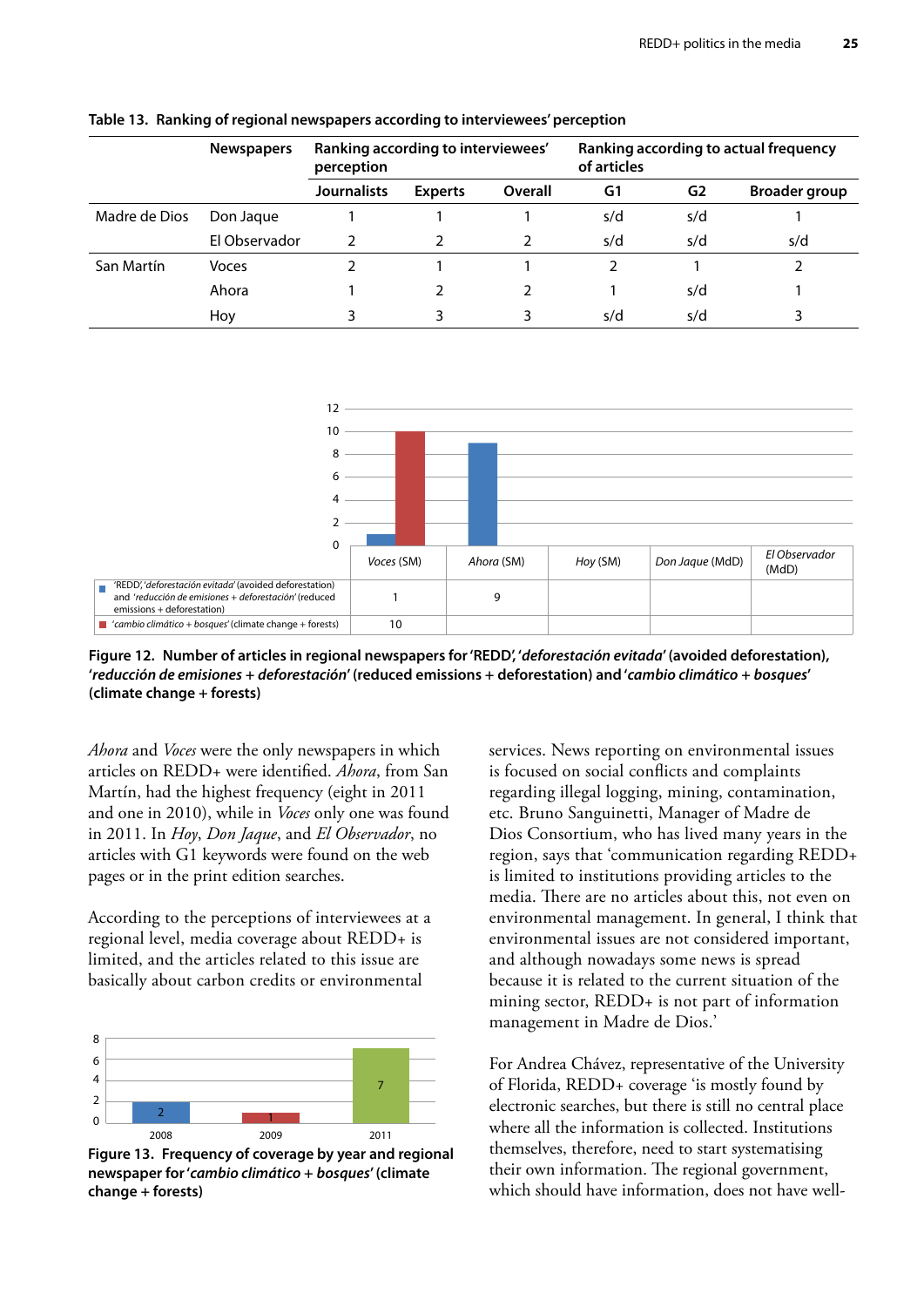collected data either… there is a lot of information that comes from abroad, from research done here in the area, especially in the summer. The trouble is that research is not usually returned, and the analysis of this work and information would be very relevant for us… Here in Madre de Dios, there are still many expectations and a lot of misinformation in relation to REDD+; because locally there is not a lack of understanding, but there is simply misinformation and misinterpretation of information,' Chávez says.

According to Mario Ríos, Director of Environment and Head of Conservation and Reforestation of the regional government, 'there is no evidence of the media dealing with the issue. The issue is still considered to be too technical. And language is too complicated, even for foresters themselves.'

#### **Climate change and forests in the regional media: Level 1 assessment**

For the G2 search ('*cambio climático* + *bosques*' (climate change + forests)), 10 articles were found, distributed in 2008, 2009 and 2011. All the reviewed articles were found using the web page of *Voces* newspaper from San Martín.

As shown in Figure 13, two articles were found for 2008. The first one is entitled '*Adaptación al cambio climático*' (Adaptation to climate change), dated 15 October (2008), and deals with the vulnerability of those in greatest need in the face of climate change and the need for adaptation. The second 2008 article, dated 28 October, entitled '*Resultados de escenarios de cambio climático*' (Results of climate change scenarios) (2008), discusses the presentation of a study on climate change scenarios for the Mayo river basin and describes some of the conclusions.

The 2009 article, dated 16 September, '*Premian a ganadores de concurso de dibujo sobre cambio climático*' (Prizes awarded to winners of climate change painting competition) (2009) is about a painting competition on climate change for students.

From the seven 2011 articles, it is worth mentioning '*En San Martín se trabaja en el cumplimiento de compromisos para mitigar daños del efecto invernadero*' (San Martín works to meet commitments to mitigate damage from the greenhouse effect) (2011), dated 8 August. This article gives an overview of climate change events, mentioning the Kyoto Protocol, the agreements reached and some related events. The other six articles deal with various

issues: some announce events, such as the Second Meeting of Amazon indigenous nationalities (2011); while others report two specific announcements: '*Presidentes regionales darán a conocer problemática de la selva peruana*' (Regional presidents to make Peruvian rainforest problems public) (2011), and '*Gobierno peruano destinará 12 millones de dólares para la conservación de bosques*' (Peruvian government to allocate 12 million dollars for forest conservation) (2011).

#### **5.1.3 Authorship of the articles analyzed**

An analysis of authorship of the articles published in different newspapers reveals that many names are repeated both nationally and regionally and for both G1 and G2 searches. It should be noted, however, that there is no author who writes for both national and regional newspapers.

#### **Stage 1: Authorship in national newspapers**

As shown in Figures 14 and 15, for the national analysis the authors appearing most frequently are international news agencies, such as EFE,<sup>4</sup> Andina,<sup>5</sup>  $AP<sub>6</sub>$  AFP,<sup>7</sup> DPA<sup>8</sup> and Reuters<sup>9</sup> – 27% for G1 and 37% for G2.

For the national study, the author that appears most frequently in the two groups of keywords is EFE, with five articles for G1 and 37 articles for G2. Andina is the author that appears second most frequently, with 17 articles for G2 and none for G1. Another author that appears several times is Reuters, with three articles for G1 and seven for G2. The journalist who has written the largest number of articles is Erik Struyf, a correspondent of *El Comercio* in Brussels, with three articles for G1 and none for G2 (Struyf 's articles cover COP 15 events in Copenhagen). It is surprising that there is not even one journalist who appears

<sup>4</sup> EFE is an international news agency in Spanish (www.efe. com).

<sup>5</sup> Andina is the Peru News Agency (www.andina.com.pe/ agencia).

<sup>6</sup> AP is the international news agency Associated Press (www. ap.org).

<sup>7</sup> AFP is the Agence France-Presse or French Press Agency (www.afp.com).

<sup>8</sup> DPA is the Deutsche Presse-Agentur or German Press Agency (www.dpa.de).

<sup>9</sup> Reuters is the largest international news agency (www. reuters.com).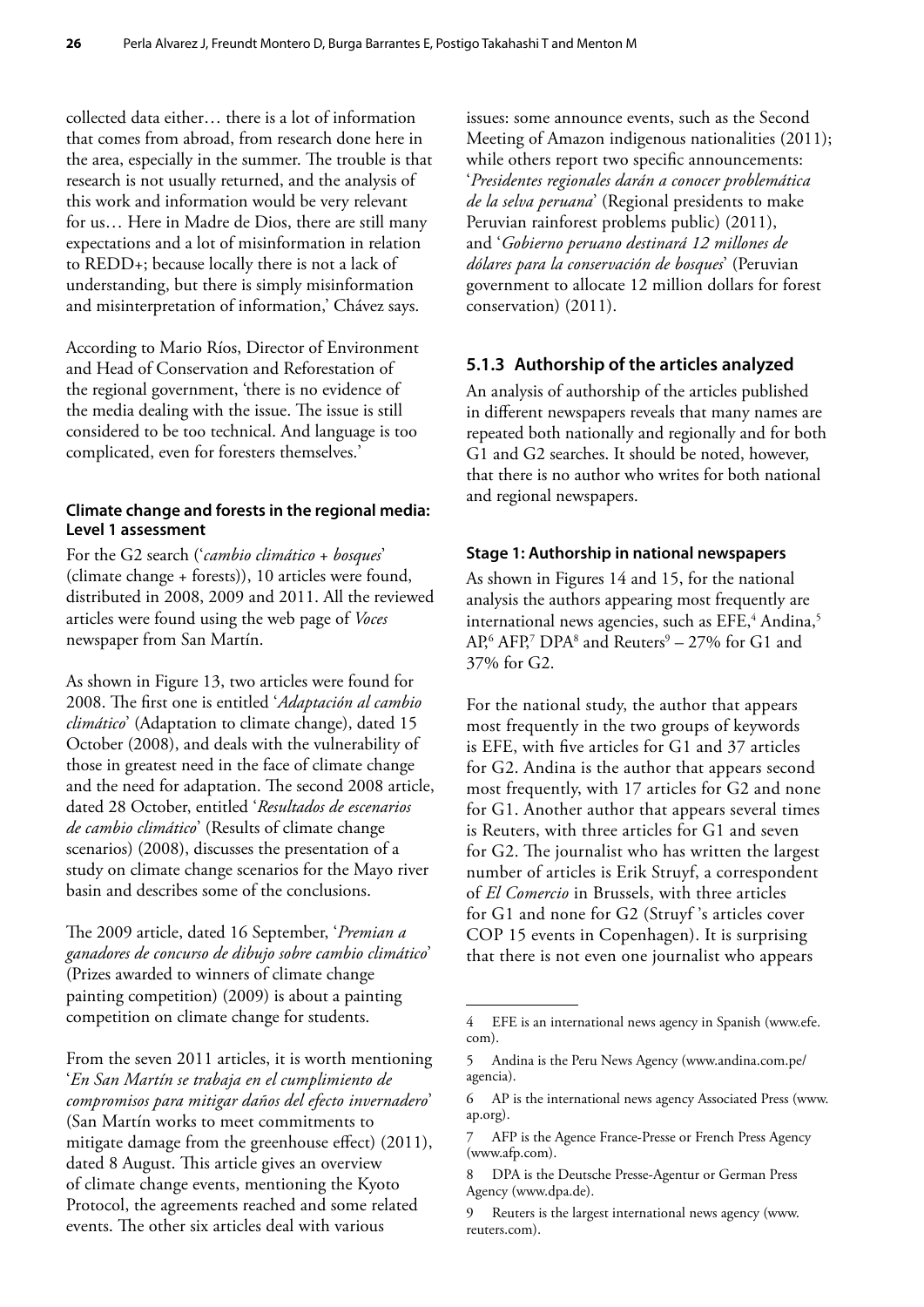<span id="page-38-0"></span>

**Figure 14. Frequency of articles by national newspaper and author for 'REDD', '***deforestación evitada***' (avoided deforestation) and '***reducción de emisiones* **+** *deforestación***' (reduced emissions + deforestation)**





Note: 'Others' refers to 36 different authors that appear only once and have been grouped to facilitate the analysis.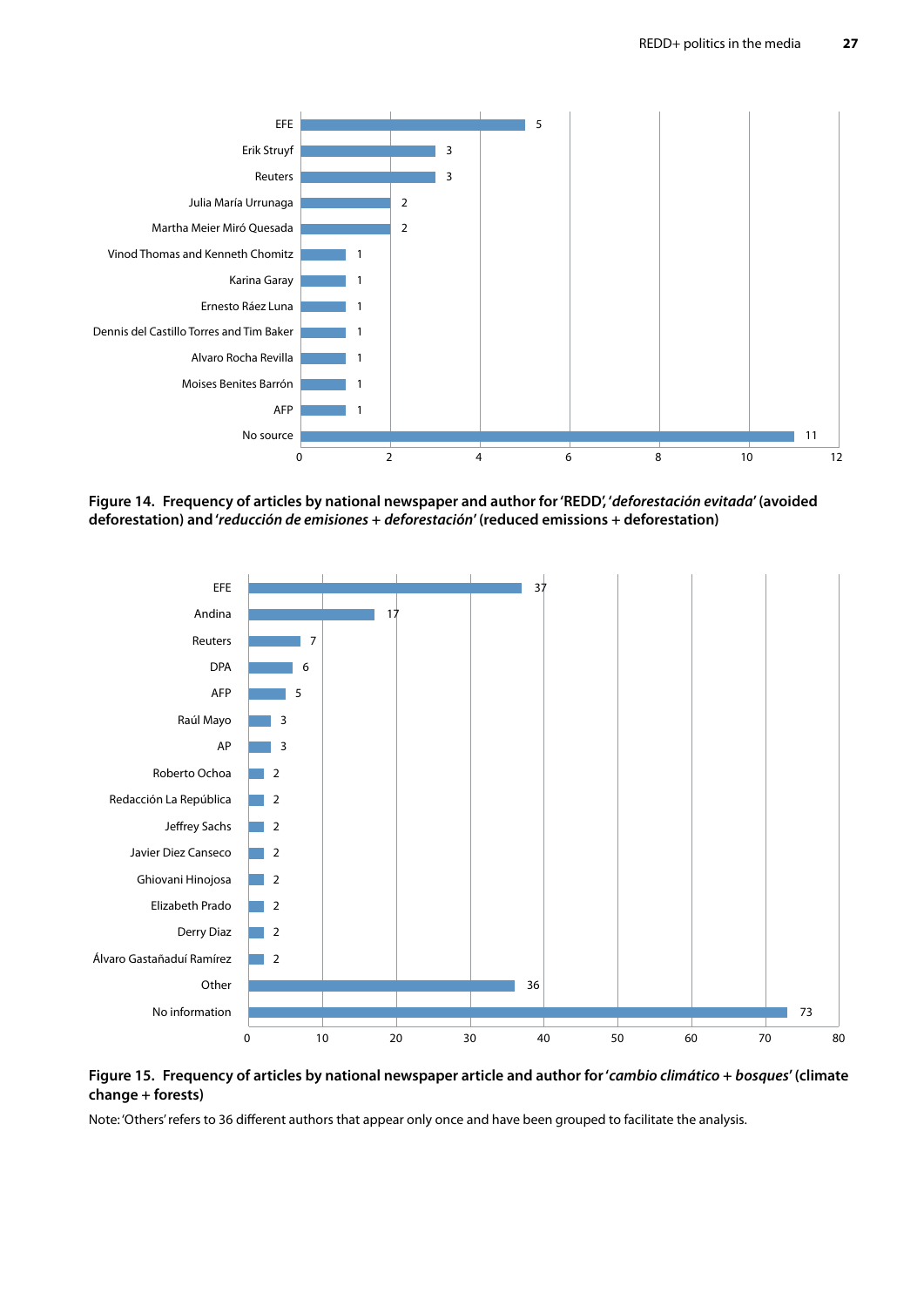<span id="page-39-0"></span>

**Figure 16. Frequency of articles of regional newspapers by author for 'REDD', '***deforestación evitada***' (avoided deforestation) and '***reducción de emisiones* **+** *deforestación***' (reduced emissions + deforestation)**



**Figure 17. Frequency of articles by regional newspaper and author for '***cambio climático* **+** *bosques***' (climate change + forests)**

more than three times. Again, this reflects the lack of media interest in covering environmental issues, especially REDD+, and journalists' limited knowledge on these matters. As indicated by Alberto Paniagua from PROFONANPE: 'Media interviewers and journalists themselves do not handle these issues. Their education should involve knowledge on environmental issues. I think that this topic should be included in the curriculum of the country's universities.'

The number of articles coded as 'no source' is also very striking, which means that they do not have an identified author for the article. For both search groups, the highest number of articles are 'no source': 11 for G1 (33%) and 73 for G2 (36%). These articles with no source may have been written by some of the journalists who have been appropriately referenced in other articles, which may lead to underestimates of authorship.

#### **Stage 2: Authorship in regional newspapers**

For the regional study, as shown in Figures 16 and 17, the authors that appear most frequently are W la Torre for G1 with five articles and Juan Tejada for G2 with two articles.

Again, it is striking how many articles indicate no source, particularly for G2 articles, where 7 out of 10 articles found have no author.

#### **5.2 Analysis of articles at level 2 and 3**<sup>10</sup>

Of the 33 articles coded in the first stage for G1 keywords, 7 were coded only at level 1 because they mentioned the term but did not analyze it in depth; 7 were coded up to level 2, because they did not have an advocate or an adversary; and the other 19 were coded at level 3. From now on, the analysis focuses only on the 26 articles of level 2 and 3.

Of the 10 regional newspaper articles found in the search for G1 keywords, none were coded beyond level 1, because they did not analyze the issue of REDD+ in depth.

No secondary frame was identified in the 26 articles of level 2 and 3, all of which have only one primary frame. It follows that no article assesses REDD+ from more than one angle, which again confirms the lack of coverage and depth that REDD+ receives in the national press. None of the G2 articles ('*cambio climático* + *bosques*' (climate change + forests) were coded beyond level 1 because they contained no information on REDD+ –which is why they are excluded from the analysis in this section.

<sup>10</sup> Articles with the keywords '*cambio climático* + *bosques*' (climate change + forests) were only analyzed at level 1, because they did not have any information on REDD+.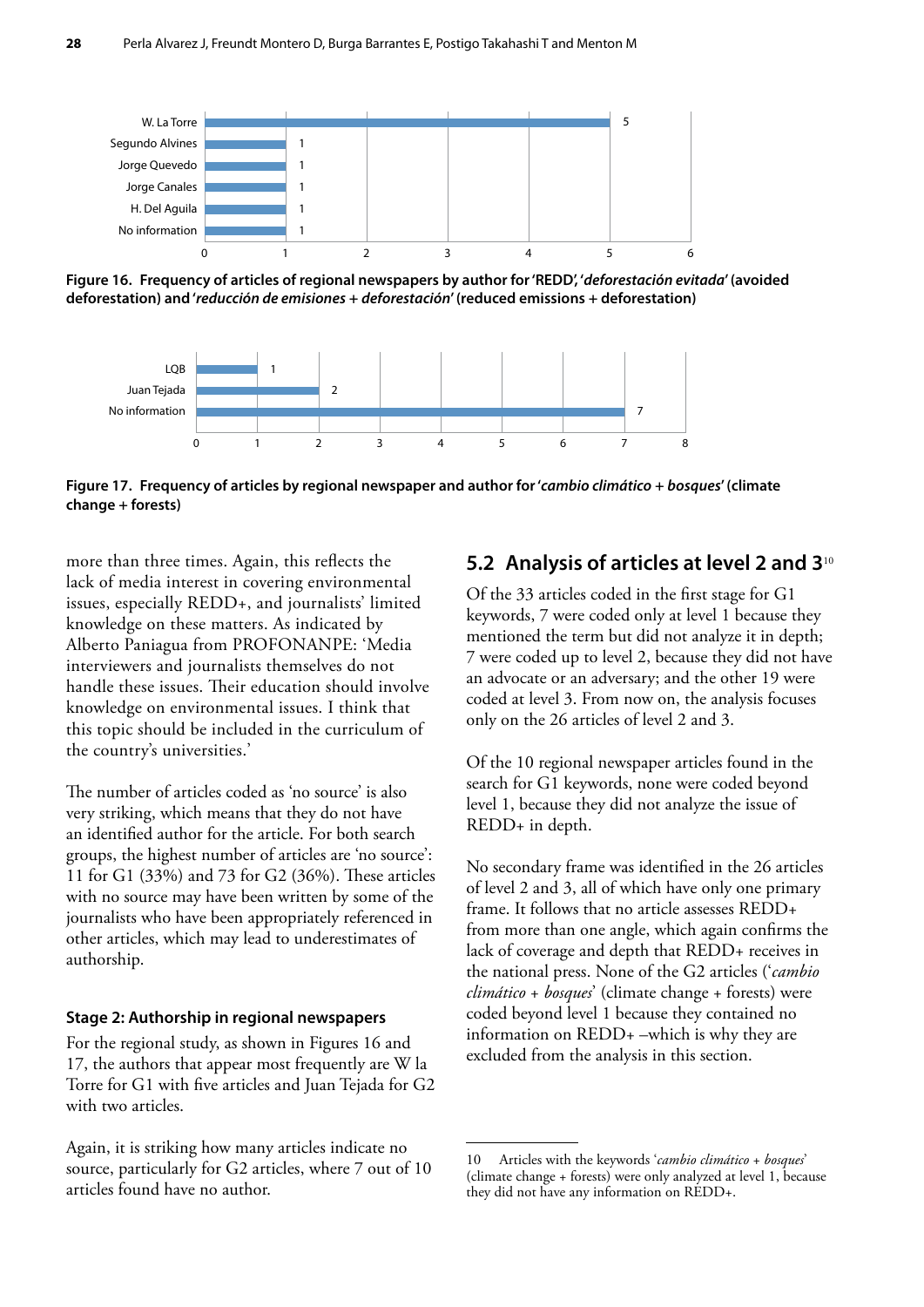<span id="page-40-0"></span>

**Figure 18. Evolution of the category of primary frames by year for 'REDD', '***deforestación evitada***' (avoided deforestation) and '***reducción de emisiones* **+**  *deforestación***' (reduced emissions + deforestation)**

#### **5.2.1 Analysis of media frames**

As shown in Figure 18, 7 of the 26 articles that passed level 1 contain motivational primary frames, 2 symptomatic, 10 prognostic and 7 diagnostic. Due to the low number of articles (which were only published from 2008), it is difficult to determine a clear trend. What can be seen is that there was a change from 2009 to 2010, from a predominance of diagnostic articles – 5 out of 9 articles in 2009 – to prognostic articles, with 8 out of 13 articles.

An example of an article containing a prognostic primary frame is '*De castaño a oscuro*' (From bad to worse) (2009), which not only exposes the current problems of *castañeros* (Brazil nut concession holders and harvesters), such as deforestation and invasions, but also suggests that a potential solution to the problem would be to include *castañales* (Brazil nut forests or concessions) in a REDD+ scheme, in order to ensure forest preservation.

#### **5.2.2 Level of coverage**

As shown in Figure 19, most published articles are focused on international issues, with a total of 19 articles, which is equivalent to 73% of the 26 reviewed articles. In relation to the information that appears in the news, Elvira Gómez from the Ministry of Environment explains: 'I also consider that more international than national news is included [in the newspapers].' She also says, '[the newspapers tend to cover] more descriptive events, about a summit or an international event.'

Although in 2008 the only two articles found were focused on national issues; in 2009, 9 out of 11 articles had an international focus; and in 2010, 10 out of 13 focused on international issues. Of the 26 articles, 15.5% are about subnational issues, while 11.5% address national issues, with no articles on local issues.

In 2009, 10 out of 12 articles appeared in October– December, which coincided with the COP. Out of these 10 articles, 9 were assessed beyond level 1, 8 of them with an international focus. Some of the news headlines from October–December 2009 included '*Especial: Conferencia de Copenhague*' (Special: Copenhagen Conference) (2009), '*Coalición Africana se pone fuerte en reunión mundial*' (African coalition stronger in world meeting) (2009) and '*Cambio climático: Indígenas piden compensación económica*' (Climate change: Indigenous people request economic compensation) (2009), which refers to what was happening at the COP.

For 2010, the four articles from October–December have an international focus, and three of them are related to COP 16 in Cancun, as they deal with events occurring at COP: '*Desde hoy se buscará una nueva dinámica ambiental*' (From now on, a new environmental dynamic will be sought) (2010), '*Medidas contra la deforestación pueden reducir hasta en 80% la extinción de especies, según estudio*' (Measures against deforestation can reduce species extinction up



**Figure 19. Number of articles by year and level for 'REDD', '***deforestación evitada***' (avoided deforestation) and '***reducción de emisiones* **+** *deforestación***' (reduced emissions + deforestation)**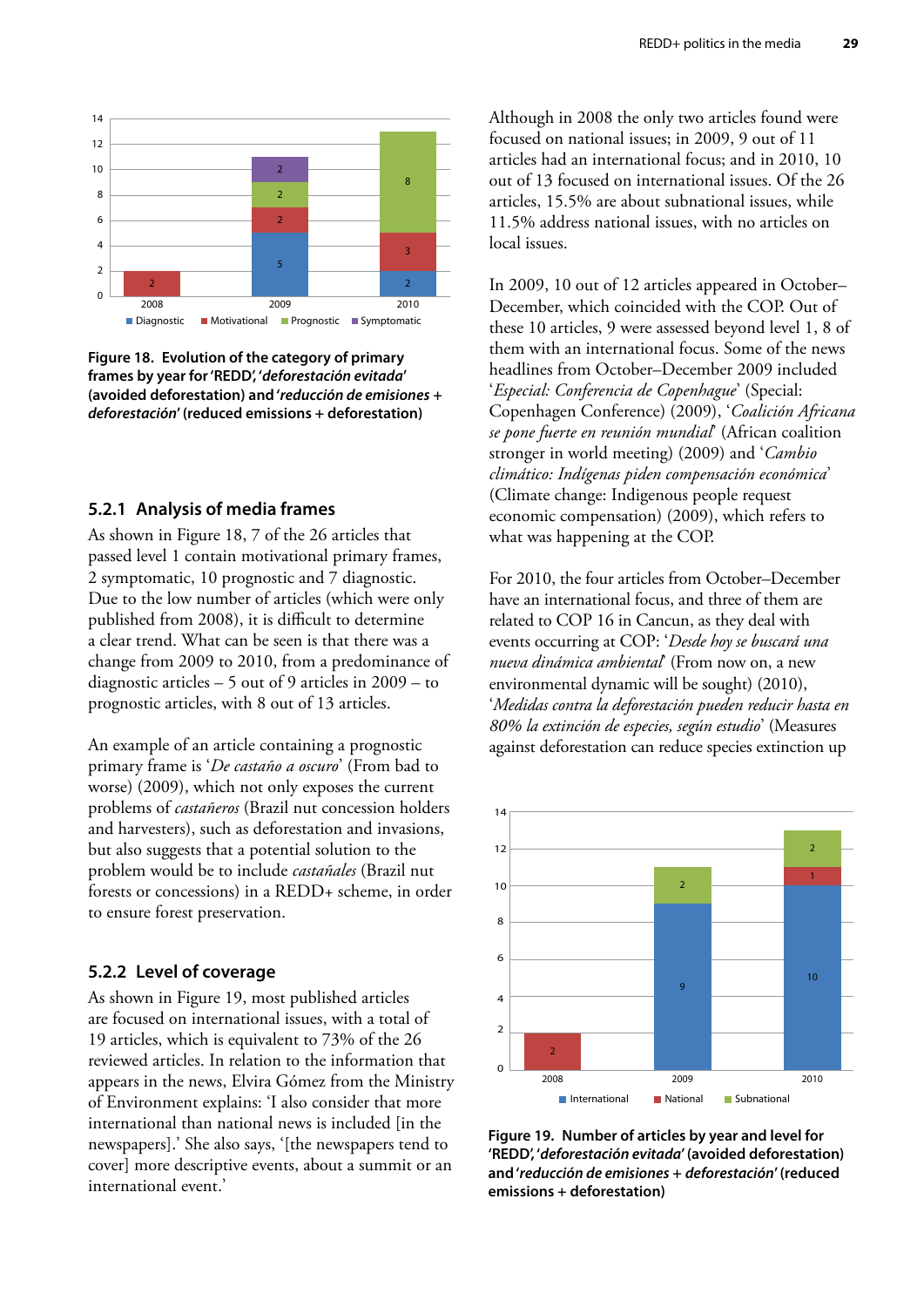<span id="page-41-0"></span>to 80%, says study) (2010), '*El nuevo Google Earth engine ayudará a evitar la deforestación*' (New Google Earth engine will help avoid deforestation) (2010). In the first quarter of 2010, the three articles make reference to COP15 in Copenhagen. Two of them have an international focus: '*Revela un estudio de las Naciones Unidas*' (Study of the United Nations revealed) (2010) and '*Los bosques y el clima*' (Forests and climate) (2010), and one is about national issues: '*Decepción y esperanza*' (Disappointment and hope) (2010). The other international articles in 2010 are related to different situations; they do not coincide with any specific event, and they deal with different REDD+ issues.

The four subnational articles identified are from 2009 and 2010, with two articles each year. The first 2009 article, titled '*De castaño a oscuro*' (From bad to worse) (2009) refers to current issues affecting *castañeros* in the Madre de Dios region and to the implementation of a REDD scheme to avoid further damage in the area. The second 2009 article, '*Hermano fuego, hermano bosque*' (Fire brother, forest brother) (2009) deals with forest fires with anthropogenic causes and mentions the fire observatory for Madre de Dios (*Observatorio de Fuego para Madre de Dios*) as an interesting initiative. '*Venderán bonos de carbono gracias a los bosques*' (Carbon credits to be sold thanks to forests) appeared in 2010. It relates to the elaboration of a REDD+ project in the Angostura-Faical Regional Conservation Area, in Tumbes. The final subnational article, titled '*La importancia del cuánto*' (The importance of how much) (2010), mentions two REDD+ projects in Madre de Dios.

If the authorship of these articles is analyzed (which is discussed in more detail in section 5.1.3), it can be seen that out of 26 articles, 6 have no identified author, so the authorship cannot be compared with the level of coverage. The nine articles whose author is an international agency (EFE, AFP, Reuters) cover international issues.

The other 11 articles were written by different individuals, and some authors appear more than once, e.g. Erik Struyf (a correspondent for El Comercio in Brussels), with three international articles; and Julia María Urrunaga (President of EIA Peru) with two international articles.

Of the other articles written by individuals, three are subnational – written by Alvaro Rocha Revilla

(journalist at the Saturday magazine *Somos*, *El Comercio*), Ernesto Raéz Luna (Science and Development Director for the Environmental Sustainability Center at Cayetano Heredia University) and Moisés Benites Barrón (Senior Analyst in Communications in Amazon Forests) – and three are international, written by different authors.

That the great majority of articles are international in scope may be for a number of reasons: (1) there is no clear government position on REDD+ or other related issues; (2) there is no organization or group of actors that has adopted the advocacy (or opposition) of REDD+; (3) most REDD+ developments or initiatives occur in the provinces, where there may be limited media coverage; (4) national newspapers do not necessarily have a policy of covering environmental issues, though this has changed over time; (5) the authors of the articles are not trained in this issue, so they cannot write about complex issues that they do not necessarily understand.

#### **5.2.3 Topics addressed**

As shown in Figures 20 and 21, in the 26 articles reviewed thoroughly, there are two issues that have been discussed more frequently, (1) politics and policy making with 8 articles (31%) and (2) ecology with 7 articles (27%).

The group of articles on politics and policy making refer to debates and political processes for the design and implementation of REDD+. The most common subtopic among them is international organizations and political debates (6 out of 8



**Figure 20. Identified metatopics for 'REDD', '***deforestación evitada***' (avoided deforestation) and '***reducción de emisiones* **+** *deforestación***' (emission reduction + deforestation)**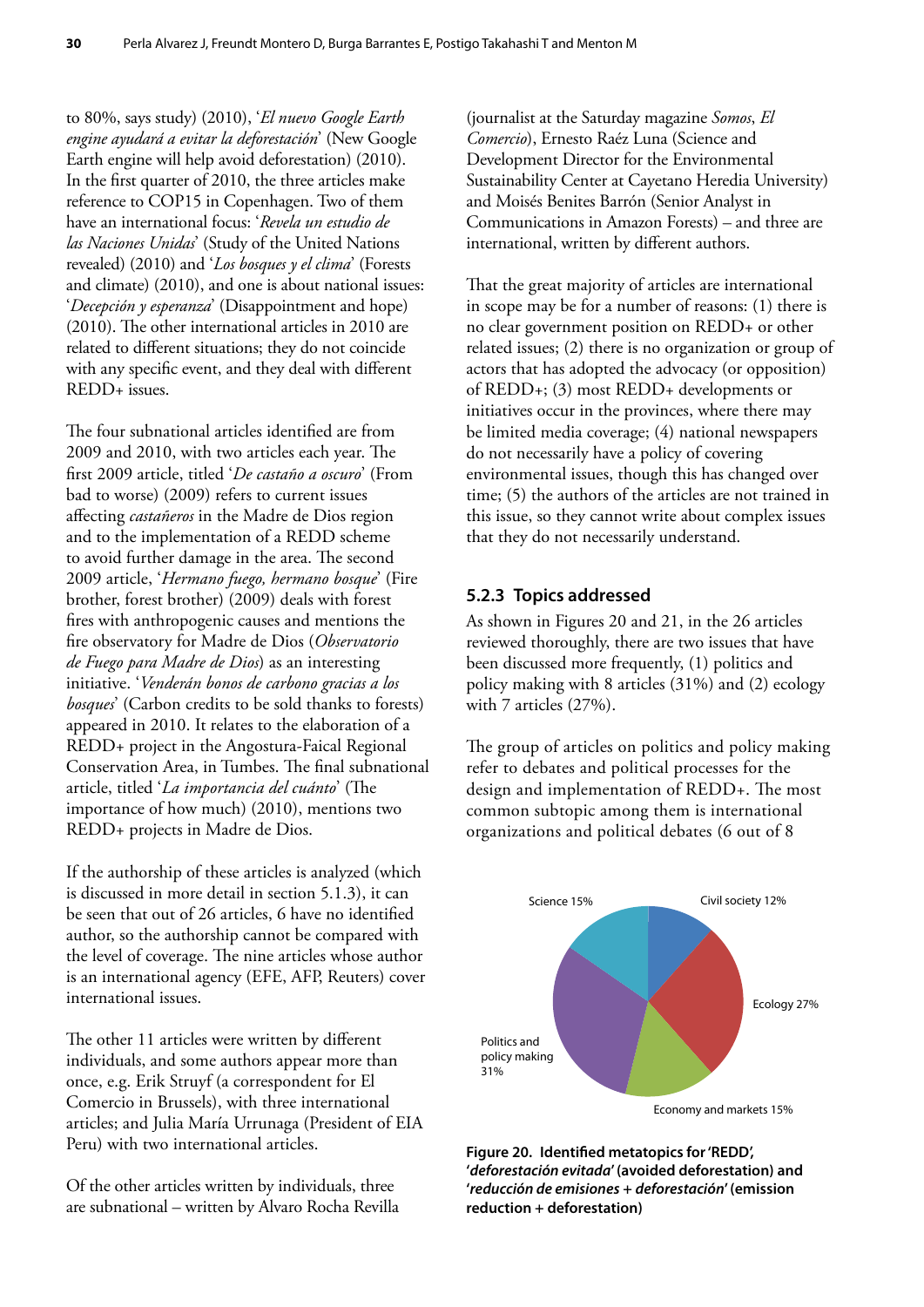<span id="page-42-0"></span>

**Figure 21. Identified topics for 'REDD', '***deforestación evitada***' (avoided deforestation) and '***reducción de emisiones* **+**  0 1 2 3 4 5 6 7*deforestación***' (reduced emissions + deforestation)**

Note: The colors were established according to metatopic colors in Figure 20.

articles), followed by REDD+ readiness activities (2 articles). It is worth mentioning that all the articles in this group are of international scope and generally do not refer to national or local policies. They deal with issues related to the lack of a political decision to push through mechanisms to fight climate change, such as '*Emisión imposible*' (Emission Impossible) (2009).

One of the articles in the subgroup about international organizations and political debates is '*Desde hoy se buscará una nueva dinámica ambiental*' (From now on, new environmental dynamics will be sought) (2010), an article appearing in the context of COP 16 in Cancun and discussing Peru's commitment to preserve 54 million ha of forest through the National Forest Conservation Program (Programa Nacional de Conservación de Bosques). This initiative was first introduced in Poznan in 2008 by the Minister of Environment.

In the ecology group, which mostly refers to issues related to forests, plants, biodiversity and conservation, among others, more than half of the articles deal specifically with deforestation (4 articles). The other articles of the group are divided into forest conservation (2 articles) and biodiversity conservation (1 article).

Out of the 7 articles on ecology, there is one dealing with biodiversity conservation, '*Medidas contra la deforestación pueden reducir hasta en 80%* *la extinción de especies, según estudio*' (Measures against deforestation can reduce species extinction up to 80%, says study) (2010). It mentions a report presented by Conservation International in Cancun indicating that extinction rates for thousands of species could be reduced by up to 80% in 5 years with adequate financing for REDD+.

In the group on economy and markets (15%), 2 out of 4 articles refer to financing – one to REDD+ costbenefit and the other to carbon trading.

The four articles of the science group deal with new scientific methods, and finally, the three articles in the civil society group are related to civil society interests.

Although the core topic may vary, most of the 26 articles deal with problems associated with legal stability in property rights and titling in forests. Two examples are '*Especial. Freno a la deforestación*' (Stopping deforestation) (2009), focused on politics and policy making, and '*Bonos de carbono financiarán proyectos forestales en Perú*' (Carbon credits to finance forest projects in Peru) (2008), focused on the economy and markets. Another issue that was widely discussed is land invasions and the lack of state presence in remote areas. For example '*De castaño a oscuro*' (From bad to worse) (2009) is about the lack of strategic planning and poor social planning around the interoceanic road area leading to deforestation and invasion of Brazil nut concessions. State bureaucracy is also mentioned as an obstacle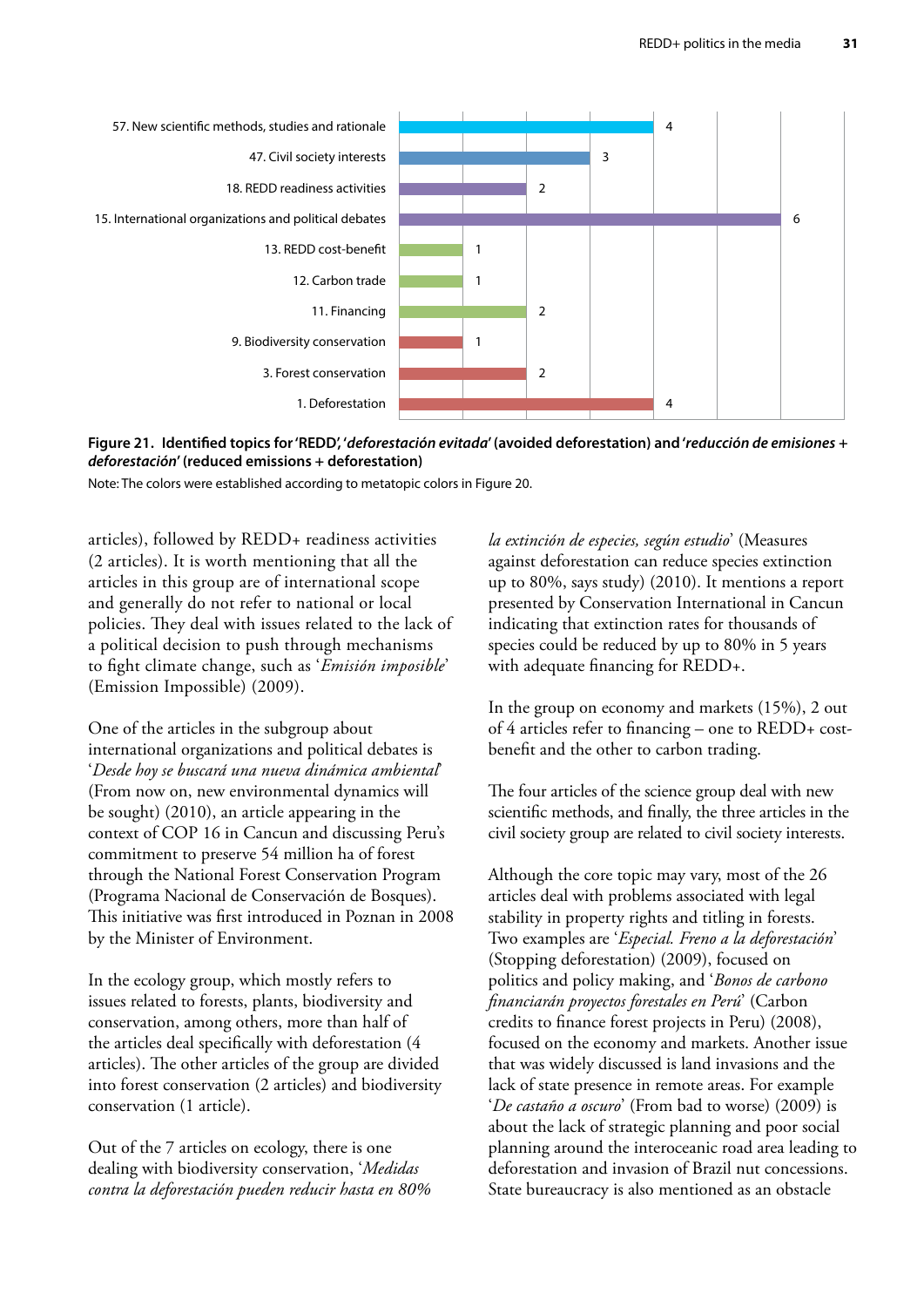<span id="page-43-0"></span>to the development of related activities, as it extends deadlines and makes processes more expensive.

As Alonso Castro from AIDER argues, in order to avoid deforestation and promote REDD+, it is essential to educate local people: 'They can raise awareness about this issue among people in the region, preventing wrongdoers and people outside the Amazon from enjoying forest benefits to the detriment of local populations. This will enhance transparency in the REDD process.'

#### **5.2.4 Actors**

Of the 26 reviewed articles, 19 were coded to level 3, because they have information about actors involved in the news. All the identified actors in the 19 articles are considered to be advocates of REDD+, since they are the ones who present a position related to REDD+. None of the 19 reviewed articles has an adversary, from which we can deduce that the analysis of the topic is not sufficiently deep, since no articles present two versions or two positions of an argument related to REDD+. It should be noted that this does not mean that adversaries (in this study) oppose REDD+, but that they oppose the frame and position expressed by advocates.

As shown in Figure 22, the most frequently cited group on REDD+ issues is environmental NGOs, whether international (5 articles) or national (1 article), which together amount to 6 articles, accounting for 31.6% of level 3. The frequency of references to environmental NGOs in the articles on

REDD+ is a clear indication as to who is establishing REDD guidelines in the country. Two NGOs were referred to in the articles: 1) Greenpeace, which claimed that Colombia's opposition to designing a mechanism to reduce  $\mathrm{CO}_2$  emissions caused by deforestation heralds a climate catastrophe, '*Colombia deja sin protección a selva*' (Colombia leaves rainforest unprotected) (2009); and 2) the World Wildlife Fund for Nature in '*Decepción y esperanza*' (Disappointment and hope) (2010), which is about the lack of agreements reached in Copenhagen, as well as about the positive impact that social participation can have on decision making.

International research centers and intergovernmental organizations are the second most frequently cited, with three articles each. Indigenous organizations and multinational corporations appear as advocates in two articles each; while national state and bureaucratic actors, national private companies and individuals appear only once.

An interesting observation is that none of the actors identified are mentioned in more than one article, neither at organizational nor at personal level. This suggests that no individual or organization has decided to disseminate information about REDD+ in the media, but that they are isolated actors who are occasionally quoted or interviewed by the media. As mentioned by Gonzalo Pajares of *Perú 21*, it would be a good idea 'to have contact with the sources and receivers of information; with a constant flow of information, we could see how things are working.' All this shows that there is no contact between the



**Figure 22. Organizational representation of advocates for 'REDD', '***deforestación evitada***' (avoided deforestation)**  0 1 2 3 4 5 6 **and '***reducción de emisiones* **+** *deforestación***' (reduced emissions + deforestation)**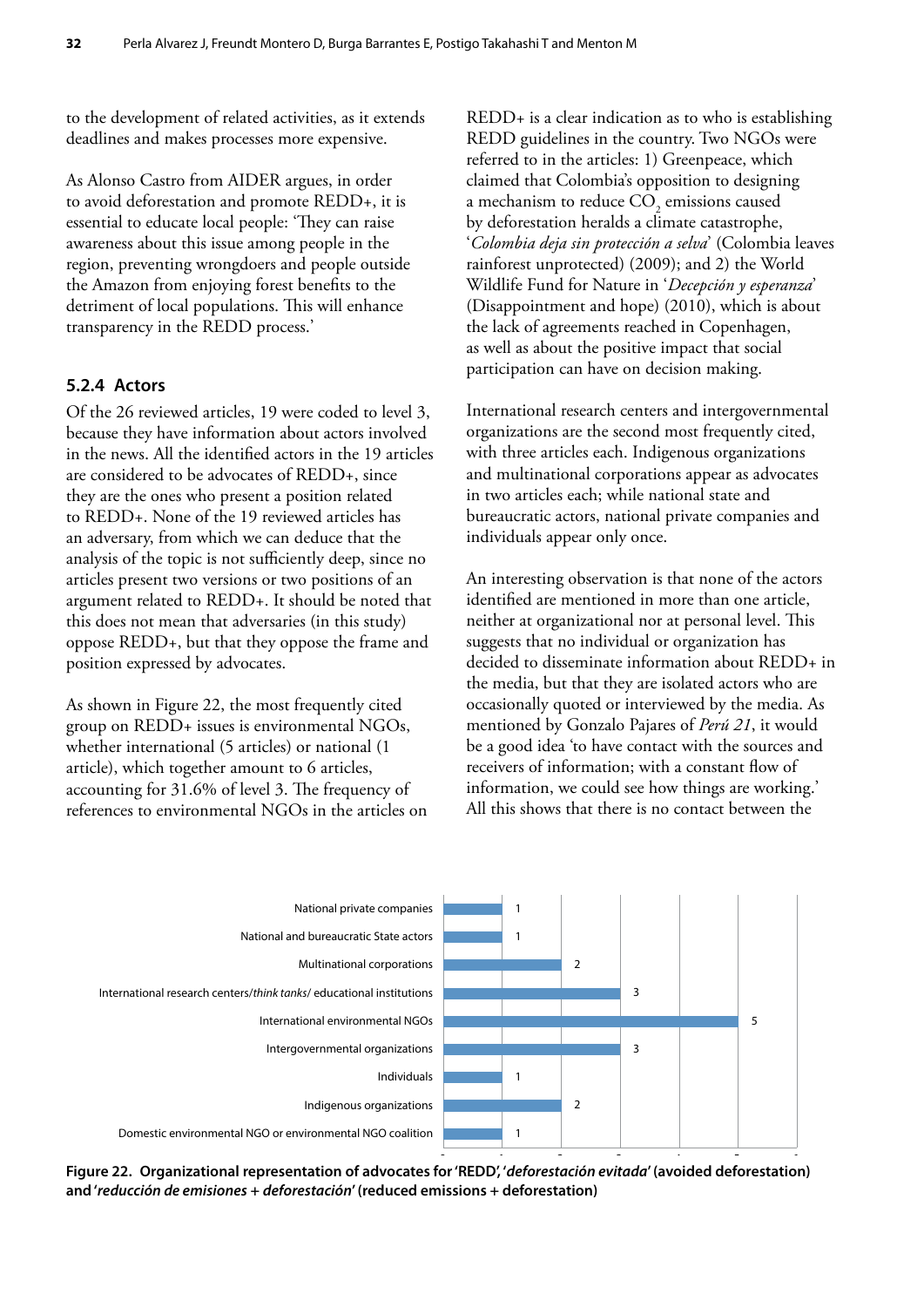<span id="page-44-0"></span>sources linked to environmental issues (let alone REDD+) and the media.

Given the low number of articles, once again it is difficult to determine who is handling the issue in the country. It is clear that environmental NGOs are a central group in this area, but there is no clear leadership from any organization or individual. As claimed by Tania García of Law, Environment and Natural Resources (*Derecho, Ambiente y Recursos Naturales*, DAR), there is no continuity in the coverage of environmental issues, and news is rarely published. Even if articles are well developed, the news does not permeate to readers due to the limited frequency of coverage. The media are not reporting on any specific issues or following any specific initiative. This is reflected in the lack of defined actors, because there is no significant movement on REDD+, and there is no organization, or group of actors, leading the discourse. None of the reviewed newspapers seems to have a strategy to refer to the environment or REDD+, and the articles occur independently and opportunisticly, capturing specific news. The only articles that are related to one another in some way are those discussing or appearing during the COP meetings in Copenhagen and Cancun. Bertha Alvarado of the Directorate General of Forestry and Wildlife (*Dirección General Forestal y de Fauna Silvestre, DGFFS*) and the Ministry of Agriculture says, 'environmental issues in Peru are ignored or poorly addressed in data, and facts are often distorted', and 'the quality [of information] is poor and there is very little of it.'

#### **5.2.5 REDD+ prospects**

The position taken by frame advocates illustrates how they highlight certain aspects, while relegating others. Optimistic advocates are those who consider REDD+'s future to have more positive than negative outcomes, while pessimists are those who believe it is likely to have mainly negative outcomes.

For the Peru analysis (see Figure 23), the actors identified are mostly optimistic about REDD+'s future, with 11 articles coded as 'optimistic' (58%). The second group in terms of the number of articles is 'neutral' (26%), with five articles, followed by the 'pessimistic' group (16%), with only three articles.

As shown in Figure 24, the majority of actors have an optimistic vision of REDD+'s future, with the international research group leading this tendency; since the three articles in which this group appears as an advocate have been coded as optimistic. If the



**Figure 23. Assessment of REDD+ future by advocate and year for 'REDD', '***deforestación evitada***' (avoided deforestation) and '***reducción de emisiones* **+**  *deforestación***' (reduced emissions + deforestation)**

NGOs are considered as one group, $^{11}$  3 of the articles have an optimistic view on REDD+, 2 pessimistic, and 1 neutral.

The three pessimistic positions on REDD+ appear in two articles that have as advocates environmental NGOs (Global Witness and Greenpeace) and AIDESEP, an indigenous organization. The article in which Global Witness appears as an advocate, '*Los bosques peruanos están en la mira*' (Peruvian forests in the spotlight) (2009), deals with potential REDD+ problems as a result of COP 15 in Copenhagen. Laura Furones, from Global Witness, identified as the advocate in the article, argues 'REDD+ is like a cake many countries want a slice of,' which shows the lack of clarity and defined rules in the outcome of the Copenhagen process. The second pessimistic article, whose advocate is Greenpeace, entitled '*Colombia deja sin protección a selva*' (Colombia leaves rainforest unprotected) (2009), deals precisely with the lack of commitment of the Colombian government to establish a REDD+ mechanism. In '*Cambio climático: Indígenas piden compensación económica*' (Climate change: Indigenous people request economic compensation) (2009), AIDESEP argues that the REDD+ mechanism threatens ecological diversity and stresses that plantations are not forests.

It is worth highlighting the absence of a discourse about the REDD+ mechanism and indigenous peoples. Indigenous organizations are advocates in only two articles, although indigenous lands represent 15% of the national territory, most of

<sup>11</sup> International or national environmental NGOs (including international environmental NGOs, domestic environmental NGOs, or coalitions of environmental NGOs).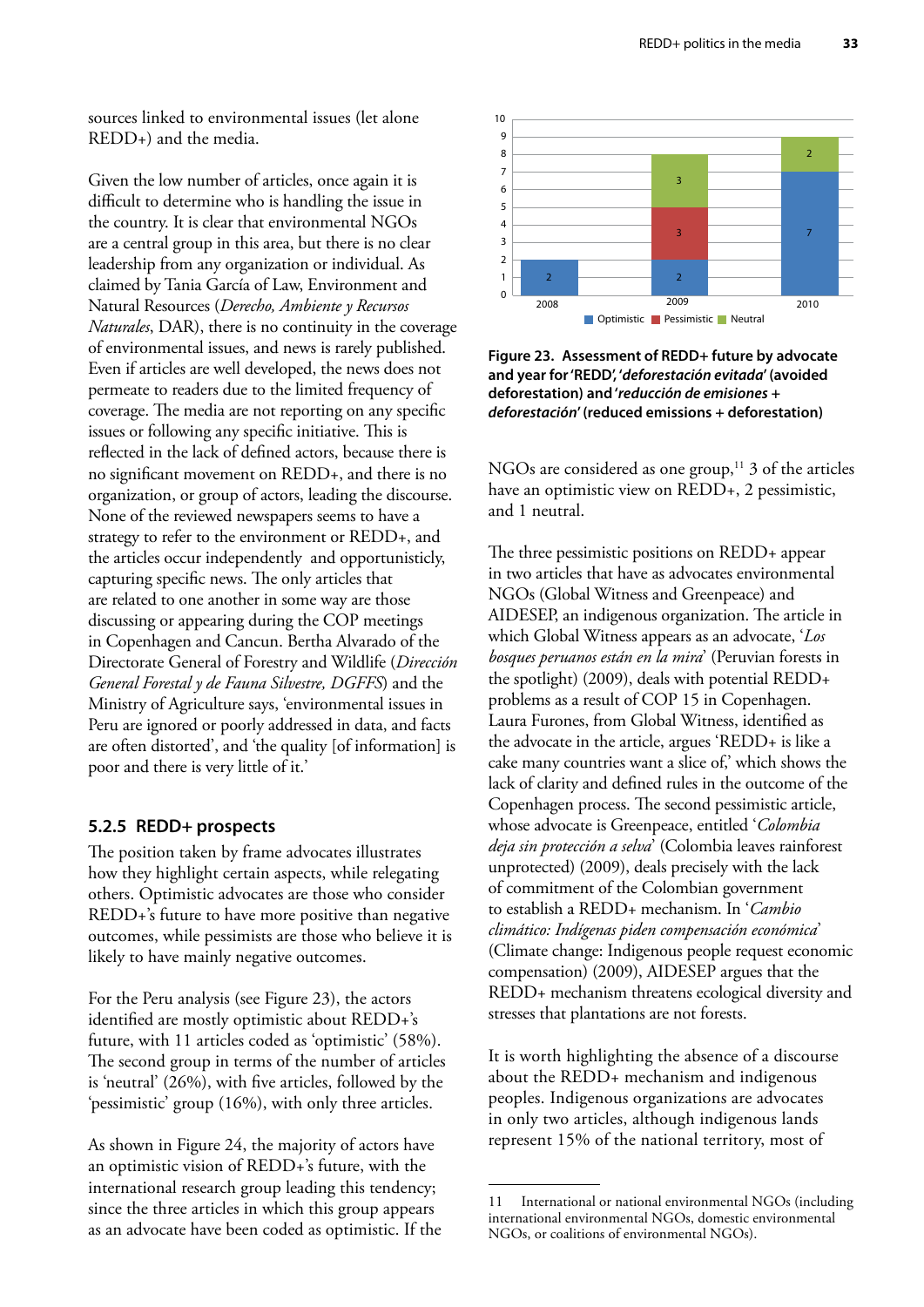<span id="page-45-0"></span>

**Figure 24. Assessment of REDD future by advocate and organization for 'REDD', '***deforestación evitada***' (avoided deforestation) and '***reducción de emisiones* **+** *deforestación***' (reduced emissions + deforestation)**

which are located in the Amazon forests. AIDESEP has been active in national and international discussions, with a report presented at the COP in Durban in 2011 (Espinoza and Feather 2011) and has influenced the REDD+ readiness stages in Peru (e.g. MINAM's Readiness Preparation Proposal). Although there is participation in the process, and REDD+ and indigenous peoples in Peru have received coverage from international newspapers (SMH 2010; Ranganathan 2011) and on television (60 Minutes Australia 2012), it has not become a dominant issue in the discourses of national or subnational newspapers.

These results show that actors generally consider REDD+ initiatives as positive for emission reduction and forest conservation. We have been unable to determine the reason for the increase in positive articles about REDD+. It may be because there is no distinct pattern of news coverage; it is completely random. Actors presenting REDD+ issues positively are probably those trying to promote studies and research on REDD+, both internationally and in Peru. These include international research centers (including CIFOR as an advocate in one of the articles) and environmental NGOs. So it is not surprising that there is a predominance of optimistic views on this topic. They consider REDD+ to be a potentially interesting mechanism in the future, without necessarily overestimating REDD+'s potential, promoting expectations or encouraging initiatives. In general, research centers promote studies about the current situation and its potential.

#### **5.2.6 REDD+ and the 3Es**

The position of the actors identified in the 19 level 3 articles was assessed to determine if they give priority to any of the 3E+s – effectiveness, efficiency, equity, and other co-benefits (Angelsen and Wertz-Kanounnikoff 2008). As illustrated in Figure 25, the analysis shows that no single aspect stands out from the others. Equity and other co-benefits are the aspects most frequently emphasized, with five articles each. The efficiency of REDD+ mechanisms is covered in four articles, and effectiveness in three articles.



**Figure 25. Priorities of supporters in relation to REDD+ results for the following keywords 'REDD', '***deforestación evitada***' (avoided deforestation) and '***reducción de emisiones* **+** *deforestación'* **(reduced emissions + deforestation)**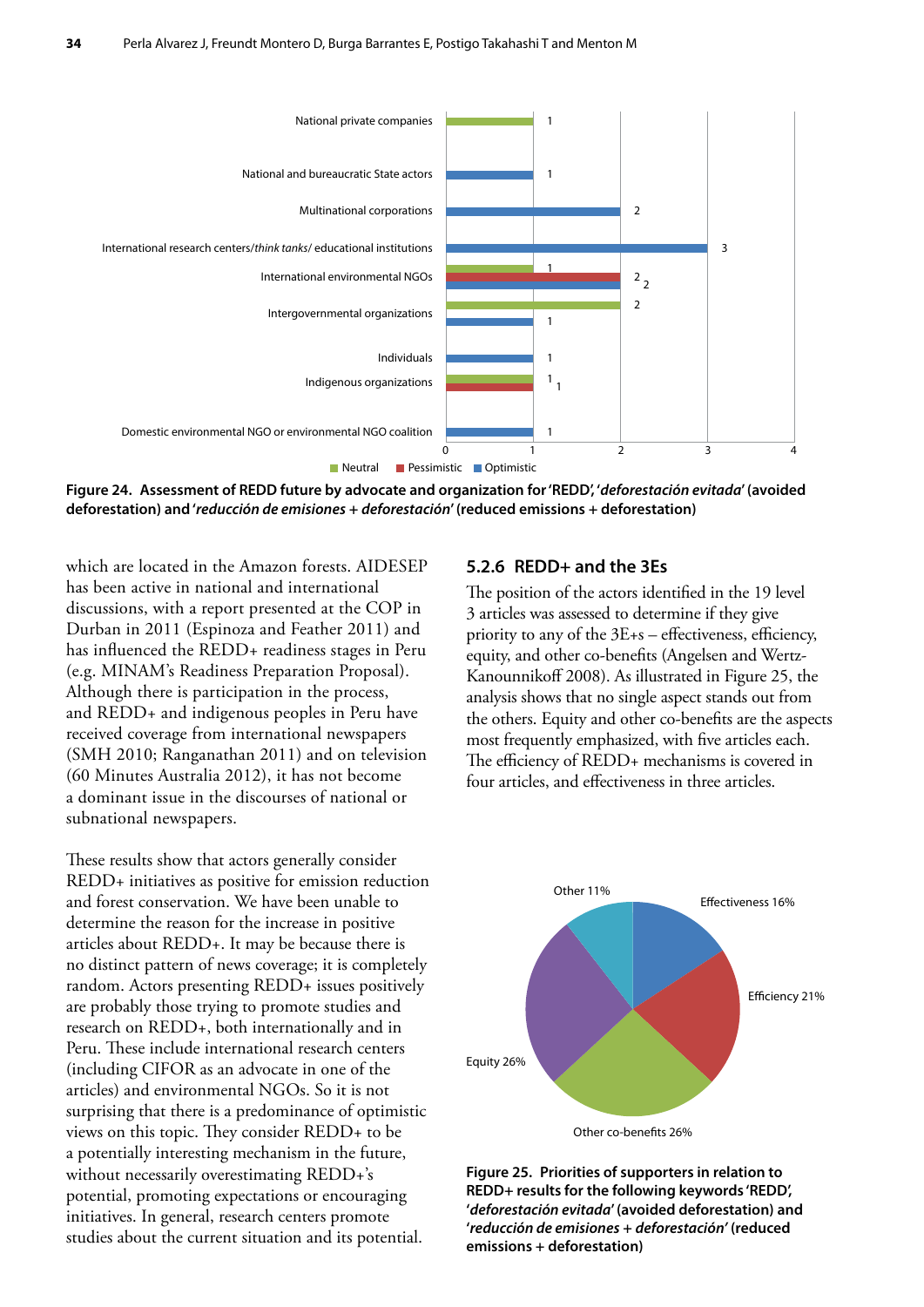<span id="page-46-0"></span>Significance is given to issues related to equity and other co-benefits, which are more closely associated with social and conservation matters than with appropriate project development. One example is '*Publirreportaje: Conservación y manejo de los bosques amazónicos y el nuevo paradigma de calentamiento y cambio climático global*' (Advertorial: Amazon forest conservation and management and a new paradigm for global warming and climate change) (2009), which states that in addition to contributing to tropical forest preservation to ensure carbon sequestration, REDD+ could also ensure that forests continue fulfilling their social and economic role for the benefit of local people. Cesar Morán, Executive Director of the *Association for the Conservation of the Amazon Basin (Asociación para la Conservación de la Cuenca Amazónica*, ACCA), in the article '*De castaño a oscuro*' (From bad to worse) (2009) argues that the state should 'strive to provide forest benefits to those who preserve and take care of it,' referring to the *casteñeros* in Madre de Dios.

An analysis of the priority given by the three different groups of actors in terms of the 3Es reveals that there is no defined position. Again, this may be associated with the low number of articles found, which hinders the analysis of clear trends in the contents.

According to interviewees, opportunities need to be created for presentations, meetings and discussions based on knowledge of the reality of the situation in forest areas and understanding of the impact of REDD projects. Strategic partnerships between research institutions, the media and public administration should be promoted to increase the amount of information to better reflect the potential effects of introducing REDD+ in Peru. Juan José Rodríguez from The Nature Conservancy believes it is important 'to promote environmental news, REDD+ concepts and the advantages of this mechanism for different actors – for landowners, municipal and regional governments, and for the various organizations trying to eliminate bureaucratic barriers and to facilitate processes.' Lucía Ruíz, Executive Director of the Center for Conservation, Research and Management of Natural Areas (*Centro de Conservación, Investigación y Manejo de Áreas Naturales*, CIMA) claims that 'in order to understand REDD+ discussions, we should start with climate change, adaptation and mitigation and with specific experiences taking place in the country. With these kind of explanations, we can then move on to discussions on economic tools and instruments such as REDD+.'



Figure 26. Priorities of advocates according to organizational representation for 'REDD', '*deforestación evitada'* **(avoided deforestation) and 'r***educción de emisiones* **+ deforestación' (reduced emissions + deforestation)**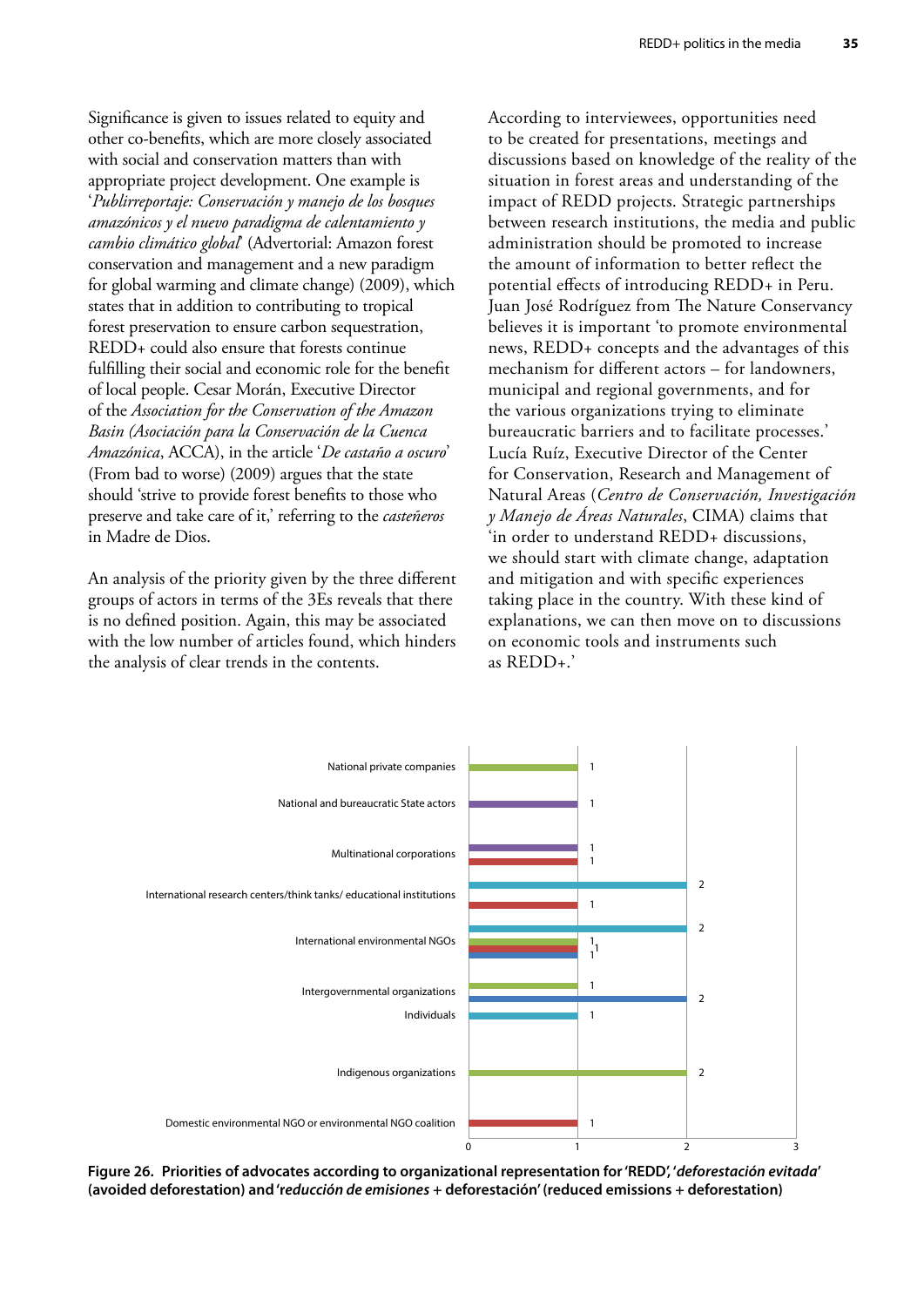### <span id="page-47-0"></span>**6 Conclusions and recommendations**

As discussed above, there are a limited number of articles about environmental issues in both stages of the study, REDD+ being rarely mentioned. Moreover, few articles provide a deeper analysis of the issue. There are even relevant events that have not been identified in the articles found. This has considerably hindered the analysis because it is very difficult to draw conclusions from the few articles found. Thus clear trends cannot be discerned, except where one of the variables is more prominent than others. As stated by Tania García of DAR, there is no continuity in the coverage of environmental issues, and articles are very sporadic. Even if articles are well developed, the news does not permeate to readers due to the limited frequency of coverage.

Out of the 33 articles found in the national study on REDD+, only 26 were analyzed in more detail since the remaining 7 did not contain sufficient information. Out of the 10 articles found in the regional study, none of them had enough information for deeper analysis. Out of the eight newspapers reviewed in the national study, *El Comercio* had the largest number of articles on G1, 'REDD', '*deforestación evitada*' (avoided deforestation) and '*reducción de emisiones* + *deforestación*' (reduced emissions + deforestation); however, it had none on G2, '*cambio climático* + *bosques*' (climate change + forests). *La República* yielded a more significant number of articles on G2 than the other newspapers. A comparison of the findings of the search with the perceptions of interviewees (both REDD+ specialists and journalists) confirms most respondents' believe that *El Comercio* publishes the largest amount of environmental information – based on all search results (G1, G2 and the broader search). Interestingly, all interviewees ranked *Trome* last; however, one article of G2 was found in this newspaper, while no articles were found for either of the two search groups in *Expreso* and *La Razón*. This shows that people's perceptions of newspaper's environmental coverage does not necessarily coincide with the actual situation. This must be taken into account when designing strategies for the dissemination of articles on environmental issues, including REDD+.

As a result of the analysis, it can be concluded that the press coverage of topics related to REDD+, climate change and forests has increased, albeit gradually and not representatively. In the specific case of REDD-related articles in national newspapers using the keywords 'REDD', '*deforestación evitada*' (avoided deforestation) and '*reducción de emisiones* + *deforestación*' (reduced emissions + deforestation), the first 3 articles appeared in 2008, 12 were published in 2009, and 14 in 2010, which shows a growing tendency. It is worth mentioning that only four articles were found for 2011. Because the search was made only until the end of November 2011, it is not comparable to the other years.

In the case of the regional analysis, the number of articles found in all of the searches (G1 and G2) was low. The frequency of REDD-related articles is surprisingly low given that. Madre de Dios and San Martín were especially selected as they were pioneering regions, but no news at all on REDD+ was found in Madre de Dios. In spite of the low frequency of articles, REDD+ is still an active issue, with a significant number of organizations working on it. The media are just not interested in disseminating information on this topic. As explained by José Antonio Huamaní, news presenter of *Telepuerto al Día*, 'they only refer to the environment when there are social conflicts, precisely in relation to the attack against the Amazon and deforestation. However, the approach to the environment is not intended to raise awareness, but is focused on the sale of what is destroyed – no solutions are put forward or sought.'

Regarding the number of articles related to REDD+ found in regional newspapers, a growing tendency can be identified, with only one article in 2010 and nine in 2011, all found in newspapers in the San Martín region. Nevertheless, many factors hindering article searches for the regional study should also be taken into account. Examples include unreliable search boxes on newspaper websites, badly organized libraries and newspaper archives, and print copies kept in a very poor state of preservation.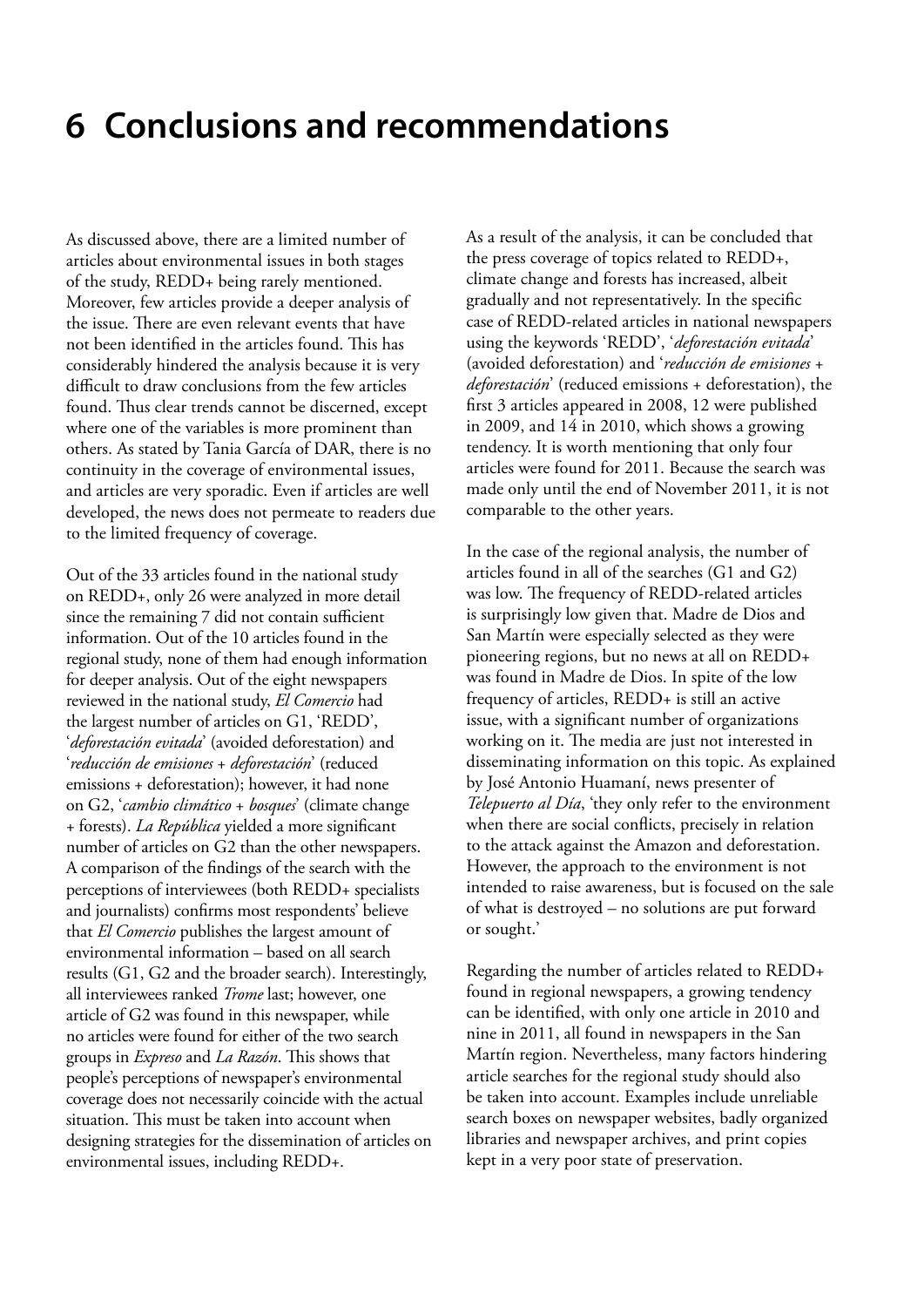The analysis shows that most of the articles in the national study are related to international events, e.g. the peaks reached in December 2009 and 2010, which coincide with COP 15 in Copenhagen and the COP 16 in Cancun, respectively. This does not mean that national or local news are not covered. Rather, it proves that much more coverage is devoted to major international events than to small-scale news, either because there are no events to report or because the press does not consider them relevant.

The topic most widely discussed in the reviewed articles is politics and policy making, although none of the articles analyzed deals with any specific policy or political process. However, the Kyoto Protocol is mentioned in many of the articles of international scope, which refer to Kyoto to provide context to the news or to state a position regarding the progress made after that event. The last article that mentions a national policy is '*Desde hoy se buscará una nueva dinámica ambiental*' (From now on, new environmental dynamics will be sought) (2010) which refers to Peru's commitment to preserve 54 million ha of forest through the National Forest Conservation Program.

A recurrent issue in several of the articles in the national study is the lack of legal stability, which jeopardises property rights, thus representing a major challenge for REDD+ programs in Peru. Another challenge to be met is state bureaucracy, which is often a barrier to processes, creating obstacles and raising costs for planned actions.

National and subnational articles are mostly descriptive, rather than analytical. The information presented often describes a fact or an event, providing no in-depth analysis of the conditions. Environmental articles are published, but they rarely explore historical, economic and cultural causes, thus providing little opportunity for readers to reflect. As Jaime Semizo of the Interoceanic South Initiative (*Interoceánica Sur*, ISUR) argues, 'only a few environmental articles are presented, that is to

say, they come out weekly but are very short; they basically refer to conflicts and police reports, mere copy/paste news from other media in Lima.'

Most of the articles found were written by international news agencies, and very few were written by national journalists. As some interviewees state, it is essential to train current and future journalists in environmental issues, which will gain increasing importance in the media and can be very sensitive issues affecting the population. An environmental course could be included in the curriculum of journalism and communications programs, as recommended by some respondents.

This study analyzes newspapers at the national and regional level; it does not consider television, radio, websites or any other communication media. It was not possible to include an analysis of radio broadcasting in this study because it is outside the scope of the methodology, since online searches of radio discussions are not possible. However, it is clearly a major communication medium for the dissemination of information and the creation of national discourses. Since Peru is a low-income country, it is important to consider that a large number of people do not have access to newspapers and their only information medium is the radio. This point was raised in regional interviews, for example by Carla Mendoza, Technical Secretary of the REDD+ Roundtable in San Martín: 'The radio, on the other hand, is an interesting communication medium for the region, a strong one, especially because the television signal does not reach poor houses.' It was also emphasized by Nelson Kroll, Coordinator of the MADERACRE project: 'One of the things most widely used by people is the radio, even more than newspapers, and it can reach more people, more effectively.' Thus, a potential REDD+ dissemination campaign should use different media in order to reach a larger number of actors. The radio is the medium that can be accessed by the largest number of people, including low-income communities, who are often precisely the beneficiaries of REDD+ projects.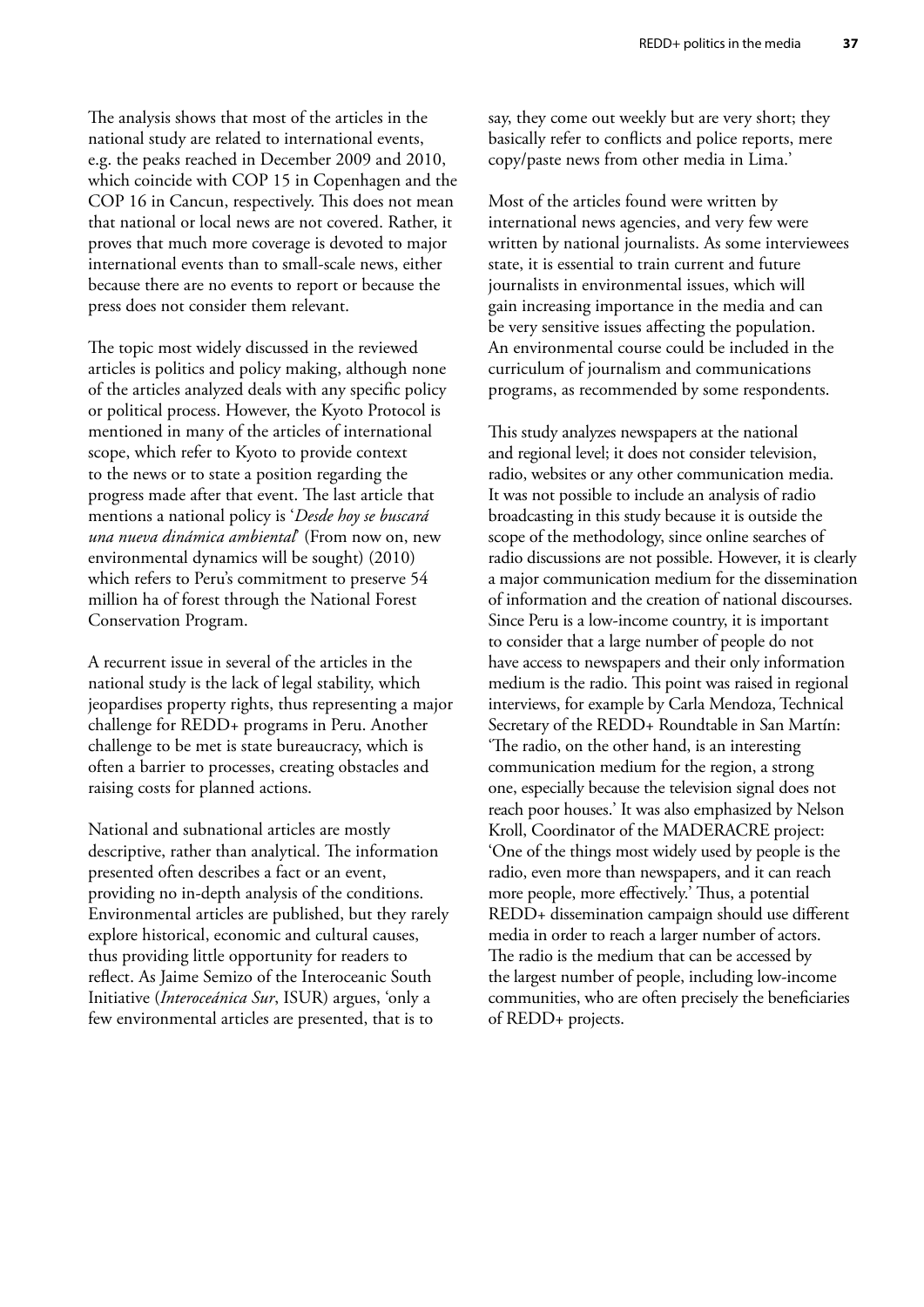# <span id="page-49-0"></span>**7 References**

- 60 Minutes Australia. 6 July 2012. The Carbon Cowboy. Accessed 26 August 2012. http:// sixtyminutes.ninemsn.com.au/stories/8495029/ the-carbon-cowboy
- Angelsen A and Wertz-Kanounnikoff S. 2008. What are the key design issues for REDD and the criteria for assessing options? *In* Angelsen A. ed. *Moving Ahead with REDD: Issues, Options and Implications*. Bogor, Indonesia: Center for International Forestry Research.
- Boykoff M. 2008. The cultural politics of climate change discourse in UK tabloids. *Political Geography* 27:549–69.
- Brockhaus M and Di Gregorio M. 2012. *A Brief Overview: Component 1 on National REDD+ Policies and Processes*. Bogor, Indonesia: Center for International Forestry Research.
- Cappellini M. 2004. *La prensa chicha en Perú.* Revista Latinoamericana de Comunicación CHASQUI 88: 32-37.
- Che Piu H and García T. 2011. *Estudio REDD Perú: La situación de REDD en el Perú*. Lima, Peru: Derecho Ambiente y Recursos Naturales (DAR).
- Comunicar. 2011. *Movistar tv controla 60% del mercado de la tv pagada en Perú*. Accessed 26 August 2014. http://www.comunicar. info/2011/05/movistar-tv-controla-60-delmercado-de.html
- Cronin T and Santoso L. 2010. REDD+ *Politics in the media: A case study from Indonesia*. Working Paper No. 49. Bogor, Indonesia: Center for International Forestry Research.
- Di Gregorio M, Price S, Saunders C and Brockhaus M. 2012. *Code Book for the Analysis of Media Frames in Articles on REDD*. Bogor, Indonesia: Center for International Forestry Research.
- Deperú. 2011. *Directorio de Periódicos Locales del Perú*. Accessed 1 October 2012. http://www. deperu.com/medios/diarios.htm
- Espinoza R and Feather C. 2011. *La realidad de REDD+ en Perú: entre el dicho y el hecho . . . Análisis y alternativas de los pueblos indígenas Amazónicos*. Lima, Peru: Aidesep, Fenamad, CARE and FPP.
- Fillieule O and Jiménez M. 2006. *The Methodology of Protest Event Analysis*. Oxford, United Kingdom: Oxford University Press.
- Grupo de Opinión Pública de la Universidad de Lima 2007. *Cuadro: confianza en instituciones no estatales*. Accessed 1 October 2012.
- http://www.ulima.edu.pe/webulima.nsf/default/f5980 31d89943f2f05256e630017bd4c/\$file/barometro\_ social\_oct\_2007-p4.pdf
- Gutiérrez C. 2005. *La radio en las escuelas rurales Andinas*. Asociación Pukllasunchis. Accessed 26 [August 2014. http://www.pukllasunchis.org/](http://www.pukllasunchis.org/) radio/pdfs/ponencia\_florida.pdf
- Inwent. 2009. *REDD+ marco conceptual y experiencias Latinoamericanas*. Accessed 1 October 2012. http://www.eclac.cl/dmaah/noticias/ noticias/5/36375/REDD+colombia\_memorias\_ final\_lowres.pdf
- Kengoum DF. 2011. *REDD+ Politics in the media: A case study from Cameroon*. Working Paper No.51. Bogor, Indonesia: Center for International Forestry Research.
- Laumann E and Knoke D. 1987. *The Organizational State: Social Choice in National Policy Domains*. Madison, WI, United States: University of Wisconsin Press.
- May P, Calixto B and Gebara M. 2011. *REDD+ Politics in the media: A case study from Brazil*. Working Paper No. 55. Bogor, Indonesia: Center for International Forestry Research.
- McCombs M. 2004. *Setting the Agenda: Mass Media and Public Opinion*. Malden, MA, United States: Polity Press.
- Menendez AA. 2007. *Cadenas de radio*. Briefing Plus No. 18. Lima, Peru: Pontifica Universidad Católica del Perú.
- Milburn M. 1991. *Persuasion and Politics: The Social Psychology of Public Opinion*. Belmont, CA, United States: Brooks/Cole.
- Ministerio del Ambiente (Minam). 2010. *Segunda Comunicación Nacional de Cambio Climático, Iniciativa Nacional de Conservación de Bosques*. Accessed 1 October 2012. http://sinia.minam. gob.pe/index.php?idelementoinformacion=245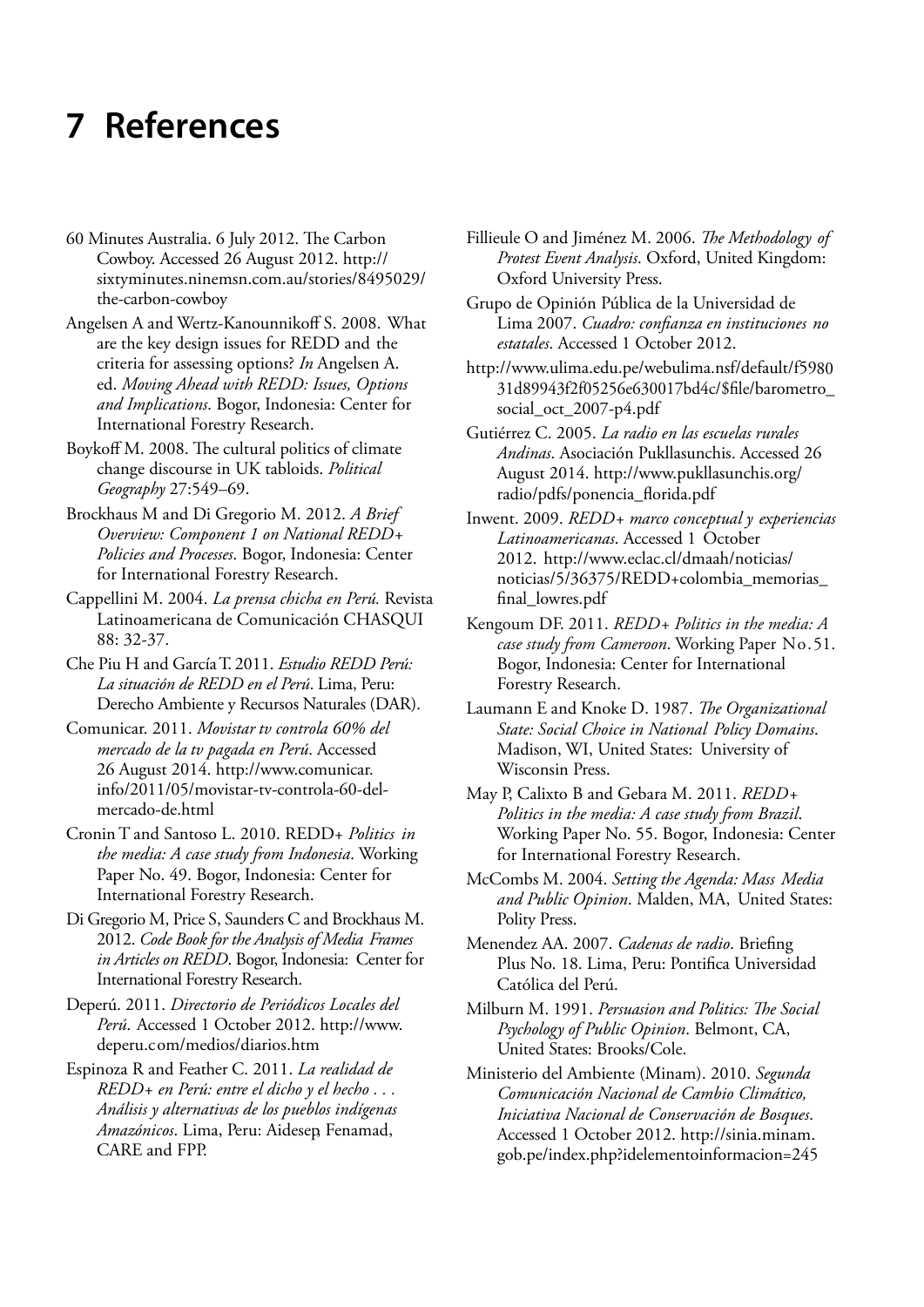Ministerio del Ambiente (Minam). 2011. Carta No. 055 - 2011 - dvmdern/minam carta a la

Secretaría Ejecutiva de la Convención Marco de las Naciones Unidas.

Ministerio del Ambiente (Minam). 2012. Boletín REDD+. Boletín No. 1. Lima, Peru: Ministerio del Ambiente.

Muñoz C. 2008. *La comunicación y los medios de comunicación como motor de desarrollo e impulso de cambios sociales*. Accessed 1 October 2012. <http://www.atinachile.cl/content/view/170946/> la-comunicacion-y-los-medios-de-comunicacioncomo-motor-de-desarrollo-e-impulso-decambiossociales.html

Organización de Estados Iberoamericanos (OEI). 2011. *Medios de comunicación y cultura.*  Organización de Estados Iberoamericanos para la Educación, La Ciencia y la Cultura. Accessed 1 [October 2012. http://www.oei.es/cultura2/](http://www.oei.es/cultura2/) peru/07.htm

Presidencia del Consejo de Ministros (PCM). 2008. Presidencia del Consejo de Ministros y Comisión Interministerial de Asuntos Sociales. Informe del Cumplimiento de los Objetivos de Desarrollo del Milenio Perú 2004–2008. Perú 21-24 February 2012. *La clase media es el 56% de la población urbana*.

Pham PT. 2011. *REDD*+ politics in the media: A *case study from Vietnam*. Working Paper No. 53. Bogor, Indonesia: Center for International Forestry Research.

Ranganathan J. 2 August 2010. REDD alert: Lessons from Peru's Camisea Pipeline Project. Huffington Post.

Revista Quehacer. 2007. Issue 164. *En la radio la política es más sabrosa*. Entrevista a Adrián Menéndez por Abelardo Sánchez León. Lima, Peru.

Sandoval C and Al-Ghassani A. 1990. *Inventario de los medios de comunicación en Costa Rica*. Escuela de Ciencias de la Comunicación, UCR, San José, Costa Rica.

Subsidiary body for Scientific and Technological Advice (SBSTA). 2008. Submission fccc/ sbsta/2008/misc.4. Submission of the Republic of Paraguay on behalf of Argentina, Honduras, Panamá and Peru on methodological issues and criteria for evaluating actions for reducing emissions from deforestation and forest degradation in developing countries. Sydney Morning Herald (SMH). 23 July 2011. Carbon Cowboys.

Vargas R. 2010. *El poder de los medios de comunicación*. *In* Perú económico.com. *Portal de noticias económicas en tiempo real*. Accessed 1 October 2012. http://perueconomico.com/ ediciones/51-2010-nov/articulos/858-el-poderde-los-medios-de-comunicacion

### **Articles cited in the paper**

Agence France-Presse (AFP). 29 November 2010. *Desde hoy se buscará una nueva dinámica ambiental. El Peruano.*

Benites BM. 7 September 2010. *La importancia del cuanto*. Gestión*.*

Blume J. 2 February 2004. *El hombre: La especie más peligrosa*. La República.

Castillo TD and Baker T. 20 December 2009. *Publireportaje: conservación y manejo de los bosques Amazónicos y el nuevo paradigma de calentamiento y cambio climático global*. La República*.*

EFE. 5 October 2008. *Ecuador: medio ambiente o petróleo?* La República.

EFE. 30 November 2010. *Medidas contra la deforestación pueden reducir hasta en 80% la extinción de especies, según estudio*. El Comercio.

El Comercio. 26 August 2010. *Venderán bonos de carbono gracias a los bosques*.

Gestión. 5 March 2008. *Bonos de carbono financiarán proyectos forestales en Perú*.

Gestión. 1 October 2008. *Financiarán primer proyecto para evitar deforestación de bosques*.

- Gestión. 5 January 2010. *Decepción y esperanza*.
- La República. 13 March 2001. *Efecto invernadero*.

La República. 11 December 2009. *Cambio climático: Indígenas piden compensación económica*.

La República. 15 December 2009. *Colombia deja sin protección a selva*.

Miró Quesada MM. 15 December 2009. *Coalición Africana se pone fuerte en reunión mundial*. El Comercio.

Ráez LE. 8 November 2009. *Hermano fuego, hermano bosque*. El Comercio.

Reuters. 2 December 2010. *El nuevo Google Earth engine ayudará a evitar la deforestación*. El Comercio*.*

Del Águila H. 18 October 2010. 2*9 científicos internacionales evaluaron bosques de Ucayali*. Ahora.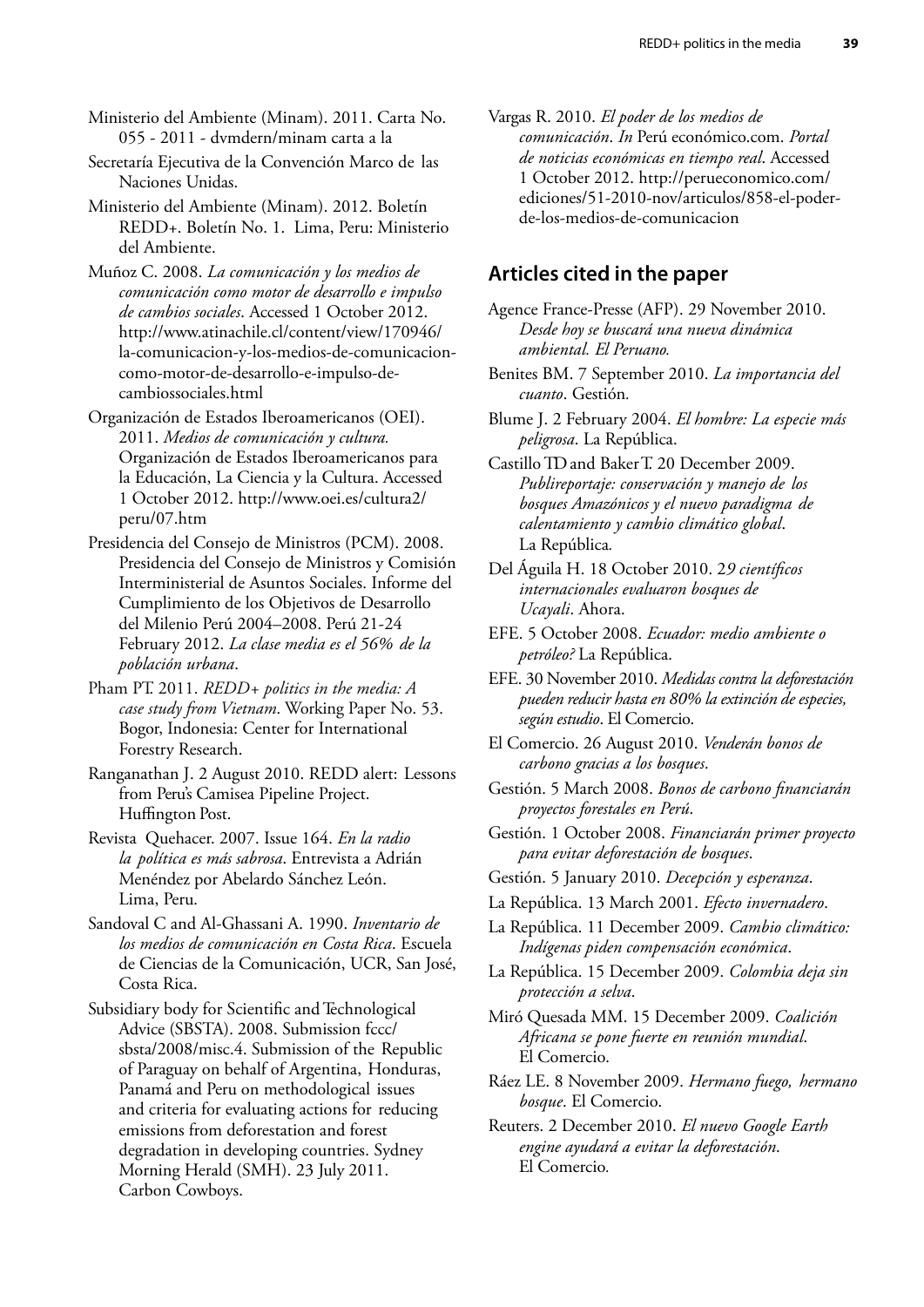- Reuters. 24 February 2010. *Revela un estudio de las naciones unidas*. El Comercio.
- Rocha RA. 4 July 2009. *De castaño a oscuro*. El Comercio.
- Struyf E. 11 October 2009. *Especial: Freno a la deforestación*. El Comercio*.*
- Struyf E. 5 December 2009. *Especial: Conferencia de Copenhague*. El Comercio.
- Struyf E. 15 December 2009. *Los bosques Peruanos están en la mira*. El Comercio.
- Tejada J. 28 October 2008. *Resultados de escenarios de cambio climático*. Voces.
- Tejada J. 16 September 2009. *Premian a ganadores de concurso de dibujo sobre cambio climático*. Voces*.*
- Thomas V and Chomitz K. 2 January 2010. *Los bosques y el clima*. La República.
- Urrunaga. JM. 24 October 2009. *Emisión imposible*. El Comercio.
- Voces. 15 October 2008. *Adaptación al cambio climático*.
- Voces. 5 March 2011. *Gobierno Peruano destinará 12 millones de dólares para la conservación de bosques.*
- Voces. 4 April 2011. *Presidentes regionales darán a conocer problemática de la selva Peruana*.
- Voces. 8 August 2011. *En san martín se trabaja en el cumplimiento de compromisos para mitigar daños del efecto invernadero*.
- Voces. 10 November 2011. *Ii encuentro de nacionalidades indígenas Amazónicas*.